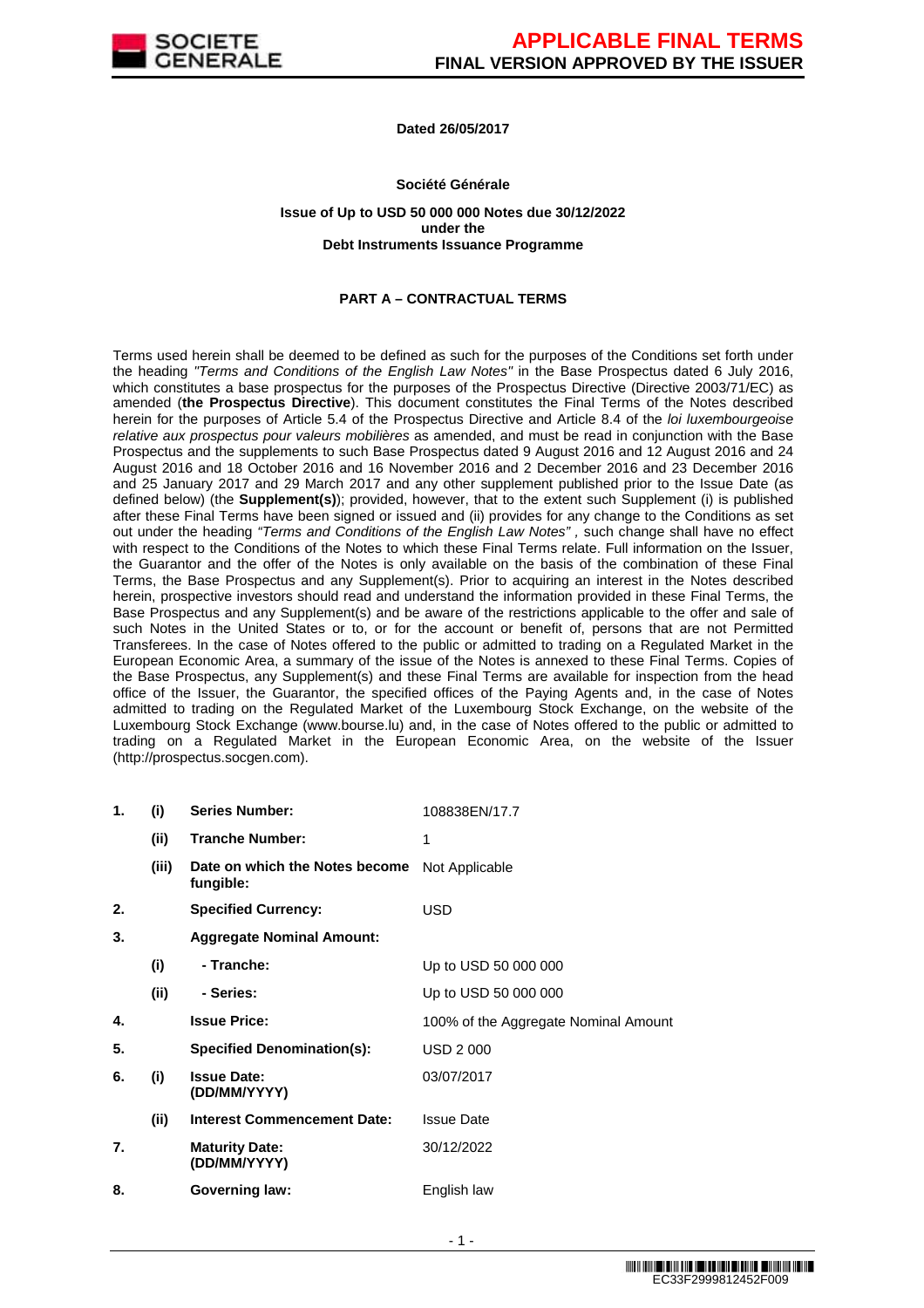

| 9.  | (i)   | <b>Status of the Notes:</b>                                                               | Unsecured                                                                                                                                                                                                                            |
|-----|-------|-------------------------------------------------------------------------------------------|--------------------------------------------------------------------------------------------------------------------------------------------------------------------------------------------------------------------------------------|
|     | (ii)  | Date of corporate authorisation<br>obtained for the issuance of<br>Notes:<br>(DD/MM/YYYY) | 25/05/2017                                                                                                                                                                                                                           |
|     | (iii) | <b>Type of Structured Notes:</b>                                                          | Index Linked Notes                                                                                                                                                                                                                   |
|     |       |                                                                                           | The provisions of the following Additional Terms and<br>Conditions apply:<br>Additional Terms and Conditions for Index Linked Notes                                                                                                  |
|     | (iv)  | <b>Reference of the Product</b>                                                           | 3.3.2 with Option 0 applicable as described in the Additional<br>Terms and Conditions relating to Formulae                                                                                                                           |
|     |       |                                                                                           | With Add-on relating to Automatic Early Redemption<br>applicable pursuant to Condition 1.4.1 of the Additional<br>Terms and Conditions relating to Formulae: the « Automatic<br>Early Redemption » is modified as « Not Applicable » |
| 10. |       | <b>Interest Basis:</b>                                                                    | See section "PROVISIONS RELATING TO INTEREST (IF<br>ANY) PAYABLE" below.                                                                                                                                                             |
| 11. |       | <b>Redemption/Payment Basis:</b>                                                          | See section "PROVISIONS RELATING TO REDEMPTION"<br>below.                                                                                                                                                                            |
| 12. |       | Issuer's/Noteholders'<br>redemption option:                                               | See section "PROVISIONS RELATING TO REDEMPTION"<br>below.                                                                                                                                                                            |

### **PROVISIONS RELATING TO INTEREST (IF ANY) PAYABLE**

| 13. |       | <b>Fixed Rate Note Provisions:</b>                                               | Applicable as per Condition 3.1 of the General Terms and<br>Conditions                                                                                                                                                                                                             |
|-----|-------|----------------------------------------------------------------------------------|------------------------------------------------------------------------------------------------------------------------------------------------------------------------------------------------------------------------------------------------------------------------------------|
|     | (i)   | Rate(s) of Interest:                                                             | Rate of Interest(1): 1.00% per annum payable annually in<br>arrear<br>Rate of Interest(2): 1.00% per annum payable annually in<br>arrear                                                                                                                                           |
|     | (ii)  | <b>Specified Period(s) / Interest</b><br><b>Payment Date(s):</b><br>(DD/MM/YYYY) | Interest Payment Date(1): 03/07/2018<br>Interest Payment Date(2): 03/07/2019                                                                                                                                                                                                       |
|     | (iii) | <b>Business Day Convention:</b>                                                  | Following Business Day Convention (unadjusted)                                                                                                                                                                                                                                     |
|     | (iv)  | <b>Fixed Coupon Amount:</b>                                                      | Unless previously redeemed, on each Interest Payment<br>Date(i) (i from 1 to 2), the Issuer shall pay to the<br>Noteholders, for each Note, an amount determined by the<br>Calculation Agent as follows:                                                                           |
|     |       |                                                                                  | Rate of Interest(i) x Specified Denomination x Day Count<br>Fraction                                                                                                                                                                                                               |
|     | (v)   | <b>Day Count Fraction:</b>                                                       | Actual/Actual (ICMA)                                                                                                                                                                                                                                                               |
|     | (vi)  | <b>Broken Amount(s):</b>                                                         | In case of a long or short Interest Period (with regard to<br>paragraph 13(ii) "Specified Period(s)/Interest Payment<br>Date(s)" above), the amount of interest will be calculated in<br>accordance with the formula specified in paragraph 13(iv)<br>"Fixed Coupon Amount" above. |
|     | (vii) | <b>Determination Date(s):</b>                                                    | 3 July in each year                                                                                                                                                                                                                                                                |
| 14. |       | <b>Floating Rate Note Provisions:</b>                                            | Not Applicable                                                                                                                                                                                                                                                                     |
| 15. |       | <b>Structured Interest Note</b><br><b>Provisions:</b>                            | Applicable as per Condition 3.3 of the General Terms and<br>Conditions                                                                                                                                                                                                             |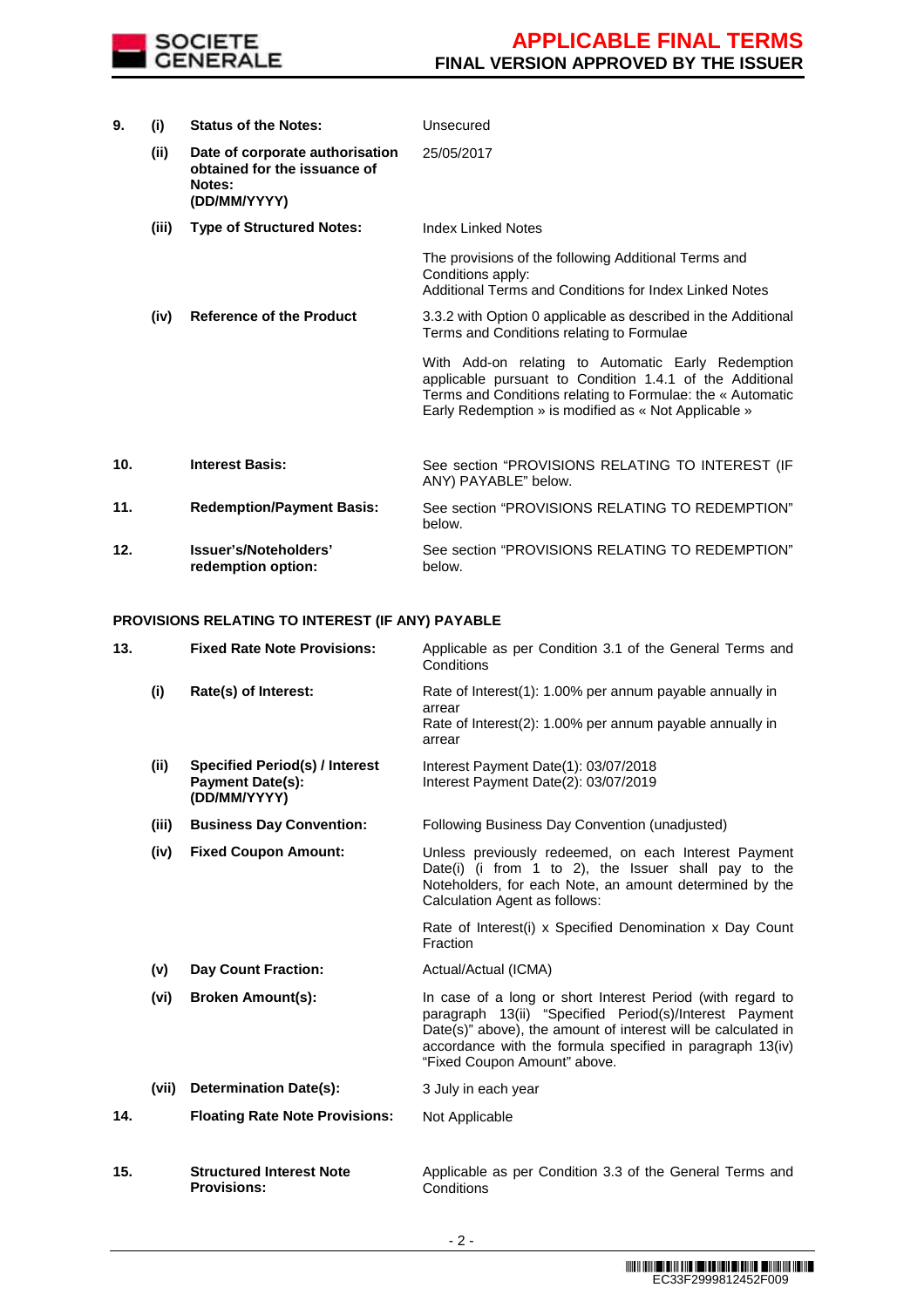

|     | (i)   | <b>Structured Interest Amount(s):</b>                                | Unless previously redeemed, on the Interest Payment Date,<br>the Issuer shall pay to the Noteholders, for each Note, an<br>amount determined by the Calculation Agent as follows: |
|-----|-------|----------------------------------------------------------------------|-----------------------------------------------------------------------------------------------------------------------------------------------------------------------------------|
|     |       |                                                                      | Scenario 1:                                                                                                                                                                       |
|     |       |                                                                      | If on Valuation Date(1), Performance(1) is higher than 0%,<br>then:                                                                                                               |
|     |       |                                                                      | Structured Interest Amount(1) = Specified Denomination $x$<br>Performance(1)                                                                                                      |
|     |       |                                                                      | Scenario 2:                                                                                                                                                                       |
|     |       |                                                                      | If on Valuation Date(1), Performance(1) is lower than or<br>equal to 0%, then:                                                                                                    |
|     |       |                                                                      | Structured Interest Amount $(1) = 0$ (zero)                                                                                                                                       |
|     |       |                                                                      | Definitions relating to the Structured Interest Amount are<br>set out in paragraph 27(ii) "Definitions relating to the<br>Product"                                                |
|     | (ii)  | <b>Specified Period(s)/Interest</b><br>Payment Date(s): (DD/MM/YYYY) | <b>Maturity Date:</b>                                                                                                                                                             |
|     | (iii) | <b>Business Day</b><br><b>Convention:</b>                            | Following Business Day Convention (unadjusted)                                                                                                                                    |
|     | (iv)  | <b>Day Count Fraction:</b>                                           | Not Applicable                                                                                                                                                                    |
|     | (v)   | <b>Business Centre(s):</b>                                           | New York                                                                                                                                                                          |
| 16. |       | <b>Zero Coupon Note Provisions:</b>                                  | Not Applicable                                                                                                                                                                    |
|     |       | <b>PROVISIONS RELATING TO REDEMPTION</b>                             |                                                                                                                                                                                   |
| 17. |       | Redemption at the option of the<br><b>Issuer:</b>                    | Not Applicable                                                                                                                                                                    |
| 18. |       | Redemption at the option of the<br>Noteholders:                      | Not Applicable                                                                                                                                                                    |
| 19. |       | <b>Automatic Early Redemption:</b>                                   | Not Applicable                                                                                                                                                                    |
| 20. |       | <b>Final Redemption Amount:</b>                                      | Unless previously redeemed, the Issuer shall redeem the<br>Notes on the Maturity Date, in accordance with the<br>following provisions in respect of each Note:                    |
|     |       |                                                                      | Final Redemption Amount = Specified Denomination x<br>100%                                                                                                                        |
|     |       |                                                                      | Definitions relating to the Final Redemption Amount are set<br>out in paragraph 27(ii) "Definitions relating to the Product".                                                     |
| 21. |       | <b>Physical Delivery Notes</b><br><b>Provisions:</b>                 | Not Applicable                                                                                                                                                                    |
| 22. |       | <b>Credit Linked Notes Provisions:</b>                               | Not Applicable                                                                                                                                                                    |
| 23. |       | <b>Bond Linked Notes Provisions:</b>                                 | Not Applicable                                                                                                                                                                    |
| 24. |       | Trigger redemption at the option<br>of the Issuer:                   | Not Applicable                                                                                                                                                                    |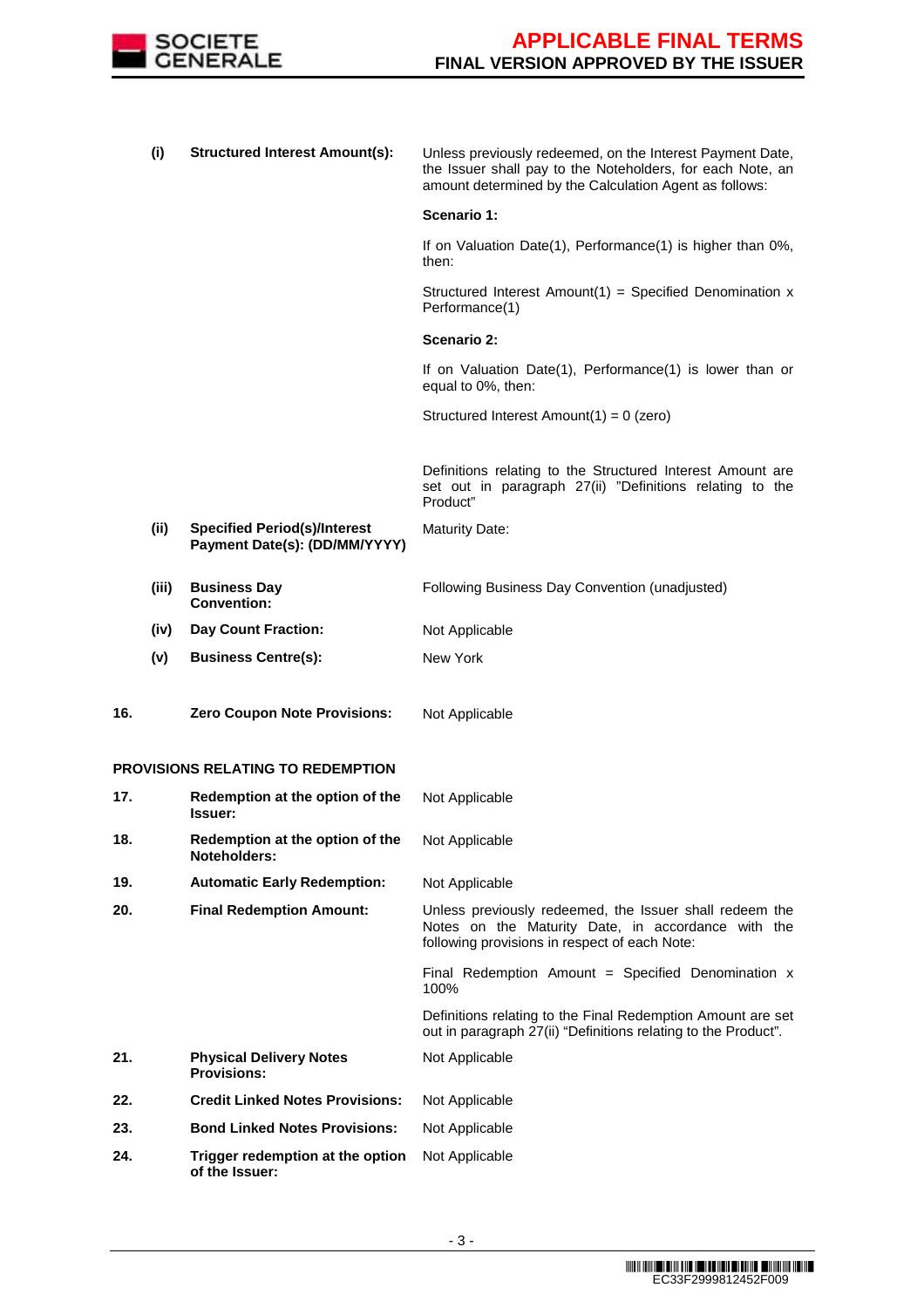

**25. Early Redemption for tax reasons, special tax reasons, regulatory reasons, Event of Default, or at the option of the Calculation Agent pursuant to the Additional Terms and Conditions:**

Early Redemption Amount:USD 2 000 per Note of USD 2 000

Early Redemption will not apply for the purpose of the Additional Terms and Conditions for Index Linked Notes.

### **PROVISIONS APPLICABLE TO THE UNDERLYING(S) IF ANY**

**26. (i) Underlying(s):** The following Index as defined below:

| <b>Index Name</b>                                                         | <b>Bloomberg</b><br><b>Ticker</b> | <b>Index</b><br><b>Sponsor</b> | <b>Exchange</b>                                                                                                                      | Website<br>www.finvex.com |  |  |
|---------------------------------------------------------------------------|-----------------------------------|--------------------------------|--------------------------------------------------------------------------------------------------------------------------------------|---------------------------|--|--|
| <b>Finvex Ethical</b><br><b>Efficient Europe 30</b><br>Price Index in EUR | <b>FEEURE</b>                     | Finvex<br>Group                | Each exchange on which securities<br>comprised in the Index are traded, from<br>time to time, as determined by the Index<br>Sponsor. |                           |  |  |

| (ii) | Information relating to the past | The i  |
|------|----------------------------------|--------|
|      | and future performances of the   | perfo  |
|      | Underlying(s) and volatility:    | availa |
|      |                                  |        |

- **(iii) Provisions relating, amongst others, to the Market Disruption Event(s) and/or Extraordinary Event(s) and/or any additional disruption event(s) as described in the relevant Additional Terms and Conditions:**
- **(iv) Other information relating to the Underlying(s):**

information relating to the past and future rmances of the Underlying(s) and volatility are able on the source specified in the table above.

The provisions of the following Additional Terms and Conditions apply:

Additional Terms and Conditions for Index Linked Notes

Information or summaries of information included herein with respect to the Underlying(s), has been extracted from general databases released publicly or by any other available information.

The Issuer confirms that such information has been accurately reproduced and that, so far as it is aware and is able to ascertain from information published, no facts have been omitted which would render the reproduced information inaccurate or misleading.

### **DEFINITIONS APPLICABLE TO INTEREST (IF ANY), REDEMPTION AND THE UNDERLYING(S) IF ANY**

| 27. | (i)  | Definitions relating to date(s):             | Applicable                                                                                                                  |
|-----|------|----------------------------------------------|-----------------------------------------------------------------------------------------------------------------------------|
|     |      | <b>Valuation Date(0):</b><br>(DD/MM/YYYY)    | 03/07/2017                                                                                                                  |
|     |      | Valuation Date(i); $(i = 1)$<br>(DD/MM/YYYY) | 23/12/2022                                                                                                                  |
|     | (ii) | Definitions relating to the<br>Product:      | Applicable, subject to the provisions of the Additional Terms<br>and Conditions relating to Formulae                        |
|     |      | <b>Closing Price</b>                         | as defined in Condition 4.0 of the Additional Terms and<br>Conditions relating to Formulae.                                 |
|     |      | Performance(i)<br>$(i = 1)$                  | means $(S(i) / S(0)) - 100\%$ , as defined in Condition 4.1 of<br>the Additional Terms and Conditions relating to Formulae. |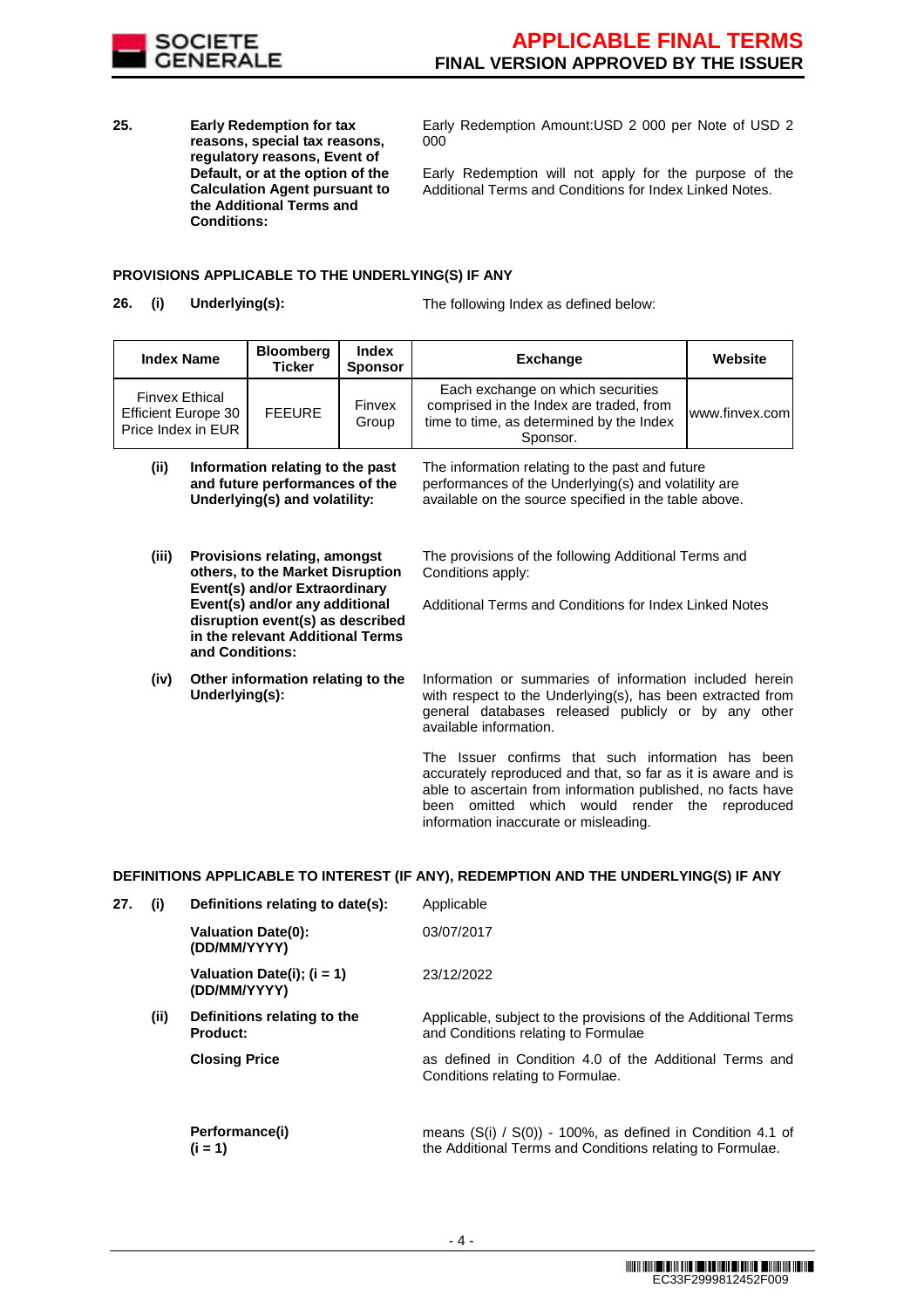

 **S(i) (i from 0 to 1)**  means in respect of any Valuation Date(i) the Closing Price of the Underlying, as defined in Condition 4.0 of the Additional Terms and Conditions relating to Formulae

#### **PROVISIONS RELATING TO SECURED NOTES**

**28. Secured Notes Provisions:** Not Applicable

### **GENERAL PROVISIONS APPLICABLE TO THE NOTES**

**29. Provisions applicable to payment date(s): - Payment Business Day:** Following Payment Business Day **- Financial Centre(s):** New York **30. Form of the Notes: (i) Form:** Non-US Registered Global Note registered in the name of a nominee for a common depositary for Euroclear and Clearstream, Luxembourg **(ii) New Global Note (NGN – bearer**  No **notes) / New Safekeeping Structure (NSS – registered notes): 31. Redenomination:** Not Applicable **32. Consolidation:** Applicable as per Condition 14.2 of the General Terms and **Conditions 33. Partly Paid Notes Provisions:** Not Applicable **34. Instalment Notes Provisions:** Not Applicable **35. Masse: Masse:** Not Applicable **36. Dual Currency Note Provisions:** Not Applicable **37. Additional Amount Provisions for Italian Certificates:** Not Applicable **38. Interest Amount and/or the Redemption Amount switch at the option of the Issuer:** Not Applicable **39. Provisions relating to Portfolio Linked Notes:** Not Applicable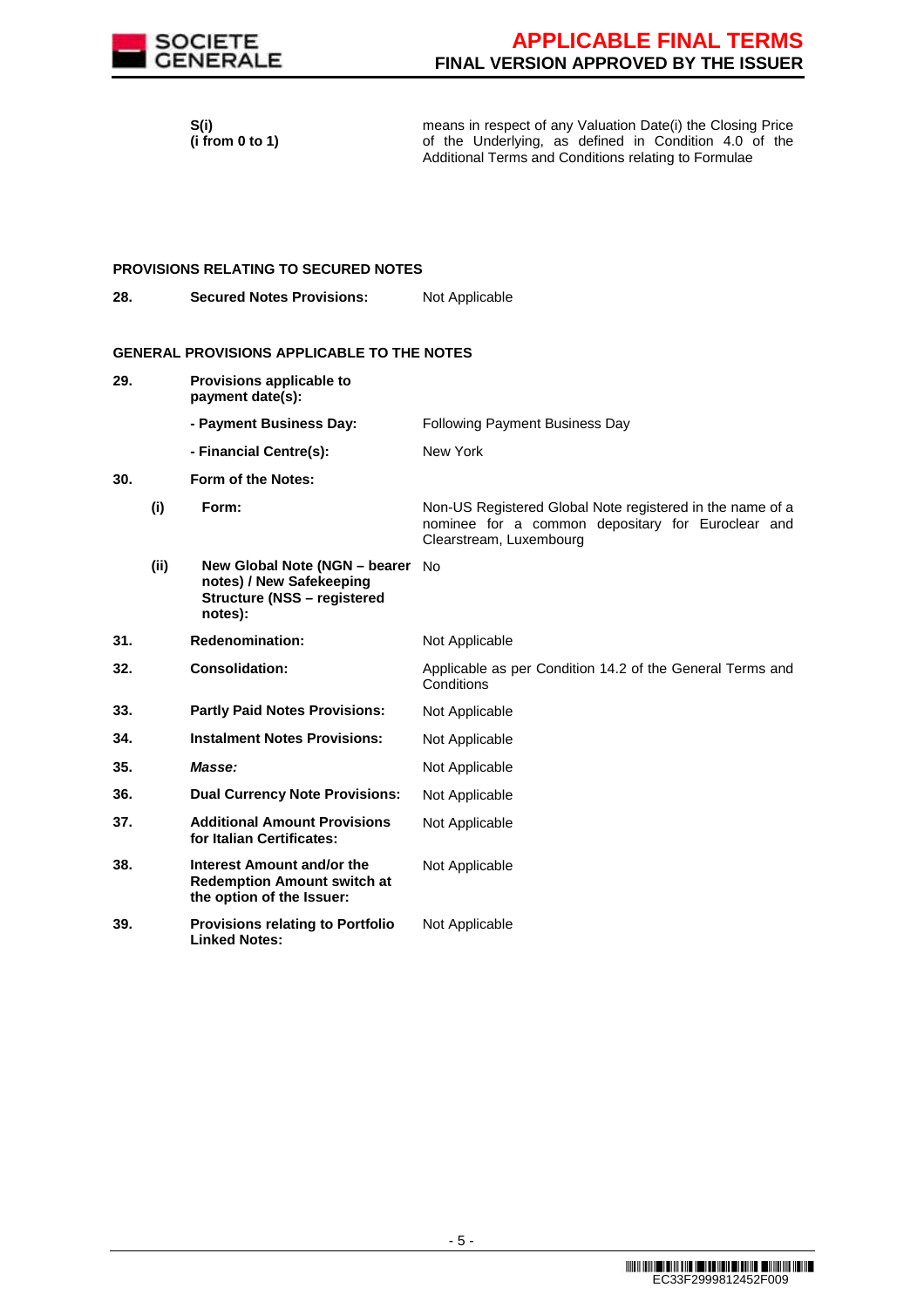

### **PART B – OTHER INFORMATION**

### **1. LISTING AND ADMISSION TO TRADING**

- **(i) Listing:** Application will be made for the Notes to be listed on MOT– EuroMOT segment, a regulated market organized and managed by Borsa Italiana S.p.A.
- **(ii) Admission to trading:** Application will be made for the Notes to be admitted to trading on MOT– EuroMOT segment, a regulated market organized and managed by Borsa Italiana S.p.A. with effect from or as soon as practicable after the Issue Date.

Application will be also made for the Notes to be admitted to trading on EuroTLX, a multilateral trading facility organized and managed by EuroTLX Sim S.p.A., with effect from or as soon as practicable after the Issue Date.

 **There can be no assurance that the listing and trading of the Notes will be approved with effect on the Issue Date or at all, provided that if at least one of Borsa Italiana S.p.A. or EuroTLX Sim S.p.A. does not release its decision of admission to trading within the day immediately preceding the Issue Date, Section 10 – paragraph "Conditions to which the offer is subject" of these Final Terms shall apply.**

- **(iii) Estimate of total expenses related to admission to trading:** Not Applicable
- **(iv) Information required for Notes**  Not Applicable **to be listed on SIX Swiss Exchange:**

## **2. RATINGS**

The Notes to be issued have not been rated.

### **3. INTERESTS OF NATURAL AND LEGAL PERSONS INVOLVED IN THE ISSUE/OFFER**

 Save for fees, if any, payable to the Dealer, and so far as the Issuer is aware, no person involved in the issue of the Notes has an interest material to the offer.

 Société Générale will ensure the roles of Issuer of the Notes (and as such will have to enter into hedging transactions) and Calculation Agent of the Notes. The possibility of conflicts of interest between the different roles of Société Générale on one hand, and between those of Société Générale in these roles and those of the Noteholders on the other hand cannot be excluded.

 Furthermore, given the banking activities of Société Générale, conflicts may arise between the interests of Société Générale acting in these capacities (including business relationship with the issuers of the financial instruments being underlyings of the Notes or possession of non public information in relation with them) and those of the Noteholders. Finally, the activities of Société Générale on the underlying financial instrument(s), on its proprietary account or on behalf of its customers, or the establishment of hedging transactions, may also have an impact on the price of these instruments and their liquidity, and thus may be in conflict with the interests of the Noteholders.

### **4. REASONS FOR THE OFFER AND USE OF PROCEEDS, ESTIMATED NET PROCEEDS AND TOTAL EXPENSES**

**(i) Reasons for the offer and use**  The net proceeds from each issue of Notes will be applied for **of proceeds:** the general financing purposes of the Société Générale Group,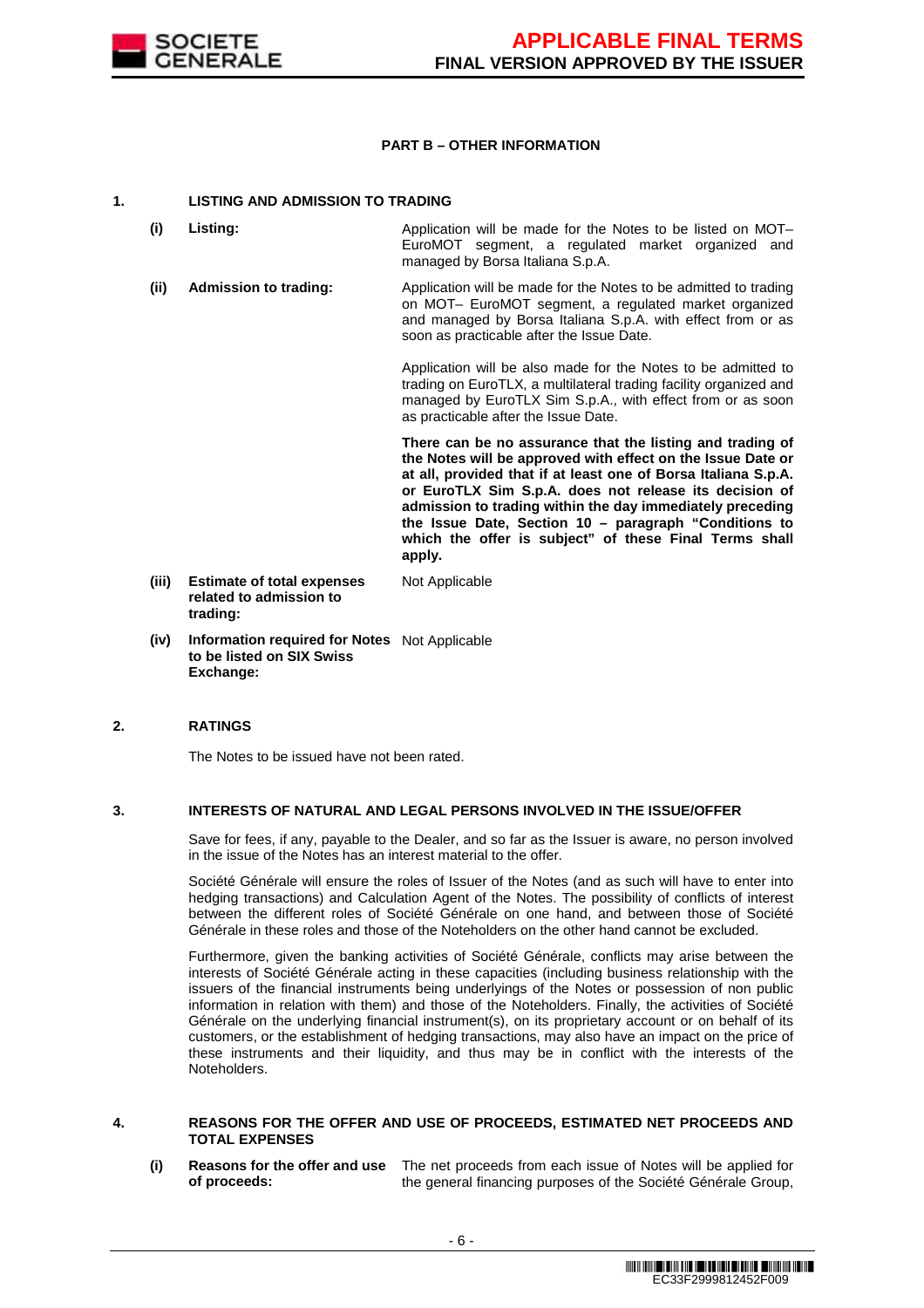

which include making a profit.

- **(ii) Estimated net proceeds:** Not Applicable
- **(iii) Estimated total expenses:** Not Applicable
- **5. INDICATION OF YIELD** (Fixed Rate Notes only) Not Applicable

### **6. HISTORIC INTEREST RATES** (Floating Rate Notes only)

Not Applicable

### **7. PERFORMANCE AND EFFECT ON VALUE OF INVESTMENT**

**(i) PERFORMANCE OF FORMULA, EXPLANATION OF EFFECT ON VALUE OF INVESTMENT** (Structured Notes only)

 The value of the Notes, the payment of a coupon amount on a relevant interest payment date to a Noteholder will depend on the performance of the underlying asset(s), on the relevant valuation date(s).

 The value of the Notes is linked to the positive or negative performance of the underlying instrument. The amount(s) to be paid is/are determined on the basis of the condition which is satisfied (or not) if the performance of the underlying instrument is higher than a predefined barrier performance.

 Investment in Notes including fixed interest rate involves risks linked to the fluctuation of the market rates which could have negative effect on the value of these Notes.

 The terms and conditions of the Notes may include provisions under which upon the occurrence of certain market disruptions delays in the settlement of the Notes may be incurred or certain modifications be made. Moreover, in case of occurrence of events affecting the underlying instrument(s), the terms and conditions of the Notes allow the Issuer to substitute the underlying instrument(s) by new underlying instrument(s), cease the exposure to the underlying asset(s) and apply a reference rate to the proceeds so obtained until the maturity date of the Notes, postpone the maturity date of the Notes and in each case without the consent of the Noteholders.

Payments (whether in respect of principal and/or interest and whether at maturity or otherwise) on the Notes are calculated by reference to certain underlying(s), the return of the Notes is based on changes in the value of the underlying(s), which may fluctuate. Prospective investors should be aware that these Notes may be volatile and that they may receive no interest and may lose all or a substantial portion of their principal.

 During the lifetime of the Notes, the market value of these Notes may be lower than the invested capital.

Furthermore, an insolvency of the Issuer may cause a total loss of the invested capital.

**The attention of the investors is drawn to the fact that they could sustain an entire or a partial loss of their investment.**

#### **(ii) PERFORMANCE OF RATE(S) OF EXCHANGE AND EXPLANATION OF EFFECT ON VALUE OF INVESTMENT** (Dual Currency Notes only)

Not Applicable

## **8. OPERATIONAL INFORMATION**

**(i) Security identification**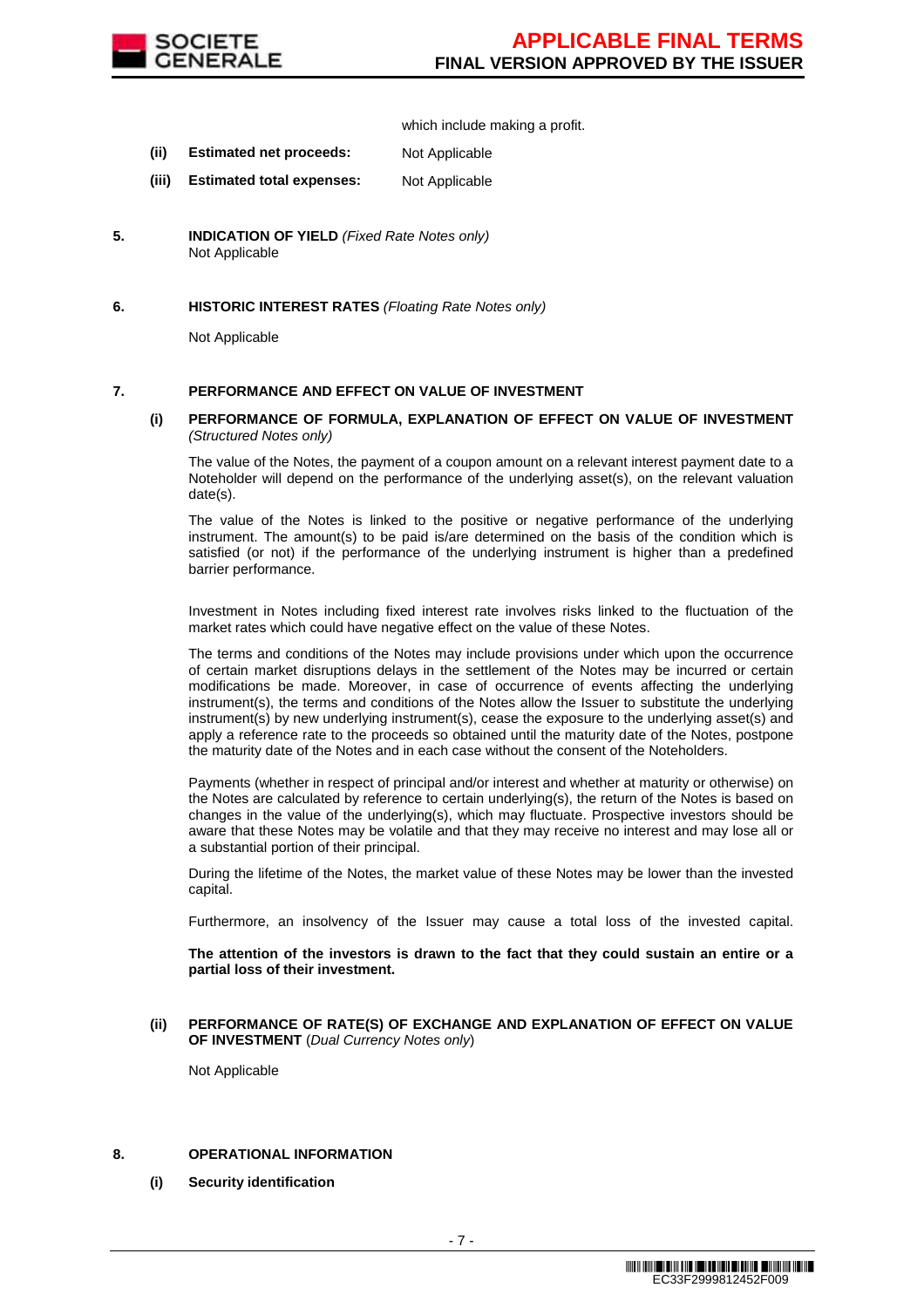

**code(s):**

- **- ISIN code:** XS1586107101
- **- Common code:** 158610710

**(ii) Clearing System(s):** Euroclear Bank S.A/N.V. (**Euroclear) /** Clearstream Banking société anonyme (**Clearstream, Luxembourg**)

**(iii) Delivery of the Notes:** Delivery against payment

**(iv) Calculation Agent:** Société Générale Tour Société Générale 17 Cours Valmy 92987 Paris La Défense Cedex France

**(v) Paying Agent(s):** Société Générale Bank&Trust 11, avenue Emile Reuter 2420 Luxembourg Luxembourg

No

- **(vi) Eurosystem eligibility of the Notes:**
- **(vii) Address and contact details of Société Générale for all administrative communications relating to the Notes:**

Société Générale Tour Société Générale 17 Cours Valmy 92987 Paris La Défense Cedex France Name: Sales Support Services - Derivatives Tel: +33 1 57 29 12 12 (Hotline) Email: clientsupport-deai@sgcib.com

### **9. DISTRIBUTION**

**(i) Method of distribution:** Non-syndicated

 **- Dealer(s):** SG Option Europe 17, Cours Valmy 92800 Puteaux France

> Entity, other than the Dealer, that agreed to partially underwrite the issue on a firm commitment basis:

> MPS Capital Services Banca per le Imprese S.p.a. (**MPSCS**), with registered office at Via Leone Pancaldo, 4 50127 Florence and Offices at Viale Mazzini 23, 53100 Siena, Italy.

> MPSCS will receive from the Issuer an underwriting fee of 0.60% calculated on the amount of its underwriting commitment.

> MPSCS and Banca Monte dei Paschi di Siena, acting respectively as partial underwriter and Initial Authorized Offeror of the Notes, are in a position of conflict of interest with the potential investors in the Notes as they belong to the same banking group (the Montepaschi Banking Group).

**(ii) Total commission and concession:** There is no commission and/or concession paid by the Issuer to the Dealer or the Managers.

> Société Générale shall pay to its relevant Distributors (as defined below), an up front remuneration of up to 3.50% of the Specified Denomination of Notes effectively placed by such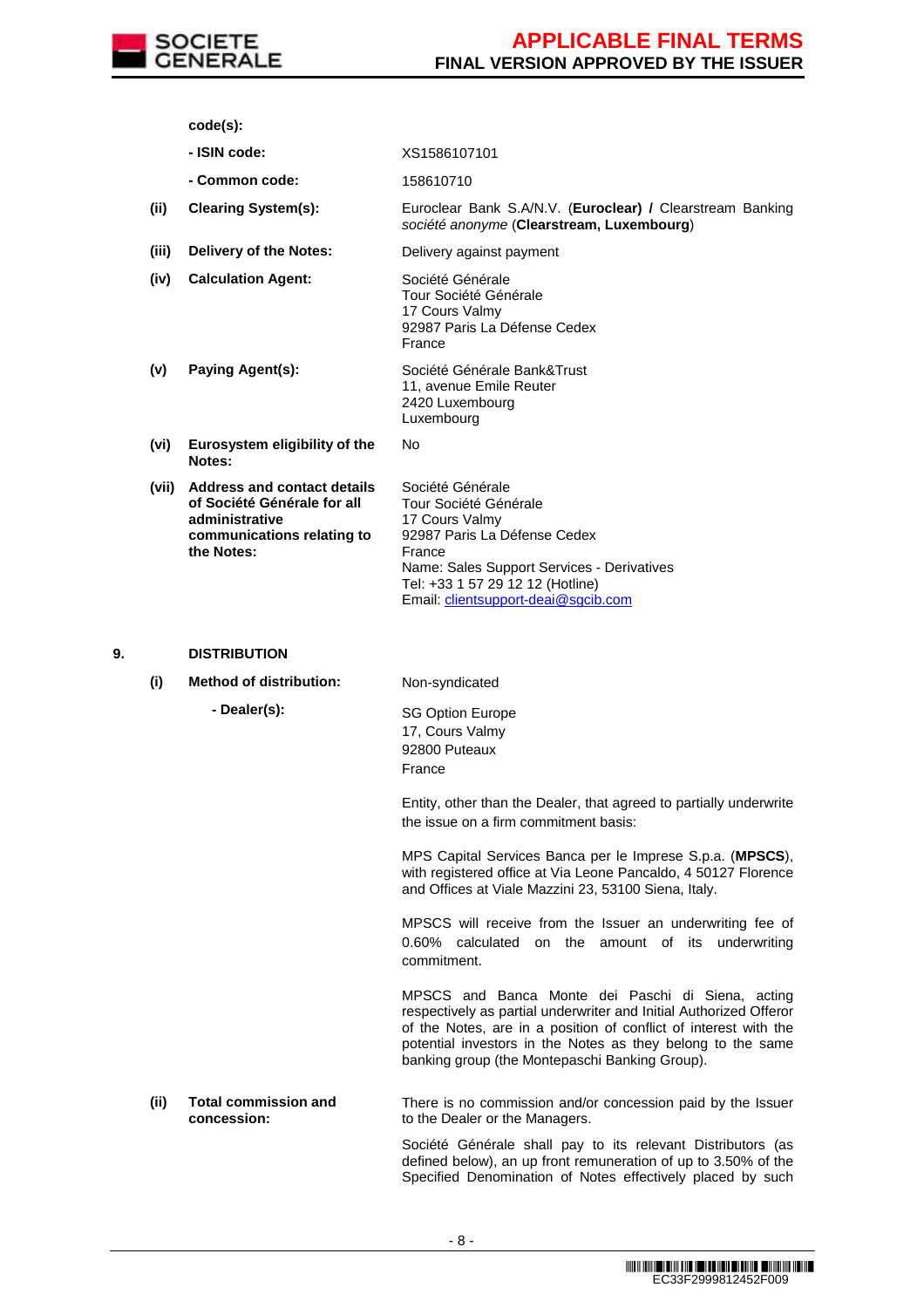

Distributors as of the Issue Date.

**(iii) TEFRA rules:** Not Applicable

**(iv) Non-exempt Offer:** A Non-exempt offer of the Notes may be made by the Dealer and any Initial Authorised Offeror below mentioned, any Additional Authorised Offeror, the name and address of whom will be published on the website of the Issuer (http://prospectus.socgen.com) and any other financial intermediaries to whom the Issuer gives a General Consent (the General Authorised Offerors) in the public offer jurisdiction(s) (Public Offer Jurisdiction(s)) during the offer period (Offer Period) as specified in the paragraph "Public Offers in European Economic Area" below.

 **- Individual Consent / Name(s)**  Applicable **and address(es) of any Initial Authorised Offeror:**

- Banca Esperia S.p.A., Via Filodrammatici, 5 20121 Milano;
- Banca Leonardo S.p.A., Via Broletto, 46 20121 Milano;
- Banca del Piemonte, Via Cernaia, 7 10121 Torino
- Banca Monte dei Paschi di Siena, Piazza Salimbeni, 3 – 53100 Siena;
- Deutsche Bank S.p.A., Piazza del Calendario, 3, 20126 Milano;
- EQUITA SIM S.p.A., via Filippo Turati, 9 Milano;
- Finanza & Futuro Banca S.p.A., Piazza del Calendario, 1 20126 Milano;
- Iccrea Banca S.p.A.,Via Lucrezia Romana, 41/47 00178 Roma,

(each a **Distributor** and collectively the **Distributors**).

| - General Consent/ Other | Applicable |  |
|--------------------------|------------|--|
| conditions to consent:   |            |  |
|                          |            |  |

**(v) U.S. federal income tax considerations:** The Notes are not Specified Notes for purposes of Section 871(m) Regulations.

### **10. PUBLIC OFFERS IN EUROPEAN ECONOMIC AREA**

**- Public Offer Jurisdiction(s):** Italy

 **- Offer Period:** From 9:00 am on the 30/05/2017 to 4:00 pm on the 27/06/2017, save in case of early termination.

> The Offer Period for the Notes placed in Italy through "door-todoor selling" (pursuant to Article 30 of the Legislative Decree n. 58 dated 24.02.1998, as amended, the "Italian Financial Service Act") shall be from and including 30/05/2017 to and including 23/06/2017, save in case of early termination.

> Pursuant to Article 30, paragraph 6, of the Italian Financial Act, the validity and enforceability of the subscriptions through "door-to-door selling" are suspended for a period of seven days from the date of the subscription. During such period, investors have the right to withdraw from the subscription without any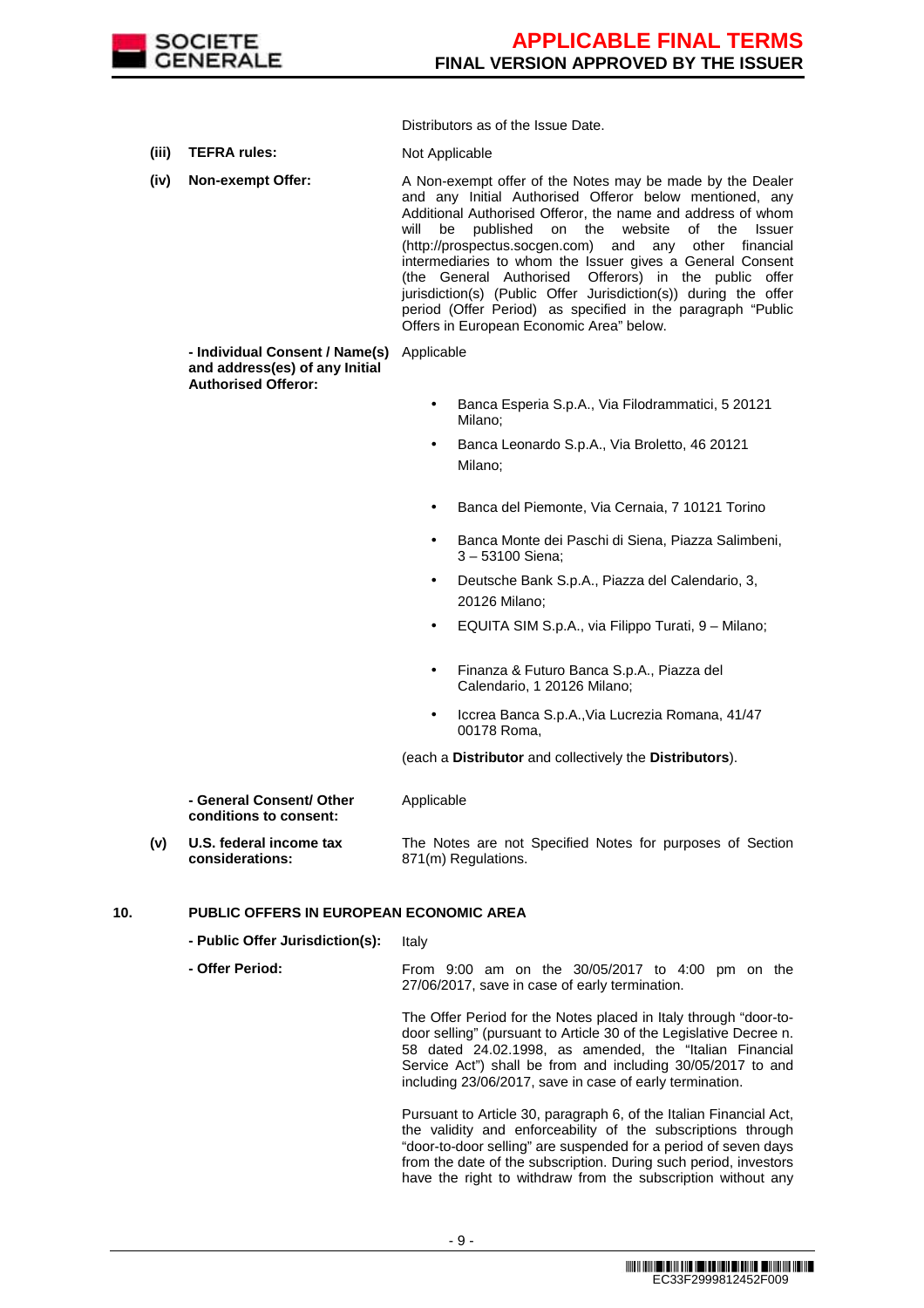

charge or commissions, by means of communication to the distributor.

The Offer Period for the Notes placed through long distance selling techniques (tecniche di comunicazione a distanza) pursuant to article 32 of the Italian Financial Services Act shall be from 30/05/2017 to 16/06/2017, save in case of early termination.

Pursuant to article 67-duodecies of the Italian Legislative Decree No. 206/2005 as amended (the so called "Codice del Consumo"), the validity and enforceability of the contracts entered into through long distance selling techniques (tecniche di comunicazione a distanza) is suspended for a period of 14 (fourteen) days from the date of subscription of the acceptance form by the relevant investor. Within such period investors may notify the relevant Distributor of their withdrawal without any charge or commission.

 **- Offer Price:** The Notes will be offered at the Issue Price of which up to a maximum of 3.50% is represented by distribution fee payable upfront by the Issuer to the Distributors The Issue Price is also increased by fees, if any, as mentioned below.

 **- Conditions to which the offer is subject:** Offers of the Notes are conditional on their issue and, on any additional conditions set out in the standard terms of business of the financial intermediaries, notified to investors by such relevant financial intermediaries.

> The Issuer reserves the right to close the Offer Period prior to its stated expiry for any reason.

> The Issuer reserves the right to withdraw the offer and cancel the issuance of the Notes for any reason at any time on or prior to the Issue Date. For the avoidance of doubt, if any application has been made by a potential investor and the Issuer exercises such right, no potential investor shall be entitled to subscribe or otherwise acquire the Notes.

> The validity of the offer is subject to the condition that the decision of admission to trading on MOT – EuroMOT segment by Borsa Italiana S.p.A. or on EuroTLX by EuroTLX Sim S.p.A. is released by not later than on the day immediately preceding the Issue Date; otherwise, the offer will be deemed withdrawn and the issuance cancelled. The Issuer undertakes to file the relevant application with Borsa Italiana S.p.A. and EuroTLX Sim S.p.A. in due time to allow at least one of Borsa Italiana S.p.A. or EuroTLX Sim S.p.A. to release a decision, according to the rules of the applicable trading venue, within the day immediately preceding the Issue Date.

In each case, a notice to the investors on the early termination or the withdrawal, as applicable, will be published on the website of the Issuer (http://prospectus.socgen.com).

 **- Description of the application process:** The distribution activity will be carried out in accordance with the financial intermediary's usual procedures. Prospective investors will not be required to enter into any contractual arrangements directly with the Issuer in relation to the subscription of the Notes.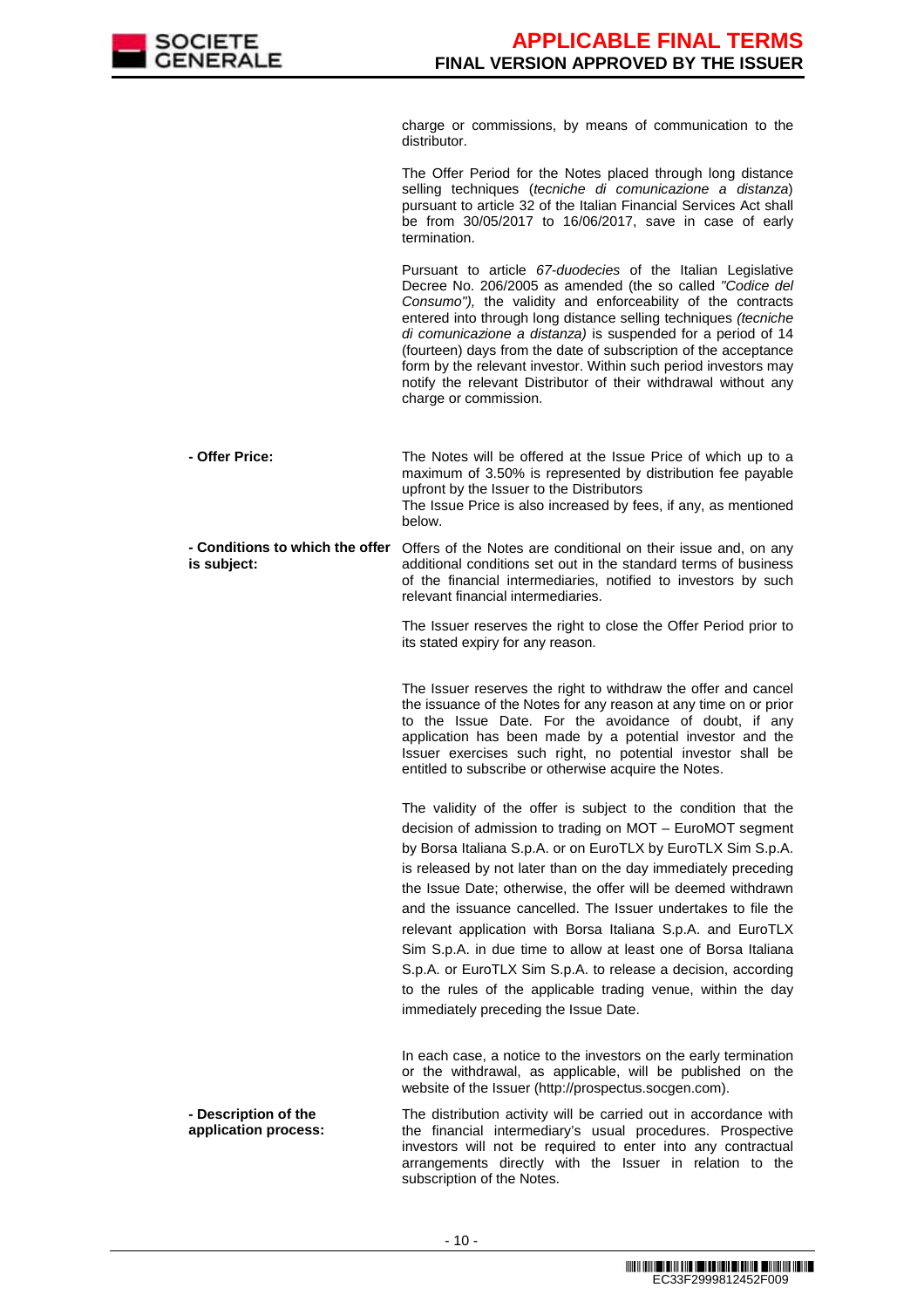

|     | - Description of possibility to<br>reduce subscriptions and<br>manner for refunding excess<br>amount paid by applicants:                                      | Not Applicable                                                                                                                                                                                                                                                                                                                                                                                                                                                 |
|-----|---------------------------------------------------------------------------------------------------------------------------------------------------------------|----------------------------------------------------------------------------------------------------------------------------------------------------------------------------------------------------------------------------------------------------------------------------------------------------------------------------------------------------------------------------------------------------------------------------------------------------------------|
|     | - Details of the minimum<br>and/or maximum amount of<br>application:                                                                                          | Minimum amount of application : USD 2 000 (i.e 1 Note)                                                                                                                                                                                                                                                                                                                                                                                                         |
|     | - Details of the method and<br>time limits for paying up and<br>delivering the Notes:                                                                         | The Notes will be issued on the Issue Date against payment to<br>the Issuer of the net subscription moneys. However, the<br>settlement and delivery of the Notes will be executed through<br>the Dealer mentioned above. Investors will be notified by the<br>relevant financial intermediary of their allocations of Notes and<br>the settlement arrangements in respect thereof.                                                                             |
|     |                                                                                                                                                               | The settlement and the delivery of the securities will be<br>executed through the Dealer mentioned above only for<br>technical reasons. However, the Issuer will be the only offeror<br>and as such will assume all the responsibilities in connection<br>with the information contained in the Final Terms together with<br>the Base Prospectus.                                                                                                              |
|     | - Manner and date in which<br>results of the offer are to be<br>made public:                                                                                  | Publication<br>of<br>the<br>website<br>the<br><b>Issuer</b><br>on<br>(http://prospectus.socgen.com) and in a daily newspaper of<br>general circulation in the relevant place(s) of listing and/or<br>public offer at the end of the subscription period if required by<br>local regulation.                                                                                                                                                                    |
|     | - Procedure for exercise of<br>any right of pre-emption,<br>negotiability of subscription<br>rights and treatment of<br>subscription rights not<br>exercised: | Not Applicable                                                                                                                                                                                                                                                                                                                                                                                                                                                 |
|     | - Whether tranche(s) has/have<br>been reserved for certain<br>countries:                                                                                      | Not Applicable                                                                                                                                                                                                                                                                                                                                                                                                                                                 |
|     | - Process for notification to<br>applicants of the amount<br>allotted and the indication<br>whether dealing may begin<br>before notification is made:         | Not Applicable                                                                                                                                                                                                                                                                                                                                                                                                                                                 |
|     | - Amount of any expenses and<br>taxes specifically charged to<br>the subscriber or purchaser:                                                                 | Taxes charged in connection with the subscription, transfer,<br>purchase or holding of the Notes must be paid by the<br>Noteholders and neither the Issuer nor the Guarantor shall<br>have any obligation in relation thereto; in that respect,<br>Noteholders shall consult professional tax advisers to<br>determine the tax regime applicable to their own situation. The<br>Noteholders shall also consult the Taxation section in the Base<br>Prospectus. |
|     |                                                                                                                                                               | Subscription fees or purchases fees: None                                                                                                                                                                                                                                                                                                                                                                                                                      |
| 11. | <b>ADDITIONAL INFORMATION</b>                                                                                                                                 |                                                                                                                                                                                                                                                                                                                                                                                                                                                                |
|     | - Minimum investment in the<br>Notes:                                                                                                                         | USD 2 000 (i.e 1 Note)                                                                                                                                                                                                                                                                                                                                                                                                                                         |
|     | - Minimum trading:                                                                                                                                            | USD 2 000 (i.e 1 Note)                                                                                                                                                                                                                                                                                                                                                                                                                                         |
|     | - Underlying Disclaimer:                                                                                                                                      | The Finvex Ethical Efficient Europe 30 Price Index in EUR ('the<br>Index') was developed by and is the property of FINVEX<br>GROUP (Finvex'). The Index's composition methodology and<br>its composition are the intellectual property of Finvex. Any use                                                                                                                                                                                                      |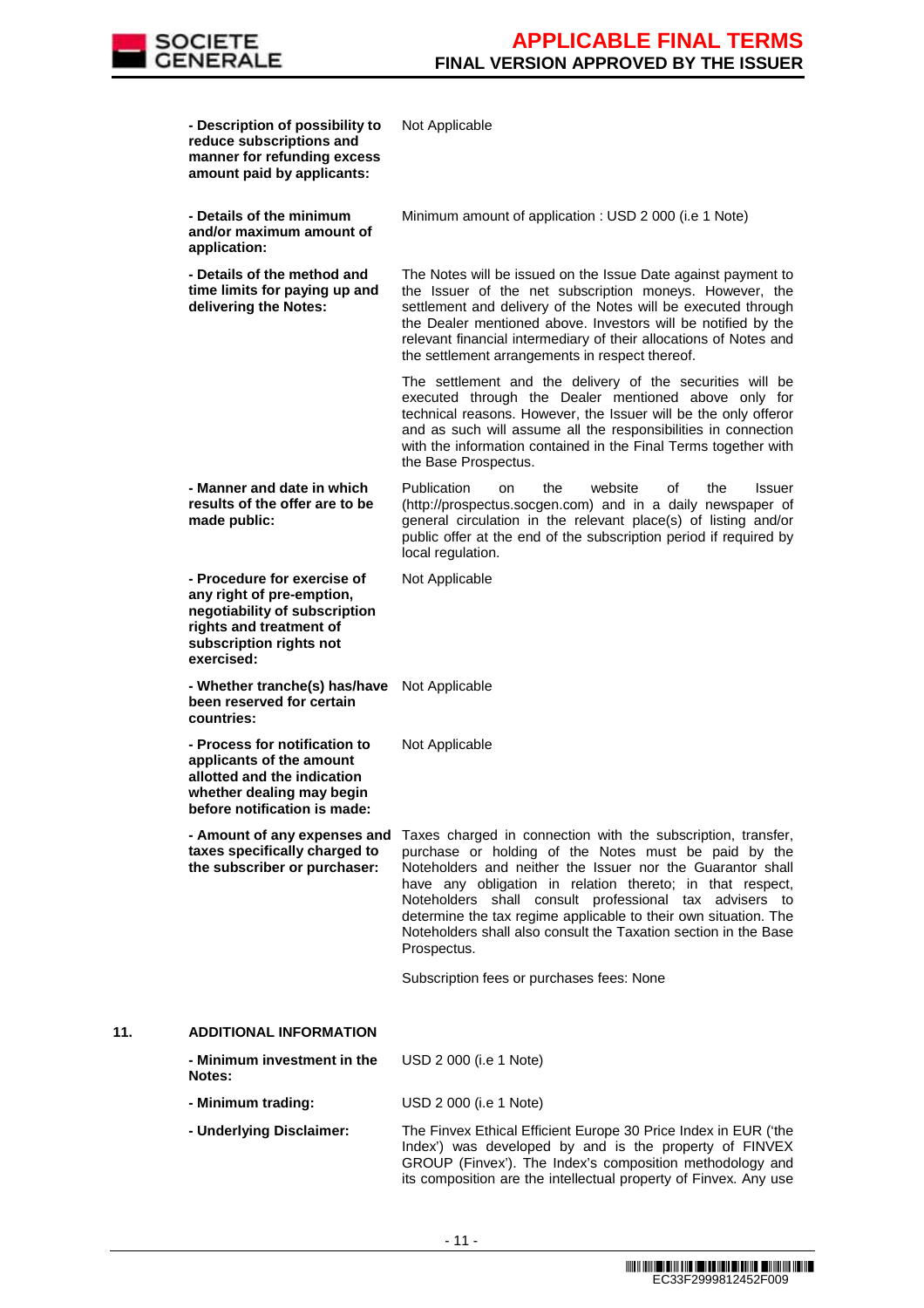of the Index or its name must be with the prior written consent of Finvex. No content or information concerning the Index contained in these materials (including, but not limited to, index data, ratings, credit-related analyses and data or model, or any part thereof) (such content and information to be referred to as 'the Content') may be modified, reverse engineered, reproduced, directly or indirectly duplicated disclosed or distributed in any form by any means, or stored in a database or retrieval system without the prior written consent of Finvex. The Content is believed to be reliable and information has been obtained from sources believed to be reliable.

But Finvex does not make any representation or warranty, express or implied, with respect to the fairness, correctness, accuracy, reasonableness or completeness of the Content. In addition Finvex has no obligation to update, modify or amend the Content or to notify a recipient otherwise, in the event that any matter stated in this document, or any opinion, projection, forecast or estimate set forth in it, changes or becomes inaccurate. Analyses and opinions contained in this document may be based on assumptions that if altered can change the analyses or opinions expressed. The Content shall not be used for any unlawful or unauthorised purposes. Finvex is not responsible for any errors or omissions, regardless of the cause, for the results obtained from the use of the Content. Finvex makes no express or implied representation or warranty whether or not the Index may achieve any particular

level or meet or correlate with any particular objective. Past performance is no guaranty of future results. It is not possible to invest directly in an index. Exposure to an asset class represented by an index is available through investable instruments based on that index. Finvex does not sponsor, endorse, sell promote or manage any investment fund or other investment vehicle offered by third parties and which seeks to provide an investment return based on the performance of any index. Finvex makes no assurance that investment products based on the Index will accurately track index performance or provide positive investment returns. Finvex is not an investment advisor, and it does not advise on, or make a representation regarding the advisability of, making any

investment, investing in any investment fund or other investment vehicle. A decision to make any investment or to invest in any investment fund or other investment vehicle should not be made in reliance on any statements set forth in this document capable of being attributed to Finvex. Inclusion of a security within an index is not a recommendation by Finvex to buy, sell, or hold such security, nor may it be construed as investment advice. Index values provided for any date or time period prior to the Index's launch date are considered back-tested. Past performance of the Index is not an indication of future results. Prospective application of the methodology used to construct the Index may not result in performance commensurate with the back-test results

shown. The back test period does not necessarily correspond to the entire available history of the Index. Another limitation of using back-tested information is that the back-tested calculation is generally prepared with the benefit of hindsight. Back-tested information reflects the application of the index methodology and selection of index constituents in hindsight. No hypothetical record can completely account for the impact of financial risk in actual trading. The Index returns shown do not represent the results of actual trading of actual trading of investable assets/securities. Finvex maintains the Index and calculates the Index levels and performance shown or discussed, but does not manage actual assets. Index returns do not reflect payment of any sales charges or fees an investor may pay to purchase the securities underlying the Index or investment funds that are intended to track the performance of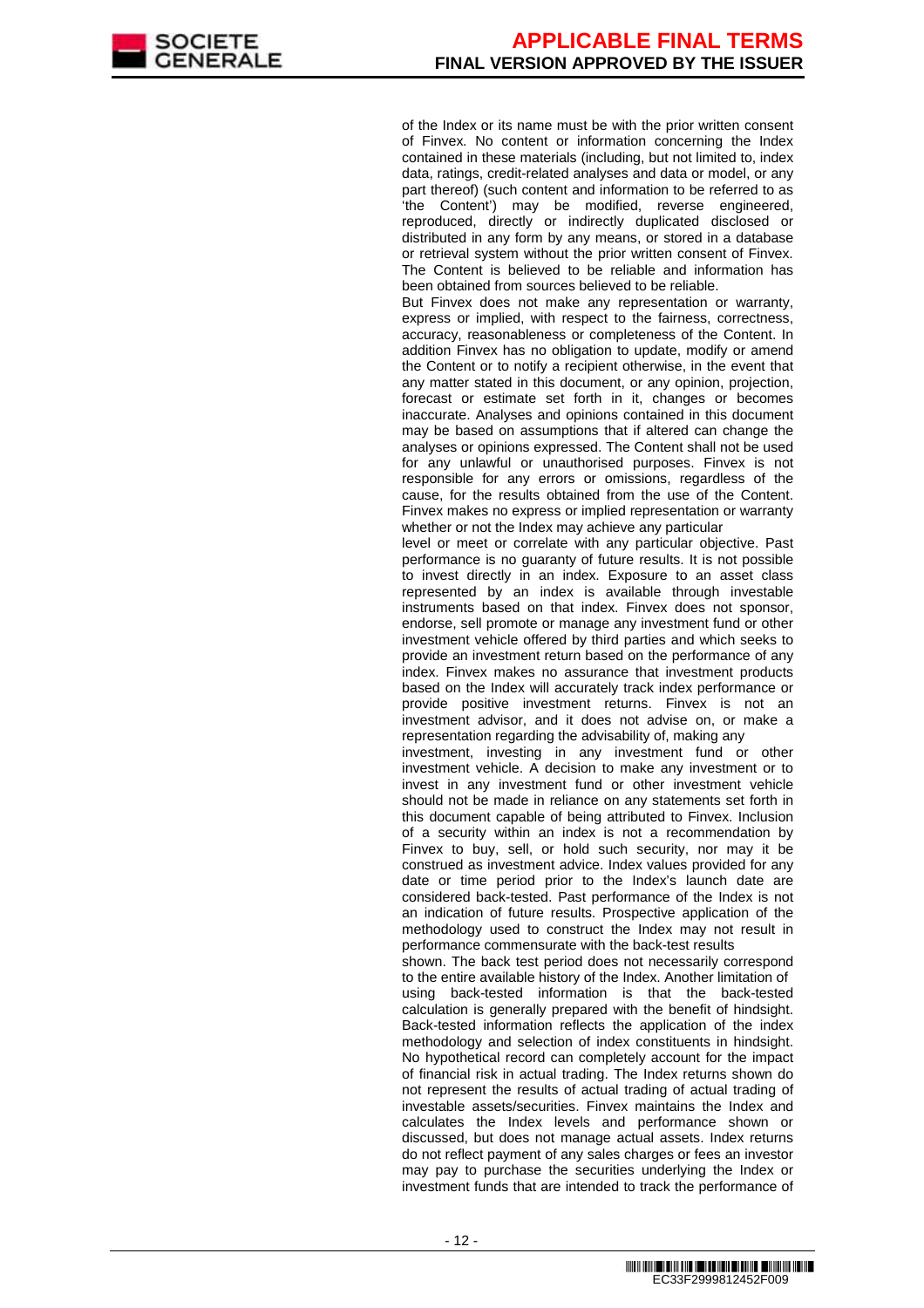

the Index. The imposition of these fees and charges would cause actual and back-tested performance of the securities/fund to be lower than the Index performance shown.

| - Location where the               | Société |       |      |       | Générale, |
|------------------------------------|---------|-------|------|-------|-----------|
| <b>Prospectus, any Supplements</b> | Via     | Olona | n.2. | 20123 | Milano    |
| thereto and the Final Terms        | Italv   |       |      |       |           |
| can be collected or inspected      |         |       |      |       |           |
| free of charge in Italy:           |         |       |      |       |           |

# **12. PUBLIC OFFERS IN OR FROM SWITZERLAND**

Not Applicable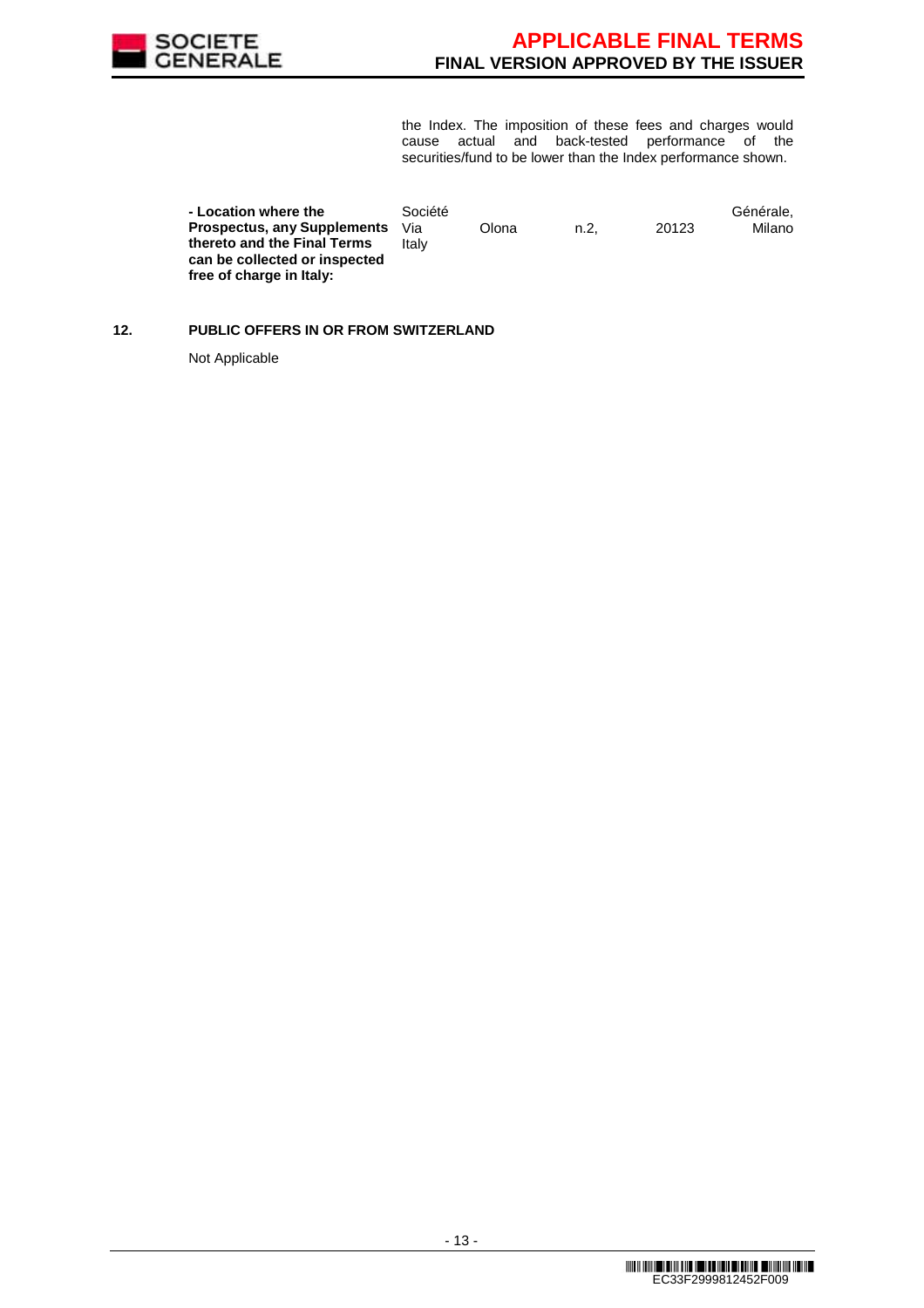

### **ISSUE SPECIFIC SUMMARY**

Summaries are made up of disclosure requirements known as Elements the communication of which is required by Annex XXII of the Commission Regulation (EC) No 809/2004 as amended. These elements are numbered in Sections –  $A - E(A.1 - E.7)$ .

This summary contains all the Elements required to be included in a summary for this type of securities and Issuer. Because some Elements are not required to be addressed, there may be gaps in the numbering sequence of the Elements.

Even though an Element may be required to be inserted in the summary because of the type of securities and Issuer, it is possible that no relevant information can be given regarding the Element. In this case, a short description of the Element is included in the summary with the mention of "Not Applicable".

|     | Section A - Introduction and warnings               |                                                                                                                                                                                                                                                                                                                                                                                                                                                     |
|-----|-----------------------------------------------------|-----------------------------------------------------------------------------------------------------------------------------------------------------------------------------------------------------------------------------------------------------------------------------------------------------------------------------------------------------------------------------------------------------------------------------------------------------|
| A.1 | Warning                                             | This summary must be read as an introduction to the Base Prospectus.                                                                                                                                                                                                                                                                                                                                                                                |
|     |                                                     | Any decision to invest in the Notes should be based on a consideration of<br>the Base Prospectus as a whole by the investor.                                                                                                                                                                                                                                                                                                                        |
|     |                                                     | Where a claim relating to the information contained in the Base Prospectus<br>and the applicable Final Terms is brought before a court, the plaintiff<br>investor might, under the national legislation of the Member States, have to<br>bear the costs of translating the Base Prospectus before the legal<br>proceedings are initiated.                                                                                                           |
|     |                                                     | Civil liability attaches only to those persons who have tabled this summary,<br>including any translation thereof, but only if the summary is misleading,<br>inaccurate or inconsistent when read together with the other parts of the<br>Base Prospectus or it does not provide, when read together with the other<br>parts of this Base Prospectus, key information in order to aid investors when<br>considering whether to invest in the Notes. |
| A.2 | Consent to the use of the<br><b>Base Prospectus</b> | The Issuer consents to the use of this Base Prospectus in connection with a<br>resale or placement of Notes in circumstances where a prospectus is<br>required to be published under the Prospectus Directive (a Non-exempt<br>Offer) subject to the following conditions:                                                                                                                                                                          |
|     |                                                     | - the consent is only valid during the offer period from 9:00 am on the<br>30/05/2017 to 4:00 pm on the 27/06/2017, in respect of Notes placed in Italy<br>through "door-to-door selling", from 30/05/2017 to 23/06/2017 and in respect<br>of Notes placed in Italy through long distance selling techniques, from<br>30/05/2017 to 16/06/2017 (the Offer Period);                                                                                  |
|     |                                                     | - the consent given by the Issuer for the use of the Base Prospectus to<br>make the Non-exempt Offer is an individual consent (an Individual<br>Consent) in respect of:                                                                                                                                                                                                                                                                             |
|     |                                                     | Banca Esperia S.p.A., Via Filodrammatici, 5 20121 Milano;                                                                                                                                                                                                                                                                                                                                                                                           |
|     |                                                     | Banca Leonardo S.p.A., Via Broletto, 46 20121 Milano;<br>$\bullet$<br>Banca del Piemonte, Via Cernaia, 7 10121 Torino;<br>$\bullet$<br>Banca Monte dei Paschi di Siena, Piazza Salimbeni, 3 - 53100<br>$\bullet$<br>Siena;                                                                                                                                                                                                                          |
|     |                                                     | Deutsche Bank S.p.A., Piazza del Calendario, 3, 20126 Milano;                                                                                                                                                                                                                                                                                                                                                                                       |
|     |                                                     | EQUITA SIM S.p.A., via Filippo Turati, 9 – Milano;<br>Finanza & Futuro Banca S.p.A., Piazza del Calendario, 1 20126<br>Milano;                                                                                                                                                                                                                                                                                                                      |
|     |                                                     | Iccrea Banca S.p.A., Via Lucrezia Romana, 41/47 00178 Roma,                                                                                                                                                                                                                                                                                                                                                                                         |
|     |                                                     | (each an Initial Authorised Offeror) and if the Issuer appoints any<br>additional financial intermediaries after 26/05/2017 and publishes details of<br>them on its website http://.prospectus.socgen.com,<br>each financial<br>intermediary whose details are so published (each an Additional                                                                                                                                                     |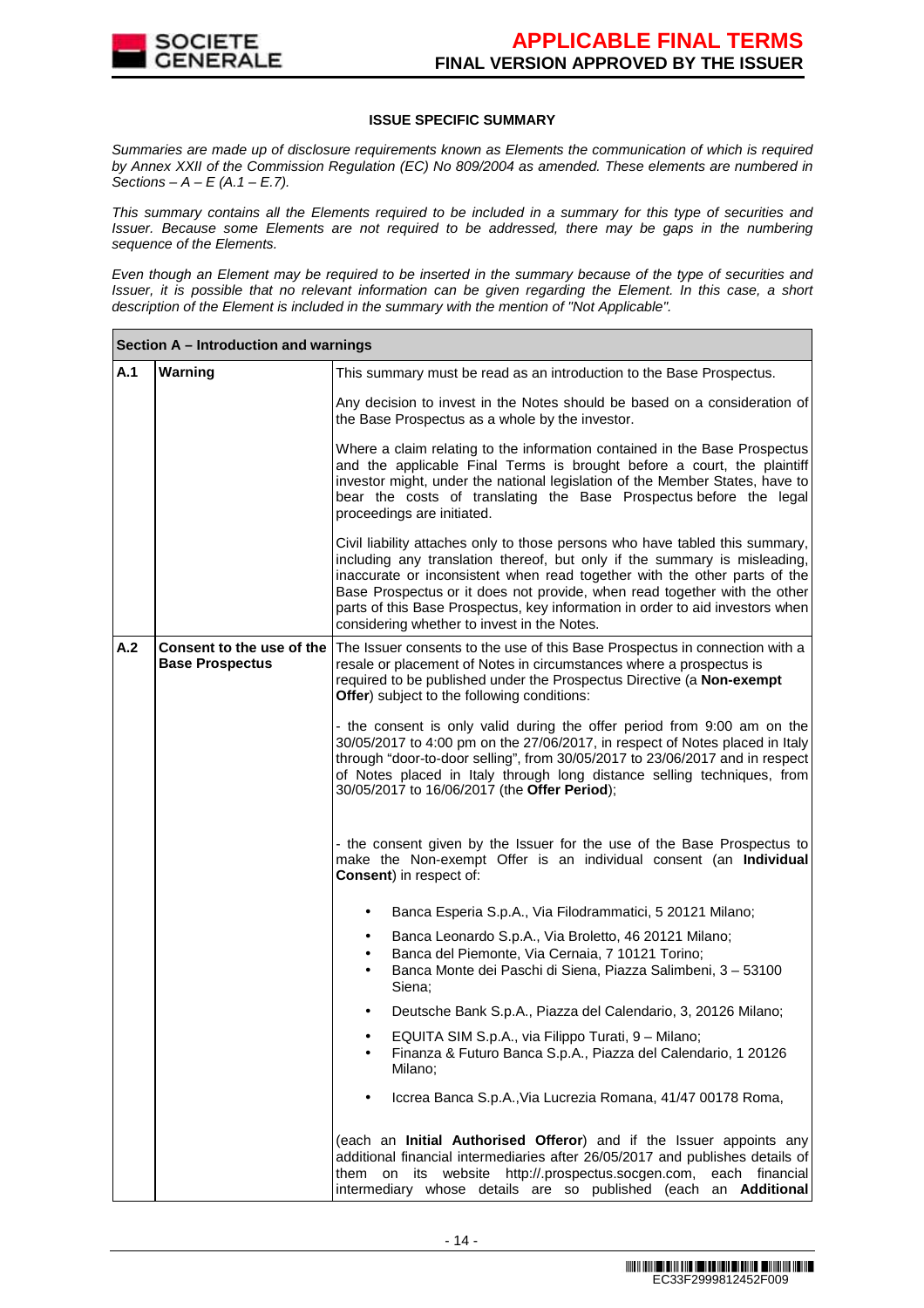**Authorised Offeror**. Each Initial Authorised Offeror and each Additional Authorised Offeror, a **Distributor**); and a general consent (a **General Consent**) in respect of any financial intermediary who published on its website that it will make the Non-exempt Offer of the Notes on the basis of the General Consent given by the Issuer and by such publication, any such financial intermediary (each a **General Authorised Offeror**) undertakes to comply with the following obligations:

 (a) it acts in accordance with all applicable laws, rules, regulations and guidance (including from any regulatory body) applicable to the Non-exempt Offer of the Notes in the Public Offer Jurisdiction, in particular the law implementing the Markets in Financial Instruments Directive (Directive 2004/39/EC) as amended (hereinafter the **Rules**) and makes sure that (i) any investment advice in the Notes by any person is appropriate, (ii) the information to prospective investors including the information relating to any expenses (and any commissions or benefits of any kind) received or paid by this General Authorised Offeror under the offer of the Notes is fully and clearly disclosed prior to their investment in the Notes;

(b) it complies with the relevant subscription, sale and transfer restrictions related to the Public Offer Jurisdiction as if it acted as a Dealer in the Public Offer Jurisdiction;

(c) it ensures that the existence of any fee (and any other commissions or benefits of any kind) or rebate received or paid by it in relation to the offer or sale of the Notes does not violate the Rules is fully and clearly disclosed to investors or prospective investors prior to their investment in the Notes and to the extent required by the Rules, provides further information in respect thereof;

(d) it complies with the Rules relating to anti-money laundering, anticorruption, anti-bribery and "know your customer" rules (including, without limitation, taking appropriate steps, in compliance with such rules, to establish and document the identity of each prospective investor prior to initial investment in any Notes by the investor), and will not permit any application for Notes in circumstances where it has any suspicion as to the source of the application monies; it retains investor identification records for at least the minimum period required under applicable Rules, and shall, if so requested, make such records available to the relevant Issuer and/or the relevant Dealer or directly to the competent authorities with jurisdiction over the relevant Issuer and/or the relevant Dealer in order to enable the relevant Issuer and/or the relevant Dealer to comply with anti-money laundering, anti-corruption, anti-bribery and "know your customer" rules applying to the relevant Issuer and/or the relevant Dealer;

(e) it co-operates with the Issuer and the relevant Dealer in providing relevant information (including, without limitation, documents and records maintained pursuant to paragraph (d) above) and such further assistance as reasonably requested upon written request from the Issuer or the relevant Dealer in each case, as soon as is reasonably practicable and, in any event, within any time frame set by any such regulator or regulatory process. For this purpose, relevant information that is available to or can be acquired by the relevant financial intermediary:

(i) in connection with any request or investigation by any regulator in relation to the Notes, the Issuer or the relevant Dealer; and/or

(ii) in connection with any complaints received by the Issuer and/or the relevant Dealer relating to the Issuer and/or the relevant Dealer or another Authorised Offeror including, without limitation, complaints as defined in rules published by any regulator of competent jurisdiction from time to time; and/or

(iii) which the Issuer or the relevant Dealer may reasonably require from time to time in relation to the Notes and/or as to allow the Issuer or the relevant Dealer fully to comply with its own legal, tax and regulatory requirements;

(f) it does not, directly or indirectly, cause the Issuer or the relevant Dealers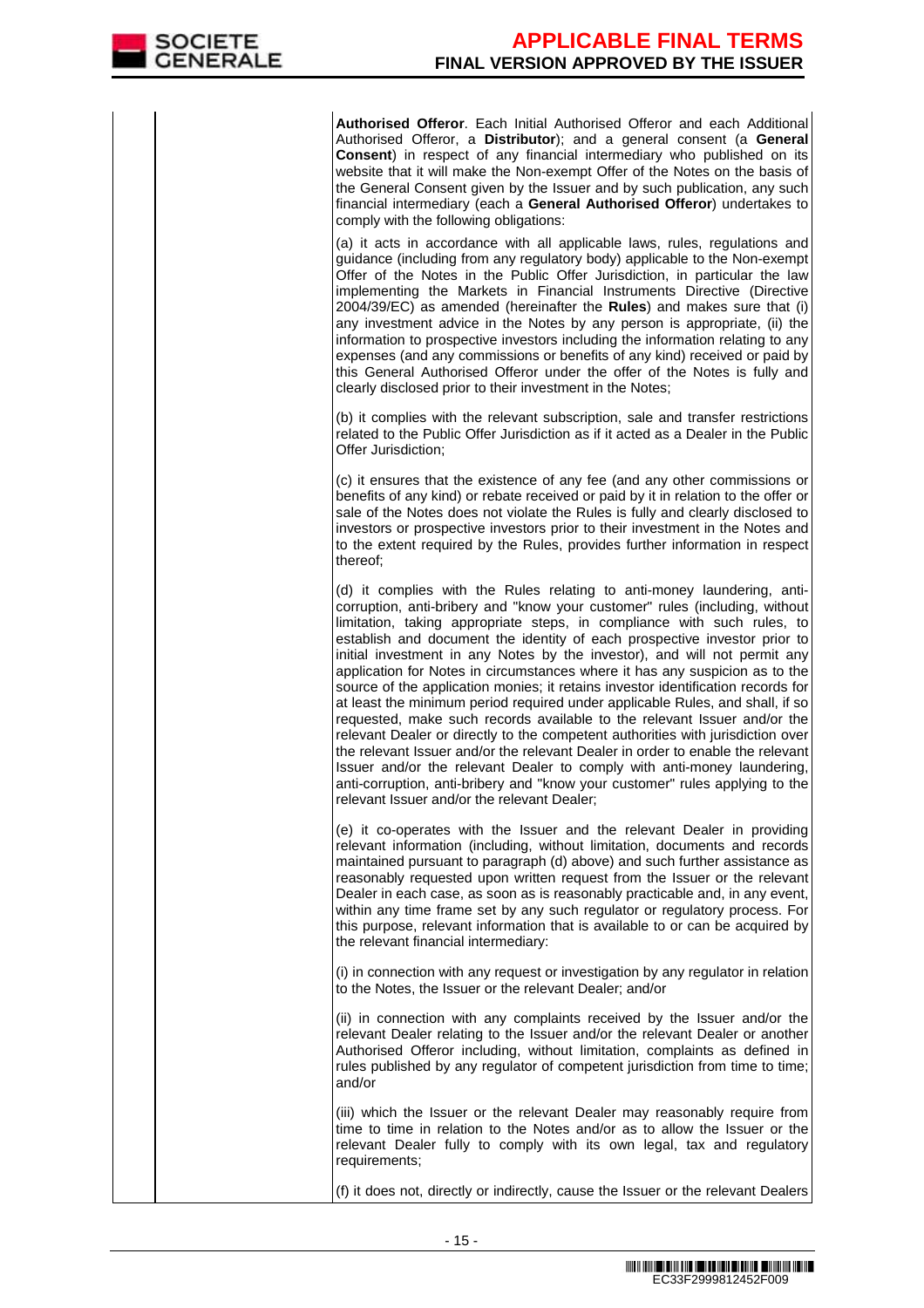to breach any Rule or any requirement to obtain or make any filing, authorisation or consent in any jurisdiction;

(g) it commits itself to indemnify the relevant Issuer, the Guarantor (if applicable) and the relevant Dealer, Société Générale and each of its affiliates for any damage, loss, expense, claim, request or loss and fees (including reasonable fees from law firms) incurred by one of these entities because of, or in relation with, any failure by this General Authorised Offeror (or any of its sub-distributors) to respect any of these obligations above;

(h) it is familiar with, and has policies and procedures in place to comply with, any applicable rules and regulations relating to anti-bribery and corruption, including any changes thereto;

(i) (a) it and any person within its control (including any director, officer or employee, each a controlled person) has not committed and will not commit any corrupt act directly or indirectly and (b) to the best of its knowledge, none of its sub-distributors has committed any corrupt act directly or indirectly, in each case to or for the use or benefit of, any person or any government official (which shall include any official, employee or representative of, or any other person acting in an official capacity for or on behalf of any government of any jurisdiction, any public international organisation, any political party, or any quasi-governmental body);

(j) it has in place adequate policies, systems, procedures and controls designed to prevent itself, its sub-distributors and any controlled person from committing any corrupt act and to ensure that any evidence or suspicion of corrupt acts is fully investigated, reported to Société Générale or the relevant Issuer and acted upon accordingly;

(k) neither it nor any of its agents, sub-distributors or controlled persons is ineligible or treated by any governmental or international authority as ineligible to tender for any contract or business with, or to be awarded any contract or business by, such authority on the basis of any actual or alleged corrupt act;

(l) it has kept adequate records of its activities, including financial records in a form and manner appropriate for a business of its size and resources;

(m) it represents and warrants that it shall not distribute financial instruments to, or enter into any arrangement with respect to financial instruments with, sanctioned persons;

(n) it undertakes to promptly inform Société Générale or the relevant Issuer of (a) any complaint received in relation to its activities or the financial instruments; or (b) any event affecting it, including but not limited to any of: (i) a regulatory investigation or audit of it or its affiliates, partners or agents; (ii) legal proceedings initiated by a competent regulatory authority against it or its affiliates, partners or agents; or (iii) a judgment rendered or penalty levied against it or its affiliates, partners or agents, which in each case might reasonably involve a reputational risk for Société Générale or the relevant Issuer; and

 (o) it acknowledges that its commitment to respect the obligations above is governed by English law and agrees that any related dispute be brought before the English courts.

 **Any General Authorised Offeror who wishes to use the Base Prospectus for an Non-exempt Offer of Notes in accordance with this General Consent and the related conditions is required, during the time of the relevant Offer Period, to publish on its website that it uses the Base Prospectus for such Non-exempt Offer in accordance with this General Consent and the related conditions.**

 - the consent only extends to the use of this Base Prospectus to make Nonexempt Offers of the Notes in Italy.

 **The information relating to the conditions of the Non-exempt Offer shall be provided to the investors by any Initial Authorised Offeror and any General Authorised Offeror at the time the offer is made.**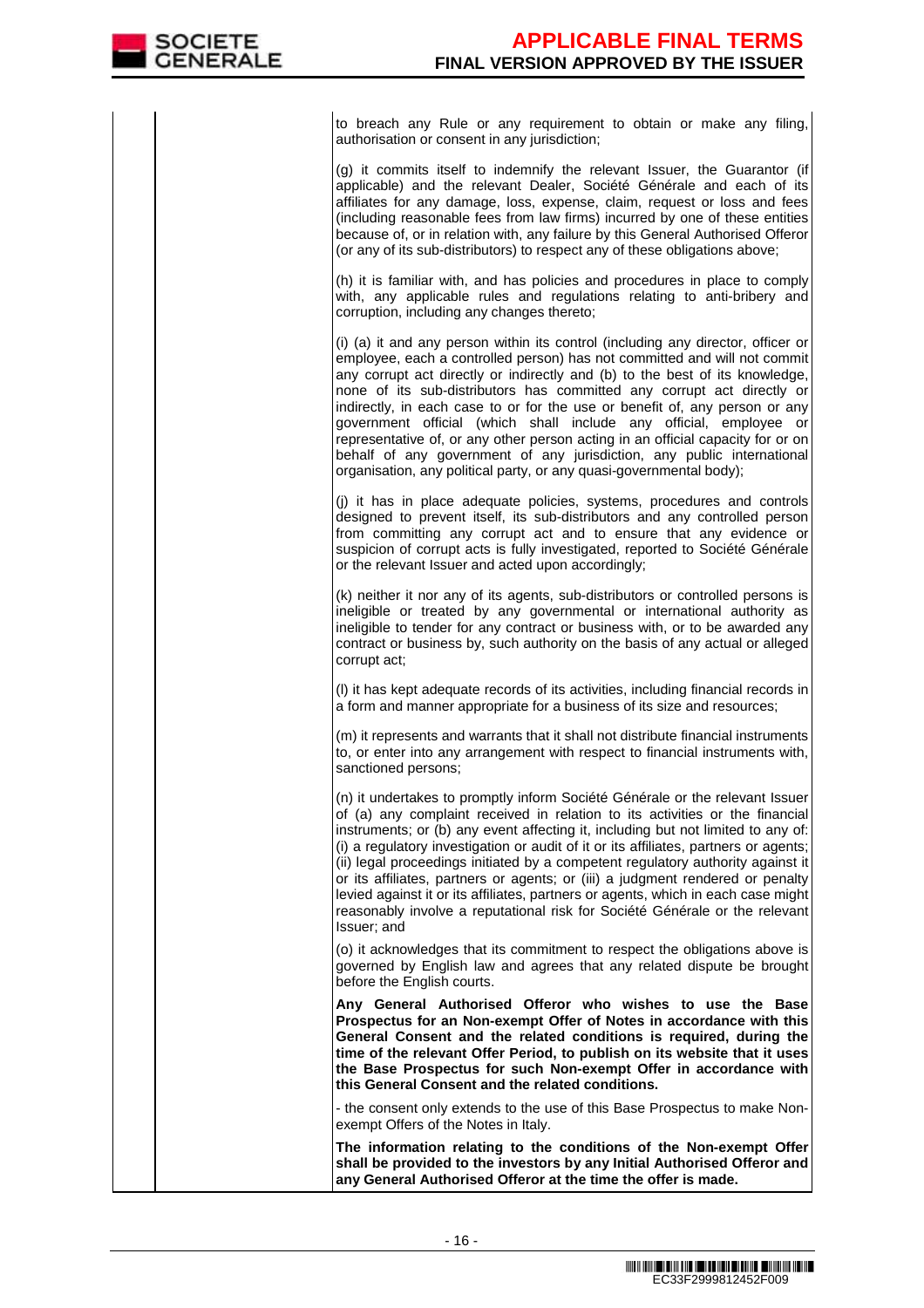

| <b>Section B - Issuer</b> |                                                                                 |                                                                                                                                                                                                                                                                                                                                                                                                                                                                                                                                                                                                                                                                                                                                                                                                                                                                                                                                                                                                                                                                                                                        |  |
|---------------------------|---------------------------------------------------------------------------------|------------------------------------------------------------------------------------------------------------------------------------------------------------------------------------------------------------------------------------------------------------------------------------------------------------------------------------------------------------------------------------------------------------------------------------------------------------------------------------------------------------------------------------------------------------------------------------------------------------------------------------------------------------------------------------------------------------------------------------------------------------------------------------------------------------------------------------------------------------------------------------------------------------------------------------------------------------------------------------------------------------------------------------------------------------------------------------------------------------------------|--|
| B.1                       | Legal and commercial name<br>of the issuer                                      | Société Générale (or the Issuer)                                                                                                                                                                                                                                                                                                                                                                                                                                                                                                                                                                                                                                                                                                                                                                                                                                                                                                                                                                                                                                                                                       |  |
| B.2                       | Domicile, legal form,<br>legislation and country of                             | Domicile: 29, boulevard Haussmann, 75009 Paris, France.                                                                                                                                                                                                                                                                                                                                                                                                                                                                                                                                                                                                                                                                                                                                                                                                                                                                                                                                                                                                                                                                |  |
|                           | incorporation                                                                   | Legal form: Public limited liability company (société anonyme).                                                                                                                                                                                                                                                                                                                                                                                                                                                                                                                                                                                                                                                                                                                                                                                                                                                                                                                                                                                                                                                        |  |
|                           |                                                                                 | Legislation under which the Issuer operates: French law.                                                                                                                                                                                                                                                                                                                                                                                                                                                                                                                                                                                                                                                                                                                                                                                                                                                                                                                                                                                                                                                               |  |
|                           |                                                                                 | Country of incorporation: France.                                                                                                                                                                                                                                                                                                                                                                                                                                                                                                                                                                                                                                                                                                                                                                                                                                                                                                                                                                                                                                                                                      |  |
| B.4b                      | Known trends affecting the<br>issuer and the industries in<br>which it operates | In 2017, the global economy will be marked by slow improvement in<br>OECD economies and the continued transition of the Chinese<br>economic model.                                                                                                                                                                                                                                                                                                                                                                                                                                                                                                                                                                                                                                                                                                                                                                                                                                                                                                                                                                     |  |
|                           |                                                                                 | The Eurozone struggled to recover sustained economic growth in<br>2016, thus slowing the reduction of public deficits. The ECB should<br>continue its accommodating monetary policy at least until the end of<br>2017, thereby maintaining market interest rates at low levels, in an<br>environment where inflation should also remain low (although<br>slightly above the rate observed in the region in 2016). In the United<br>States, the Fed should continue its monetary tightening started in<br>2015, at a pace that will be dependent on the country's growth<br>momentum, which could be strengthened by the first effects of the<br>expansionary economic policy of the new US administration.<br>Despite these diverging monetary policies, we should observe a<br>slight steepening of the yield curve in both Europe and the United<br>States, with a gradual increase in long-term rates.<br>In emerging countries, growth in 2016 was moderate on the whole,<br>and varied from region to region. This trend should continue in<br>2017, in particular with the continued shift in the Chinese growth |  |
|                           |                                                                                 | model. However, commodity-producing countries should benefit<br>from a moderate increase in commodity prices. In particular, oil<br>prices should be supported by the production-limiting agreement<br>signed within the OPEC at end-2016.                                                                                                                                                                                                                                                                                                                                                                                                                                                                                                                                                                                                                                                                                                                                                                                                                                                                             |  |
|                           |                                                                                 | It is also likely that 2017 will be marked by a highly uncertain<br>geopolitical environment, following on from a certain number of<br>events in 2016. Major elections will be held in several key European<br>Union countries (the Netherlands, France and Germany), and the<br>year will also see the kick-off of Brexit negotiations. In addition,<br>several hotbeds of instability or tension (in the Middle East or the<br>China Sea) could adversely affect the global economy, as could a<br>potential deterioration in relations between certain major world<br>powers (United States, Russia and China).                                                                                                                                                                                                                                                                                                                                                                                                                                                                                                     |  |
|                           |                                                                                 | 2017 should also see the stabilisation of the regulatory framework<br>(Basel reforms, IFRS, etc.) and, for most banks, mark the end of the<br>cycle of equity increases that began with the financial crisis. In this<br>context, the challenge facing banks will nonetheless remain the<br>development of a sustainable long-term growth model and the<br>preservation of their capacity to finance the economy. Indeed, the<br>addition of recent regulatory constraints will weigh on the<br>profitability of certain banking activities and thus influence the<br>strategy and development model of certain operators in the sector.                                                                                                                                                                                                                                                                                                                                                                                                                                                                               |  |
|                           |                                                                                 | In Europe, due to the various elections to be held this year within<br>the Eurozone, it is likely that 2017 will see little progress towards<br>the third pillar of the Banking Union, regarding the creation of a<br>European deposit guarantee facility. Ultimately, this facility will<br>contribute to the stability and strengthening of the European<br>banking sector, but could entail significant costs for banking<br>players.                                                                                                                                                                                                                                                                                                                                                                                                                                                                                                                                                                                                                                                                               |  |
|                           |                                                                                 | Lastly, banks must continue to adapt to a certain number of<br>fundamental shifts, particularly the acceleration of technological                                                                                                                                                                                                                                                                                                                                                                                                                                                                                                                                                                                                                                                                                                                                                                                                                                                                                                                                                                                      |  |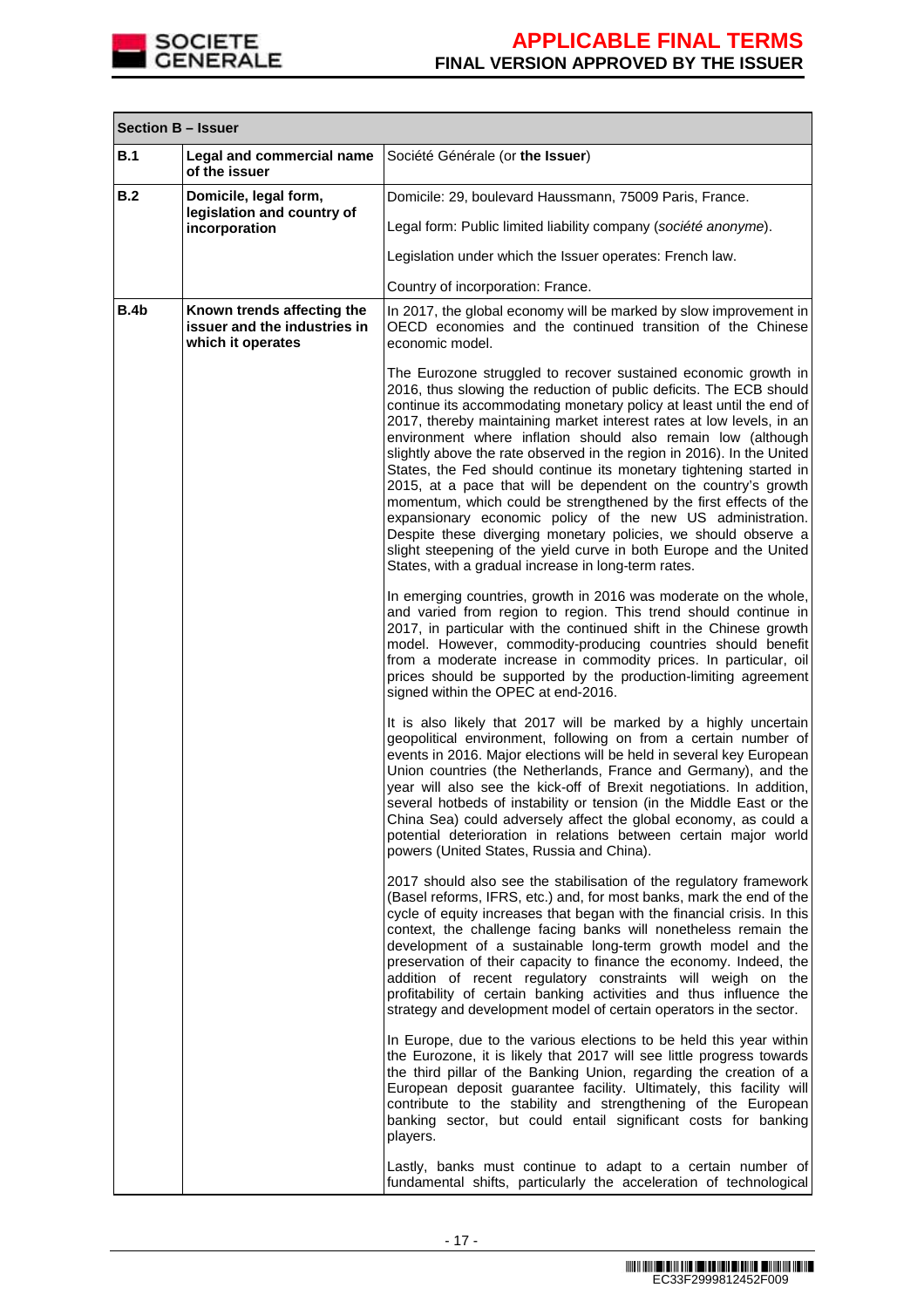

|             |                                                                                                   | 2017.                                                                                                                                                                                                                                                    |                                 | changes, requiring them to radically transform their operational and<br>relationship models. Moreover, the Group is working on a medium-<br>term strategic plan, which will be disseminated towards the end of |  |
|-------------|---------------------------------------------------------------------------------------------------|----------------------------------------------------------------------------------------------------------------------------------------------------------------------------------------------------------------------------------------------------------|---------------------------------|----------------------------------------------------------------------------------------------------------------------------------------------------------------------------------------------------------------|--|
| B.5         | Description of the issuer's<br>group and the issuer's<br>position within the group                | The Société Générale group (the Group) offers a wide range of<br>advisory services and tailored financial solutions to individual<br>customers, large corporate and institutional investors. The Group<br>relies on three complementary core businesses: |                                 |                                                                                                                                                                                                                |  |
|             |                                                                                                   | • French Retail Banking;                                                                                                                                                                                                                                 |                                 |                                                                                                                                                                                                                |  |
|             |                                                                                                   |                                                                                                                                                                                                                                                          |                                 | . International Retail Banking, Financial Services and Insurance and                                                                                                                                           |  |
|             |                                                                                                   | Wealth Management and Securities Services.                                                                                                                                                                                                               |                                 | • Corporate and Investment Banking, Private Banking, Asset and                                                                                                                                                 |  |
|             |                                                                                                   | The Issuer is the parent company of the Group.                                                                                                                                                                                                           |                                 |                                                                                                                                                                                                                |  |
| B.9         | Figure of profit forecast or<br>estimate of the issuer                                            | Not Applicable. The Issuer does not provide any figure of profit<br>forecast or estimate.                                                                                                                                                                |                                 |                                                                                                                                                                                                                |  |
| <b>B.10</b> | Nature of any qualifications<br>in the audit report on the<br>historical financial<br>information | Not Applicable. The audit report does not include any qualification.                                                                                                                                                                                     |                                 |                                                                                                                                                                                                                |  |
| <b>B.12</b> | Selected historical key                                                                           |                                                                                                                                                                                                                                                          |                                 |                                                                                                                                                                                                                |  |
|             | financial information<br>regarding the issuer                                                     |                                                                                                                                                                                                                                                          | Year ended<br>2016<br>(audited) | Year ended 2015<br>(audited, except as<br>mentioned<br>otherwise(*))                                                                                                                                           |  |
|             |                                                                                                   | Results (in millions of<br>euros)                                                                                                                                                                                                                        |                                 |                                                                                                                                                                                                                |  |
|             |                                                                                                   | Net Banking Income                                                                                                                                                                                                                                       | 25,298                          | 25,639                                                                                                                                                                                                         |  |
|             |                                                                                                   | Operating income                                                                                                                                                                                                                                         | 6,390                           | 5,681                                                                                                                                                                                                          |  |
|             |                                                                                                   | Net income<br>Net                                                                                                                                                                                                                                        | 4,338                           | 4,395                                                                                                                                                                                                          |  |
|             |                                                                                                   | Reported<br>Group<br>income                                                                                                                                                                                                                              | 3,874                           | 4,001                                                                                                                                                                                                          |  |
|             |                                                                                                   | French retail Banking                                                                                                                                                                                                                                    | 1,486                           | $1,441*$                                                                                                                                                                                                       |  |
|             |                                                                                                   | International<br>Retail<br>Banking<br>&<br>Financial<br>Services                                                                                                                                                                                         | 1,631                           | $1,111*$                                                                                                                                                                                                       |  |
|             |                                                                                                   | Global<br>Banking<br>and<br><b>Investor Solutions</b>                                                                                                                                                                                                    | 1,803                           | 1,850*                                                                                                                                                                                                         |  |
|             |                                                                                                   | Corporate Centre                                                                                                                                                                                                                                         | (1,046)                         | $(401)^*$                                                                                                                                                                                                      |  |
|             |                                                                                                   | Net cost of risk                                                                                                                                                                                                                                         | (2,091)                         | (3,065)                                                                                                                                                                                                        |  |
|             |                                                                                                   | Tier 1 Ratio **<br>Activity (in billions of                                                                                                                                                                                                              | 14.5%                           | 13.5%                                                                                                                                                                                                          |  |
|             |                                                                                                   | euros)                                                                                                                                                                                                                                                   |                                 |                                                                                                                                                                                                                |  |
|             |                                                                                                   | Total<br>assets<br>and<br>liabilities                                                                                                                                                                                                                    | 1,382.2                         | 1,334.4                                                                                                                                                                                                        |  |
|             |                                                                                                   | Customer loans                                                                                                                                                                                                                                           | 426.5                           | 405.3                                                                                                                                                                                                          |  |
|             |                                                                                                   | Customer deposits<br>Equity<br>(in<br>billions<br>оf                                                                                                                                                                                                     | 421.0                           | 379.6                                                                                                                                                                                                          |  |
|             |                                                                                                   | euros)                                                                                                                                                                                                                                                   |                                 |                                                                                                                                                                                                                |  |
|             |                                                                                                   | Group<br>shareholders'<br>equity                                                                                                                                                                                                                         | 62.0                            | 59.0                                                                                                                                                                                                           |  |
|             |                                                                                                   | Non-controlling Interests                                                                                                                                                                                                                                | 3.7                             | 3.6                                                                                                                                                                                                            |  |
|             |                                                                                                   | Cash flow statements<br>(in millions of euros)                                                                                                                                                                                                           |                                 |                                                                                                                                                                                                                |  |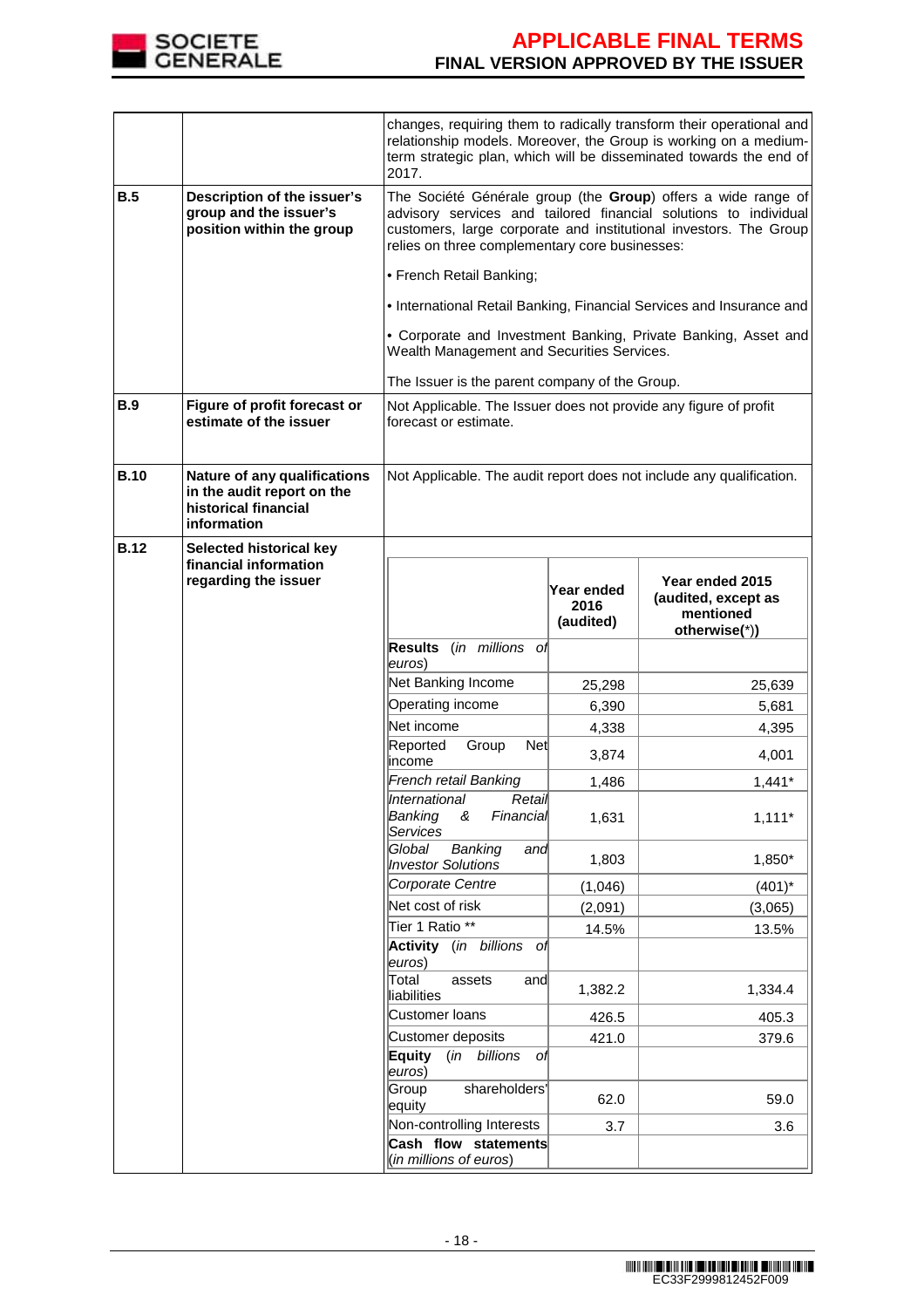

|                                                                                                                                                                                              |                                                                                                                                                                                                         |                                                                                                                                                      | Net inflow (outflow) in<br>cash and cash equivalent                                                                                                                                                                                                                    | 18,442                                                                                                                                         | 21,492                                                                                                                            |  |  |
|----------------------------------------------------------------------------------------------------------------------------------------------------------------------------------------------|---------------------------------------------------------------------------------------------------------------------------------------------------------------------------------------------------------|------------------------------------------------------------------------------------------------------------------------------------------------------|------------------------------------------------------------------------------------------------------------------------------------------------------------------------------------------------------------------------------------------------------------------------|------------------------------------------------------------------------------------------------------------------------------------------------|-----------------------------------------------------------------------------------------------------------------------------------|--|--|
|                                                                                                                                                                                              |                                                                                                                                                                                                         |                                                                                                                                                      |                                                                                                                                                                                                                                                                        |                                                                                                                                                |                                                                                                                                   |  |  |
|                                                                                                                                                                                              |                                                                                                                                                                                                         |                                                                                                                                                      | (*) Amounts restated (unaudited) relative to the financial statements<br>published at 31 December 2015 due to adjustments of normative<br>capital calculation method within business lines.<br>(**) This financial ratio is unaudited.                                 |                                                                                                                                                |                                                                                                                                   |  |  |
|                                                                                                                                                                                              |                                                                                                                                                                                                         | Statement as no material<br>adverse change in the<br>prospects of the issuer since<br>the date of its last published<br>audited financial statements | Issuer since 31 December 2016.                                                                                                                                                                                                                                         |                                                                                                                                                | There has been no material adverse change in the prospects of the                                                                 |  |  |
|                                                                                                                                                                                              | historical financial<br>information                                                                                                                                                                     | Significant changes in the<br>issuer's financial or trading<br>position subsequent to the<br>period covered by the                                   | financial or trading position of the Issuer since 31 December 2016.                                                                                                                                                                                                    |                                                                                                                                                | Not Applicable. There has been no significant change in the                                                                       |  |  |
| <b>B.13</b>                                                                                                                                                                                  | Recent events particular to<br>the issuer which are to a<br>material extent relevant to<br>the evaluation of the Issuer's<br>solvency                                                                   |                                                                                                                                                      | Issuer's solvency.                                                                                                                                                                                                                                                     | Not Applicable. There has been no recent event particular to the<br>Issuer which is to a material extent relevant to the evaluation of the     |                                                                                                                                   |  |  |
| <b>B.14</b>                                                                                                                                                                                  | Statement as to whether the<br>issuer is dependent upon<br>other entities within the<br>group                                                                                                           |                                                                                                                                                      | See Element B.5 above for the Issuers' position within the Group.<br>Société Générale is the ultimate holding company of the Group.<br>However, Société Générale operates its own business; it does not<br>act as a simple holding company vis-à-vis its subsidiaries. |                                                                                                                                                |                                                                                                                                   |  |  |
| <b>B.15</b>                                                                                                                                                                                  | principal activities                                                                                                                                                                                    | Description of the issuer's                                                                                                                          | See Element B.5 above.                                                                                                                                                                                                                                                 |                                                                                                                                                |                                                                                                                                   |  |  |
| <b>B.16</b><br>To the extent known to the<br>issuer, whether the issuer is<br>directly or indirectly owned<br>or controlled and by whom,<br>and description of the nature<br>of such control |                                                                                                                                                                                                         |                                                                                                                                                      |                                                                                                                                                                                                                                                                        | Not Applicable. To its knowledge, Société Générale is not owned or<br>controlled, directly or indirectly (under French law) by another entity. |                                                                                                                                   |  |  |
| <b>B.17</b>                                                                                                                                                                                  |                                                                                                                                                                                                         | Credit ratings assigned to the<br>issuer or its debt securities                                                                                      |                                                                                                                                                                                                                                                                        |                                                                                                                                                | Société Générale is rated A (high) by DBRS, A by Fitch Ratings,<br>A2 by Moody's Investors Services and A by Standard and Poor's. |  |  |
|                                                                                                                                                                                              |                                                                                                                                                                                                         |                                                                                                                                                      | Not Applicable. The Notes to be issued have not been rated.                                                                                                                                                                                                            |                                                                                                                                                |                                                                                                                                   |  |  |
|                                                                                                                                                                                              | <b>Section C - Securities</b>                                                                                                                                                                           |                                                                                                                                                      |                                                                                                                                                                                                                                                                        |                                                                                                                                                |                                                                                                                                   |  |  |
| C.1                                                                                                                                                                                          | Type and<br>The Notes are debt securities.<br>class of the<br>ISIN code: XS1586107101<br><b>securities</b><br>being offered<br>Common Code: 158610710<br>and/or<br>admitted to<br>trading,<br>including |                                                                                                                                                      |                                                                                                                                                                                                                                                                        |                                                                                                                                                |                                                                                                                                   |  |  |
|                                                                                                                                                                                              | any security<br>identification<br>number                                                                                                                                                                |                                                                                                                                                      |                                                                                                                                                                                                                                                                        |                                                                                                                                                |                                                                                                                                   |  |  |
| C.2                                                                                                                                                                                          | <b>Currency of</b><br>the<br>securities<br>issue                                                                                                                                                        | <b>USD</b>                                                                                                                                           |                                                                                                                                                                                                                                                                        |                                                                                                                                                |                                                                                                                                   |  |  |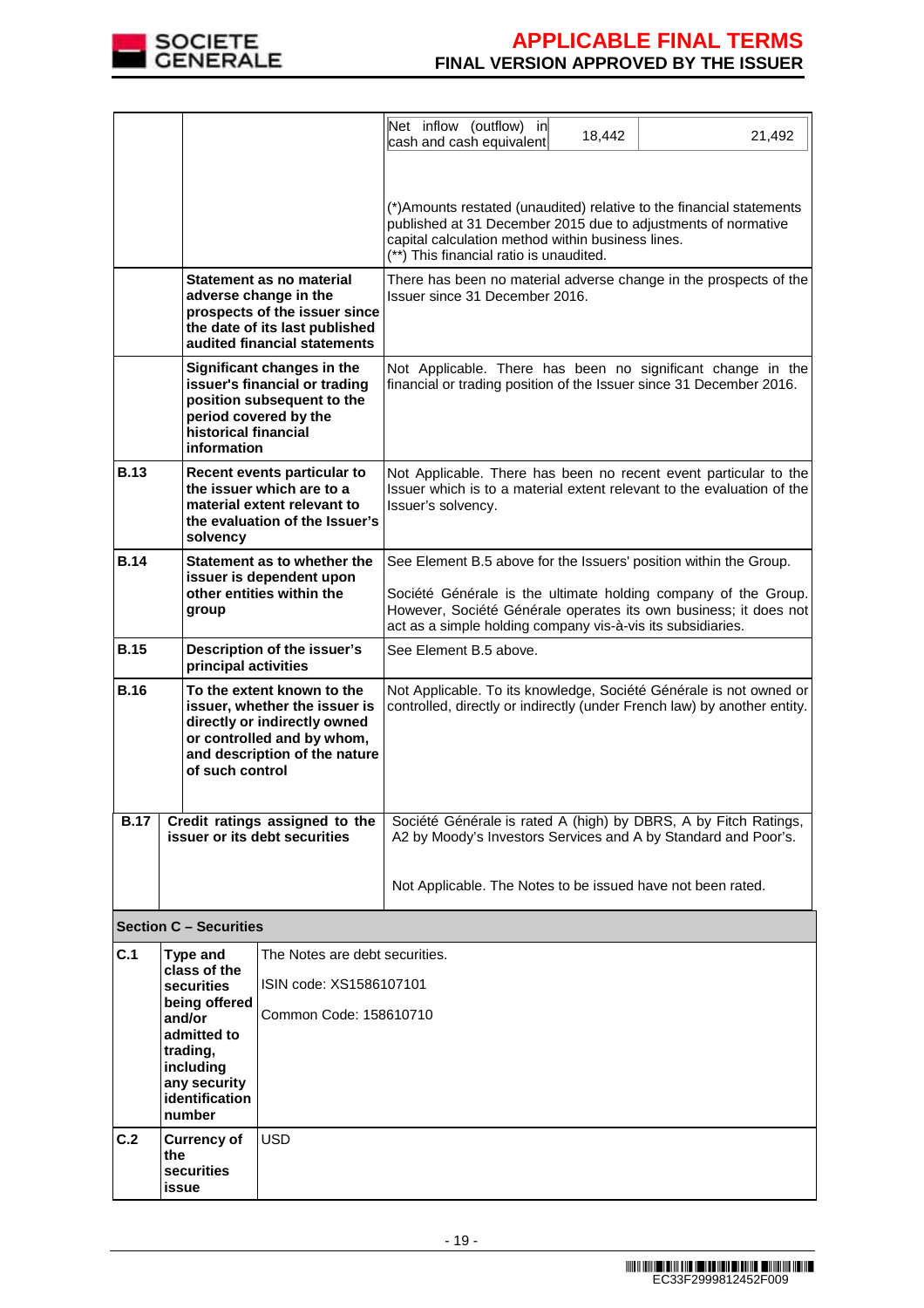

| C.5 | <b>Description</b><br>of any<br>restrictions<br>on the free<br>transferabilit<br>y of the<br><b>securities</b> | Not Applicable. There is no restriction on the free transferability of the Notes, subject to<br>selling and transfer restrictions which may apply in certain jurisdictions including<br>restrictions applicable to the offer and sale to, or for the account or benefit of, Permitted<br>Transferees.<br>A Permitted Transferee means any person who (i) is not a U.S. person as defined<br>pursuant to Regulation S; and (ii) is not a person who comes within any definition of U.S.<br>person for the purposes of the CEA or any CFTC Rule, guidance or order proposed or<br>issued under the CEA. |
|-----|----------------------------------------------------------------------------------------------------------------|-------------------------------------------------------------------------------------------------------------------------------------------------------------------------------------------------------------------------------------------------------------------------------------------------------------------------------------------------------------------------------------------------------------------------------------------------------------------------------------------------------------------------------------------------------------------------------------------------------|
| C.8 | <b>Rights</b>                                                                                                  | <b>Rights attached to the securities:</b>                                                                                                                                                                                                                                                                                                                                                                                                                                                                                                                                                             |
|     | attached to<br>the                                                                                             | Unless the Notes are previously redeemed, the Notes will entitle each holder of the                                                                                                                                                                                                                                                                                                                                                                                                                                                                                                                   |
|     | securities,<br>including<br>ranking and<br>limitations to<br>those rights                                      | Notes (a Noteholder) to receive a redemption amount at par on the maturity date and a<br>potential yield on these Notes (see Element C.9);                                                                                                                                                                                                                                                                                                                                                                                                                                                            |
|     |                                                                                                                |                                                                                                                                                                                                                                                                                                                                                                                                                                                                                                                                                                                                       |
|     |                                                                                                                | A Noteholder will be entitled to claim the immediate and due payment of any sum in<br>case:                                                                                                                                                                                                                                                                                                                                                                                                                                                                                                           |
|     |                                                                                                                | - the Issuer fails to pay or to perform its other obligations under the Notes;                                                                                                                                                                                                                                                                                                                                                                                                                                                                                                                        |
|     |                                                                                                                | - of insolvency or bankruptcy proceeding(s) affecting the Issuer.                                                                                                                                                                                                                                                                                                                                                                                                                                                                                                                                     |
|     |                                                                                                                | The Noteholders' consent shall have to be obtained to amend the contractual terms of<br>the Notes pursuant to the provisions of an agency agreement, made available to a<br>Noteholder upon request to the Issuer.                                                                                                                                                                                                                                                                                                                                                                                    |
|     |                                                                                                                | <b>Governing law</b>                                                                                                                                                                                                                                                                                                                                                                                                                                                                                                                                                                                  |
|     |                                                                                                                | The Notes and any non-contractual obligations arising out of or in connection with the<br>Notes will be governed by, and shall be construed in accordance with English law.                                                                                                                                                                                                                                                                                                                                                                                                                           |
|     |                                                                                                                | The Issuer accepts the competence of the courts of England in relation to any dispute<br>against the Issuer but accepts that such Noteholders may bring their action before any<br>other competent court.                                                                                                                                                                                                                                                                                                                                                                                             |
|     |                                                                                                                | Ranking:                                                                                                                                                                                                                                                                                                                                                                                                                                                                                                                                                                                              |
|     |                                                                                                                | The Notes will be direct, unconditional, unsecured and unsubordinated obligations of the<br>Issuer and will rank at least pari passu with all other outstanding direct, unconditional,<br>unsecured and unsubordinated obligations of the Issuer, present and future.                                                                                                                                                                                                                                                                                                                                 |
|     |                                                                                                                | Limitations to rights attached to the securities:                                                                                                                                                                                                                                                                                                                                                                                                                                                                                                                                                     |
|     |                                                                                                                | - The Issuer may redeem the Notes early on the basis of the specified denomination of<br>these Notes for tax or regulatory reasons.                                                                                                                                                                                                                                                                                                                                                                                                                                                                   |
|     |                                                                                                                | - The Issuer may adjust the financial terms in case of adjustment events affecting the<br>underlying instrument(s), and, in the case of occurrence of extraordinary events affecting<br>the underlying instrument(s) or in the case of occurrence of additional disruption event(s),<br>the Issuer may substitute the underlying instrument(s) by new underlying instrument(s)<br>and in each case without the consent of the Noteholders.                                                                                                                                                            |
|     |                                                                                                                | - The Issuer may monetise all or part of the due amounts until the maturity date of the<br>Notes in the case of occurrence of extraordinary events affecting the underlying or in the<br>case of occurrence of additional disruption event(s).                                                                                                                                                                                                                                                                                                                                                        |
|     |                                                                                                                | - the rights to payment of principal and interest will be prescribed within a period of ten<br>years (in the case of principal) and five years (in the case of interest) from the date on<br>which the payment of these amounts has become due for the first time and has remained<br>unpaid.                                                                                                                                                                                                                                                                                                         |
|     |                                                                                                                | <b>Taxation</b>                                                                                                                                                                                                                                                                                                                                                                                                                                                                                                                                                                                       |
|     |                                                                                                                | All payments in respect of Notes, Receipts and Coupons or under the Guarantee shall be                                                                                                                                                                                                                                                                                                                                                                                                                                                                                                                |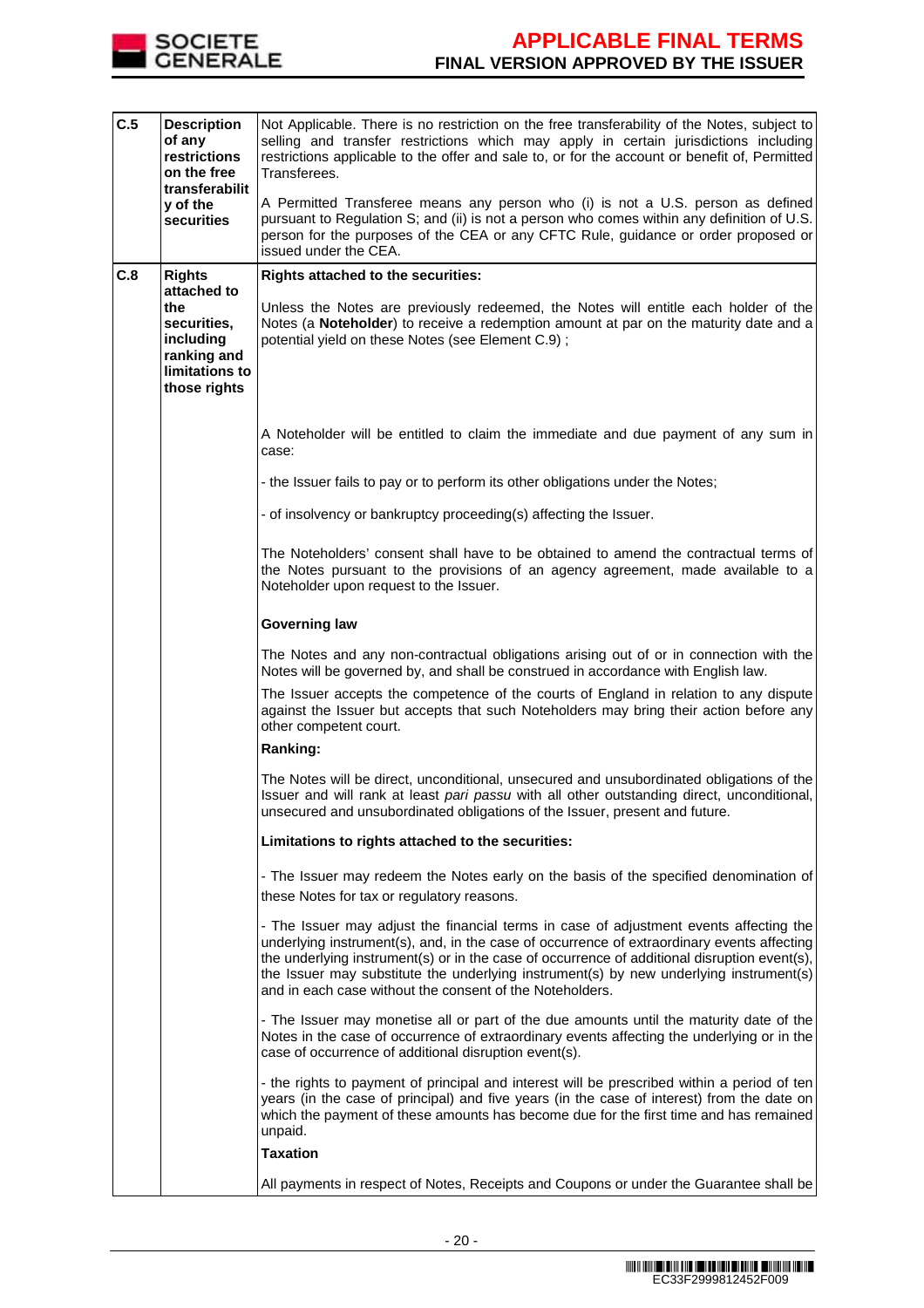|     | <b>SOCIETE</b><br><b>GENERALE</b>                                                                                                                 |                                                                                                                                                                                                                                                       | <b>APPLICABLE FINAL TERMS</b><br><b>FINAL VERSION APPROVED BY THE ISSUER</b>                                                                                                                                                                                                                                                                                                                                                                                                                                                                                                                                                                                                                                                                                                                                                                                                                                                                                                                                                                                                                                                                                                                                                                                                                                                                                                                                                                           |
|-----|---------------------------------------------------------------------------------------------------------------------------------------------------|-------------------------------------------------------------------------------------------------------------------------------------------------------------------------------------------------------------------------------------------------------|--------------------------------------------------------------------------------------------------------------------------------------------------------------------------------------------------------------------------------------------------------------------------------------------------------------------------------------------------------------------------------------------------------------------------------------------------------------------------------------------------------------------------------------------------------------------------------------------------------------------------------------------------------------------------------------------------------------------------------------------------------------------------------------------------------------------------------------------------------------------------------------------------------------------------------------------------------------------------------------------------------------------------------------------------------------------------------------------------------------------------------------------------------------------------------------------------------------------------------------------------------------------------------------------------------------------------------------------------------------------------------------------------------------------------------------------------------|
|     |                                                                                                                                                   | Jurisdiction unless such withholding or deduction is required by law.<br>governmental charges, will receive the full amount then due and payable.<br>or (ii) imposed pursuant to Section 871(m) of the Code.<br>Where<br>therein having power to tax. | made free and clear of, and without withholding or deduction for or on account of, any<br>present or future taxes, duties, assessments or governmental charges of whatever<br>nature imposed, levied, collected, withheld or assessed by or on behalf of any Tax<br>In the event that any amounts are required to be deducted or withheld for, or on behalf<br>of, any Tax Jurisdiction, the relevant Issuer or, as the case may be, the Guarantor shall<br>(except in certain circumstances), to the fullest extent permitted by law, pay such<br>additional amount as may be necessary, in order that each Noteholder, Receiptholder or<br>Couponholder, after deduction or withholding of such taxes, duties, assessments or<br>Notwithstanding the provisions above, in no event will the Issuer or, as the case may be,<br>the Guarantor, be required to pay any additional amounts in respect of the Notes,<br>Receipts or Coupons for, or on account of, any withholding or deduction (i) required<br>pursuant to an agreement described in Section 1471(b) of the U.S. Internal Revenue<br>Code of 1986 (the "Code") or otherwise imposed pursuant to Sections 1471 through<br>1474 of the Code, any regulations or agreements thereunder, or any official<br>interpretations thereof, or any law implementing an intergovernmental approach thereto<br>Tax Jurisdiction means France or any political subdivision or any authority thereof or |
| C.9 | <b>Procedures</b><br>for the<br>exercise of<br>rights:<br>interest,<br>yield,<br>redemption<br>and<br>representativ<br>e of<br><b>Noteholders</b> | See Element C.8 above.<br>Specified Denomination: USD 2 000<br>Interest:<br>Interest Commencement Date: 03/07/2017                                                                                                                                    | Unless previously redeemed, the interest on the debt securities will take place as follows:                                                                                                                                                                                                                                                                                                                                                                                                                                                                                                                                                                                                                                                                                                                                                                                                                                                                                                                                                                                                                                                                                                                                                                                                                                                                                                                                                            |
|     |                                                                                                                                                   | Rate(s) of Interest:<br>Specified Period(s)/Interest Payment<br>Date(s) :<br><b>Fixed Coupon Amount:</b>                                                                                                                                              | Rate of Interest(1): 1.00% per annum<br>payable annually in arrear<br>Rate of Interest(2): 1.00% per annum<br>payable annually in arrear<br>Interest Payment Date(1): 03/07/2018<br>Interest Payment Date(2): 03/07/2019<br>Unless previously redeemed, on each<br>Interest Payment Date(i) (i from 1 to 2),<br>the Issuer shall pay to the Noteholders,<br>for each Note, an amount determined by<br>the Calculation Agent as follows:<br>Rate<br>of<br>Interest(i)<br>Specified<br>x<br>Denomination x Day Count Fraction<br>Actual/Actual (ICMA)                                                                                                                                                                                                                                                                                                                                                                                                                                                                                                                                                                                                                                                                                                                                                                                                                                                                                                    |
|     |                                                                                                                                                   | <b>Day Count Fraction:</b><br><b>Structured Interest Amount:</b>                                                                                                                                                                                      | Unless previously redeemed,<br>on the<br>Interest Payment Date, the Issuer shall<br>pay to the Noteholders, for each Note, an<br>amount determined by the<br>Calculation Agent as follows:                                                                                                                                                                                                                                                                                                                                                                                                                                                                                                                                                                                                                                                                                                                                                                                                                                                                                                                                                                                                                                                                                                                                                                                                                                                             |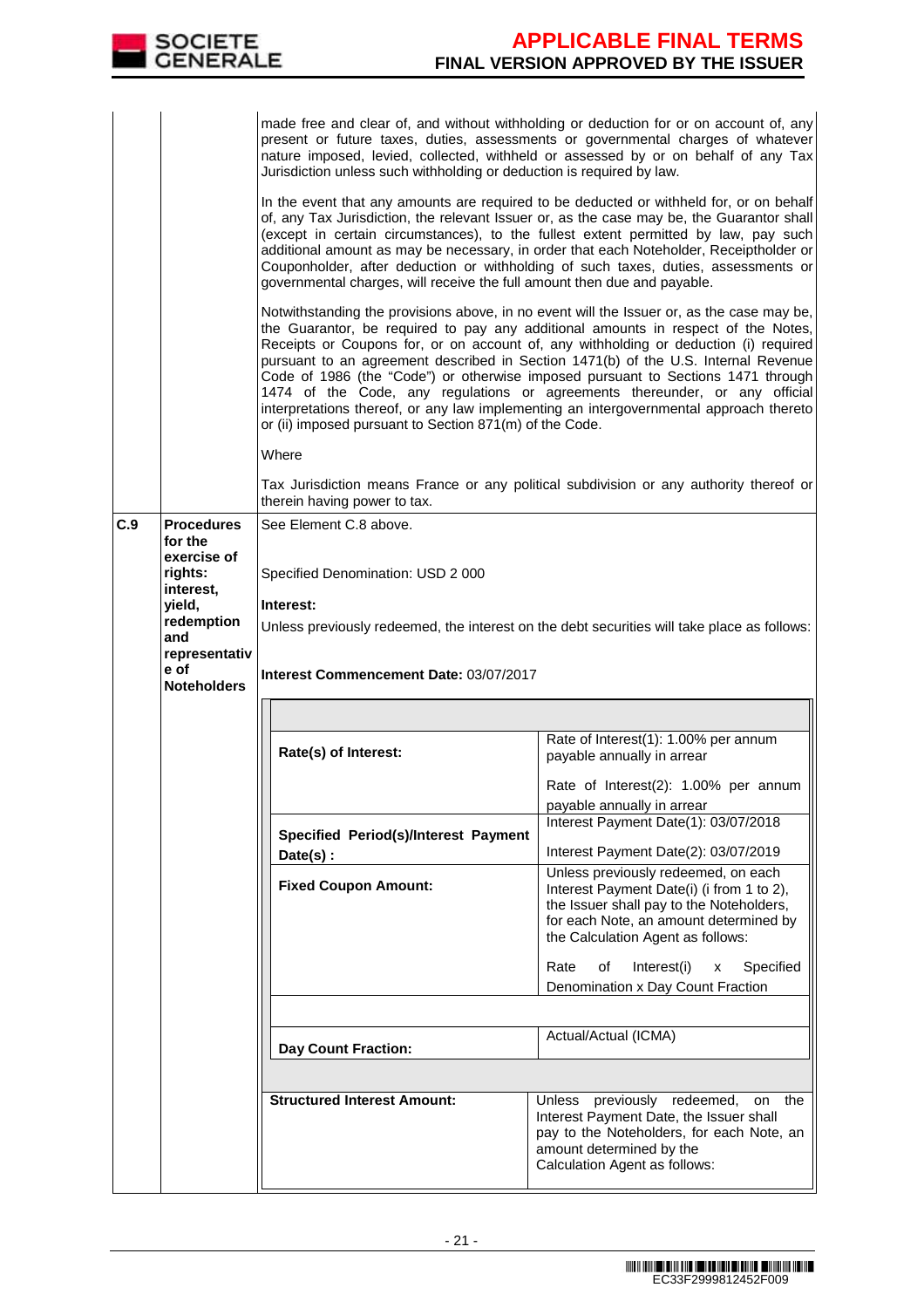

|                                                                                   |                  |                 | Scenario 1:                                                                                                                                                                     |                |
|-----------------------------------------------------------------------------------|------------------|-----------------|---------------------------------------------------------------------------------------------------------------------------------------------------------------------------------|----------------|
|                                                                                   |                  |                 | If on Valuation Date(1), Performance(1) is<br>higher than 0%, then:<br>Structured Interest Amount(1) = Specified<br>Denomination x Performance(1)                               |                |
|                                                                                   |                  |                 | Scenario 2:                                                                                                                                                                     |                |
|                                                                                   |                  |                 | If on Valuation Date(1), Performance(1) is<br>lower than or equal to 0%, then:<br>Structured Interest Amount(1) = $0$ (zero)                                                    |                |
|                                                                                   |                  |                 |                                                                                                                                                                                 |                |
| <b>Specified Period(s)/Interest Payment</b><br>Date(s):                           |                  |                 | <b>Maturity Date</b>                                                                                                                                                            |                |
|                                                                                   |                  |                 |                                                                                                                                                                                 |                |
| Definitions relating to date(s):                                                  |                  |                 |                                                                                                                                                                                 |                |
| Valuation Date(0):<br>(DD/MM/YYYY)                                                |                  |                 | 03/07/2017                                                                                                                                                                      |                |
| Valuation Date(i); (i = 1)                                                        |                  |                 |                                                                                                                                                                                 |                |
| (DD/MM/YYYY)                                                                      |                  |                 | 23/12/2022                                                                                                                                                                      |                |
| Definitions relating to the Product:                                              |                  |                 |                                                                                                                                                                                 |                |
| <b>Closing Price</b>                                                              |                  |                 | defined in Condition 4.0 of the<br>as<br>Additional Terms and Conditions relating to<br>Formulae.                                                                               |                |
| Performance(i)<br>$(i = 1)$                                                       |                  |                 | means $(S(i) / S(0)) - 100\%$ , as defined in<br>Condition 4.1 of the Additional Terms and<br>Conditions relating to Formulae.                                                  |                |
| S(i)<br>(i from 0 to 1)                                                           |                  |                 | means in respect of any Valuation Date(i)<br>the Closing Price of the Underlying, as<br>defined in Condition 4.0 of the Additional<br>Terms and Conditions relating to Formulae |                |
|                                                                                   |                  |                 |                                                                                                                                                                                 |                |
|                                                                                   | <b>Bloomberg</b> | Index           | Information about the underlying is available on the following website(s) or screen                                                                                             |                |
| <b>Index Name</b>                                                                 | Ticker           | Sponsor         | Exchange                                                                                                                                                                        | Website        |
| <b>Finvex Ethical</b><br><b>Efficient Europe 30</b><br>Price Index in EUR         | <b>FEEURE</b>    | Finvex<br>Group | Each exchange on which securities<br>comprised in the Index are traded, from time<br>to time, as determined by the Index Sponsor.                                               | www.finvex.com |
| Underlying:<br>The type of underlying is: index<br>page(s):<br><b>Redemption:</b> |                  |                 |                                                                                                                                                                                 |                |
|                                                                                   |                  |                 |                                                                                                                                                                                 |                |
| <b>Final Redemption Amount:</b>                                                   |                  |                 | Unless previously redeemed, the Issuer                                                                                                                                          |                |
|                                                                                   |                  |                 | shall redeem the Notes on the Maturity                                                                                                                                          |                |
|                                                                                   |                  |                 | Date, in accordance with the following<br>provisions in respect of each Note:                                                                                                   |                |
|                                                                                   |                  |                 | Specified Denomination x 100%                                                                                                                                                   |                |
| <b>Maturity Date:</b>                                                             |                  |                 | The maturity date of the Notes will                                                                                                                                             | be             |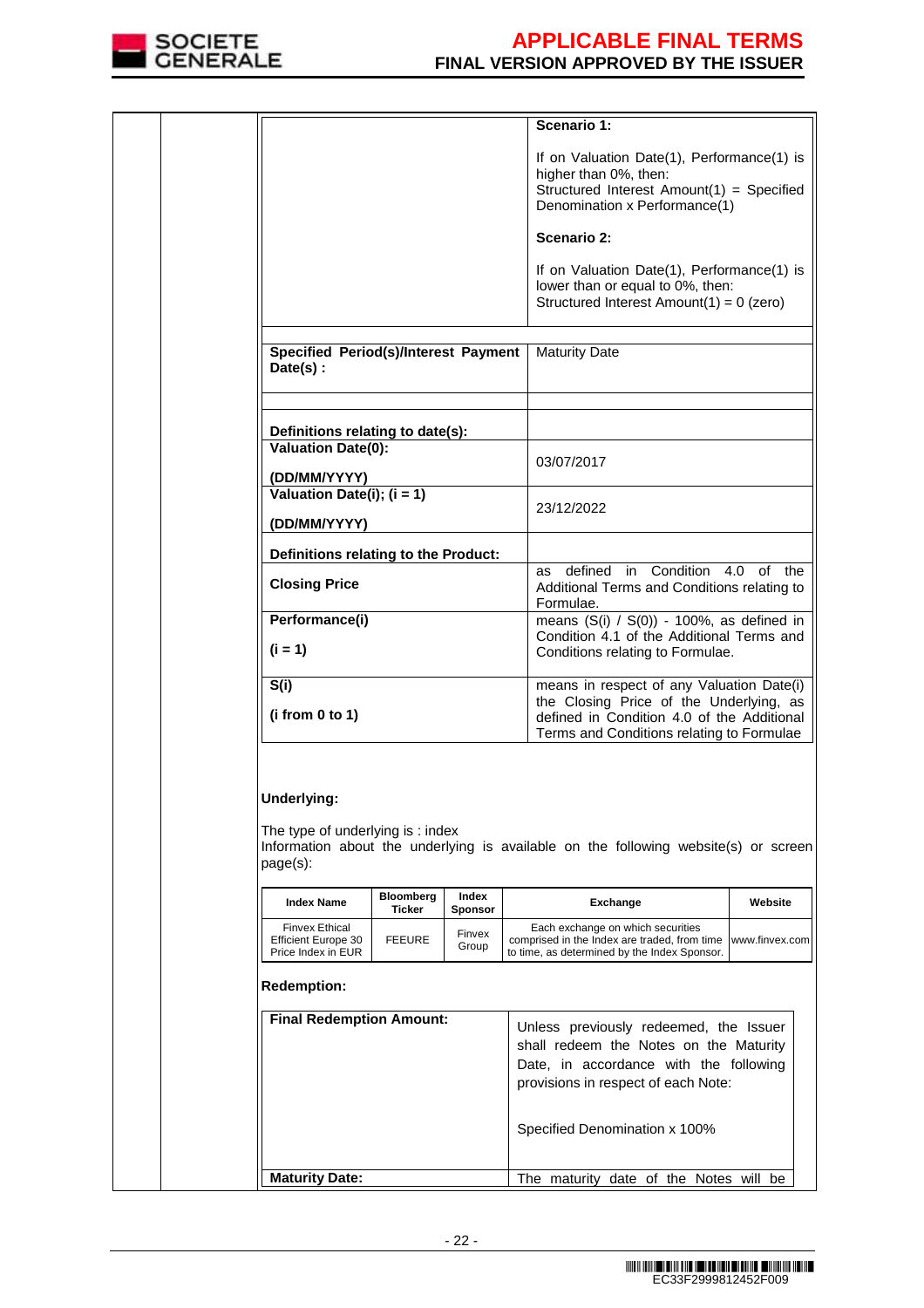

|      |                                                                                                                                                                                                                                                                                                 |                  | 30/12/2022.                                                                                                                                                                                                                             |  |
|------|-------------------------------------------------------------------------------------------------------------------------------------------------------------------------------------------------------------------------------------------------------------------------------------------------|------------------|-----------------------------------------------------------------------------------------------------------------------------------------------------------------------------------------------------------------------------------------|--|
|      |                                                                                                                                                                                                                                                                                                 |                  |                                                                                                                                                                                                                                         |  |
|      |                                                                                                                                                                                                                                                                                                 |                  | <b>Representative of the Noteholders:</b>                                                                                                                                                                                               |  |
|      |                                                                                                                                                                                                                                                                                                 | the Noteholders. | Not Applicable. The Notes being governed by English law, there is no Representative of                                                                                                                                                  |  |
| C.10 | <b>Clear and</b><br>comprehensi<br>ve<br>explanation<br>to help<br>investors<br>understand<br>how the<br>value of their<br>investment is<br>affected by                                                                                                                                         |                  | See Element C.9 above<br>The value of the Notes, the payment of a coupon amount on a relevant interest payment<br>date to a Noteholder will depend on the performance of the underlying asset(s), on the<br>relevant valuation date(s). |  |
|      | the value of<br>the<br>underlying<br>instrument(s)<br>, especially<br>under the<br>circumstanc<br>es when the<br>risks are<br>most evident                                                                                                                                                      |                  |                                                                                                                                                                                                                                         |  |
| C.11 | Whether the<br>securities<br>offered are<br>or will be the<br>object of an<br>application<br>for<br>admission to<br>trading, with<br>a view to<br>their<br>distribution<br>in a<br>regulated<br>market or<br>other<br>equivalent<br>markets with<br>indication of<br>the markets<br>in question |                  | Application will be made for the Notes to be admitted to trading on Borsa Italiana - MOT-<br>EuroMOT segment and on EuroTLX.                                                                                                            |  |
|      | <b>Section D - Risks</b>                                                                                                                                                                                                                                                                        |                  |                                                                                                                                                                                                                                         |  |
| D.2  | Key information on the<br>key risks that are specific                                                                                                                                                                                                                                           |                  | An investment in the Notes involves certain risks which should be assessed<br>prior to any investment decision.                                                                                                                         |  |
|      | to the issuer                                                                                                                                                                                                                                                                                   |                  | In particular, the Group is exposed to the risks inherent in its core<br>businesses, including:                                                                                                                                         |  |
|      |                                                                                                                                                                                                                                                                                                 |                  | • credit risks:                                                                                                                                                                                                                         |  |
|      |                                                                                                                                                                                                                                                                                                 |                  | The Group is exposed to counterparty and concentration risks.                                                                                                                                                                           |  |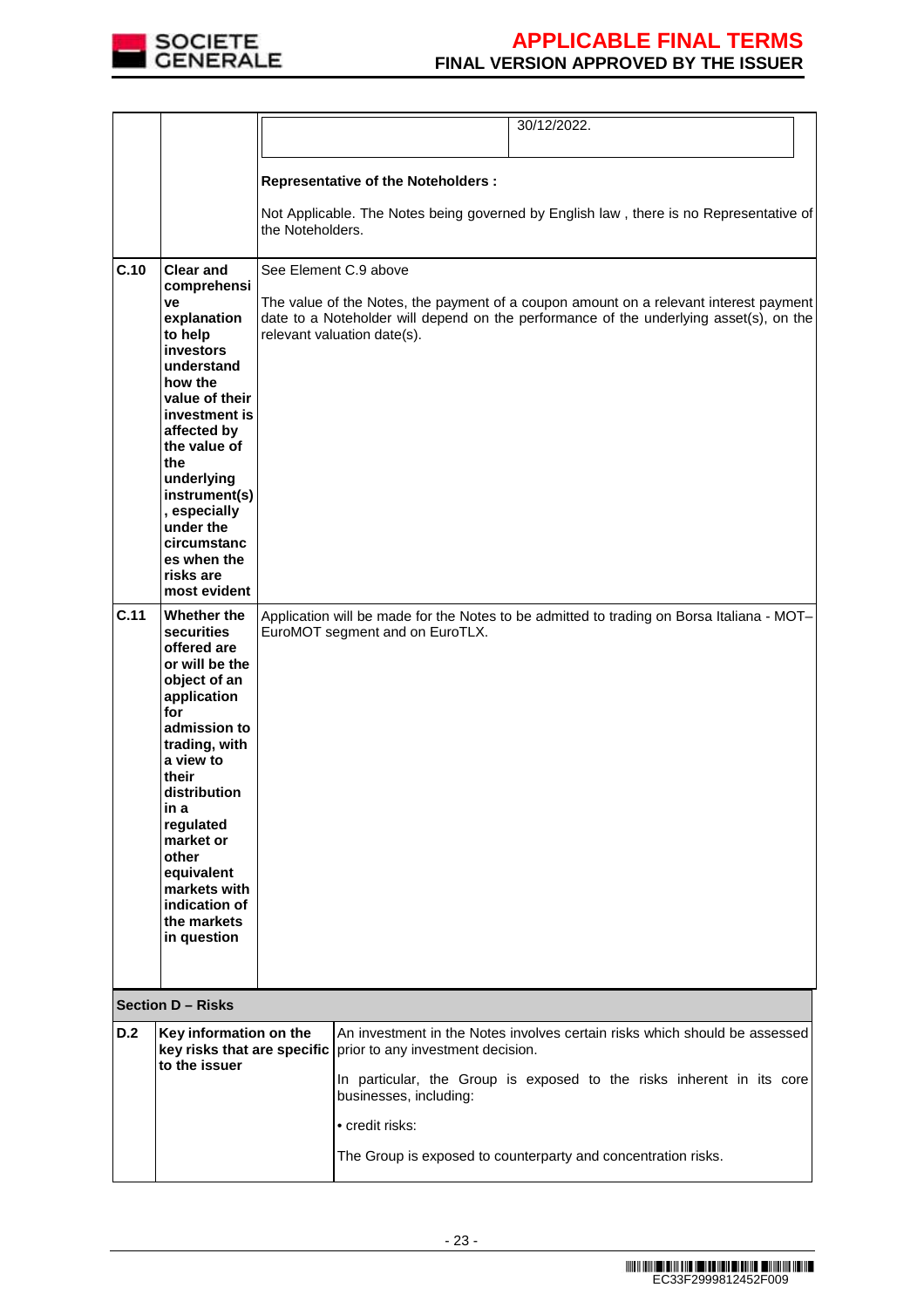

|  | The Group's hedging strategies may not prevent all risk of losses.                                                                                                                                              |
|--|-----------------------------------------------------------------------------------------------------------------------------------------------------------------------------------------------------------------|
|  | The Group's results of operations and financial situation could be adversely<br>affected by a significant increase in new provisions or by inadequate<br>provisioning for loan losses.                          |
|  | • market risks:                                                                                                                                                                                                 |
|  | The global economy and financial markets continue to display high levels of<br>uncertainty, which may materially and adversely affect the Group's<br>business, financial situation and results of operations.   |
|  | The Group's results may be affected by regional market exposures.                                                                                                                                               |
|  | The Group operates in highly competitive industries, including in its home<br>market.                                                                                                                           |
|  | The protracted decline of financial markets may make it harder to sell<br>assets and could lead to material losses.                                                                                             |
|  | The volatility of the financial markets may cause the Group to suffer<br>significant losses on its trading and investment activities.                                                                           |
|  | The financial soundness and conduct of other financial institutions and<br>market participants could adversely affect the Group.                                                                                |
|  | The Group may generate lower revenues from brokerage and other<br>commission and fee-based businesses during market downturns.                                                                                  |
|  | · operational risks:                                                                                                                                                                                            |
|  | The Group's risk management system may not be effective and may<br>expose the Group to unidentified or unanticipated risks, which could lead to<br>significant losses.                                          |
|  | Operational failure, termination or capacity constraints affecting institutions<br>the Group does business with, or failure or breach of the Group's<br>information technology systems, could result in losses. |
|  | The Group relies on assumptions and estimates which, if incorrect, could<br>have a significant impact on its financial statements.                                                                              |
|  | The Group's ability to attract and retain qualified employees is critical to the<br>success of its business, and the failure to do so may materially adversely<br>affect its performance.                       |
|  | If the Group makes an acquisition, it may be unable to manage the<br>integration process in a cost-effective manner or achieve the expected<br>benefits.                                                        |
|  | • structural interest and exchange risks:                                                                                                                                                                       |
|  | Changes in interest rates may adversely affect the Group's banking and<br>asset management businesses.                                                                                                          |
|  | Fluctuations in exchange rates could adversely affect the Group's results of<br>operations.                                                                                                                     |
|  | • liquidity risk:                                                                                                                                                                                               |
|  | The Group depends on access to financing and other sources of liquidity,<br>which may be restricted for reasons beyond its control.                                                                             |
|  | A reduced liquidity in financial markets may make it harder to sell assets<br>and could lead to material losses.                                                                                                |
|  | • non-compliance, legal, regulatory and reputational risks:                                                                                                                                                     |
|  | Reputational damage could harm the Group's competitive position.                                                                                                                                                |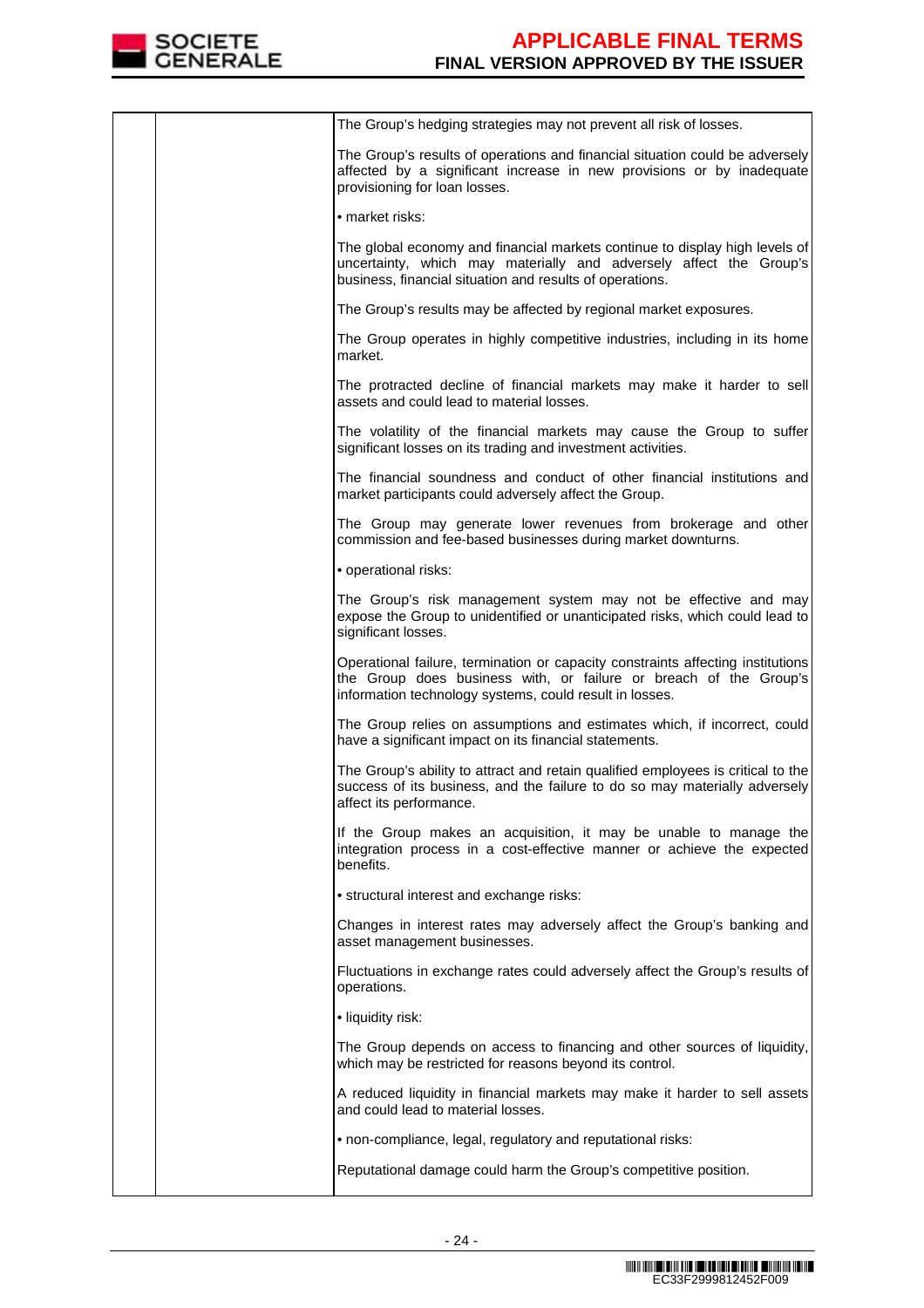

|       |                                                          | The Group is exposed to legal risks that could negatively affect its financial<br>situation or results of operations.                                                                                                                                                                                                                                                                                                                                                                                                                                                                                                                                                                                                                                                                                                                                                                                                                                                                                                                                                                                                                                                        |
|-------|----------------------------------------------------------|------------------------------------------------------------------------------------------------------------------------------------------------------------------------------------------------------------------------------------------------------------------------------------------------------------------------------------------------------------------------------------------------------------------------------------------------------------------------------------------------------------------------------------------------------------------------------------------------------------------------------------------------------------------------------------------------------------------------------------------------------------------------------------------------------------------------------------------------------------------------------------------------------------------------------------------------------------------------------------------------------------------------------------------------------------------------------------------------------------------------------------------------------------------------------|
|       |                                                          | The Group is subject to an extensive supervisory and regulatory framework<br>in each of the countries in which it operates and changes in this regulatory<br>framework could have a significant effect on the Group's businesses.                                                                                                                                                                                                                                                                                                                                                                                                                                                                                                                                                                                                                                                                                                                                                                                                                                                                                                                                            |
|       |                                                          | A number of exceptional measures taken by governments, central banks<br>and regulators could be amended or terminated, and measures at the<br>European level face implementation risks.                                                                                                                                                                                                                                                                                                                                                                                                                                                                                                                                                                                                                                                                                                                                                                                                                                                                                                                                                                                      |
|       |                                                          | • other risks                                                                                                                                                                                                                                                                                                                                                                                                                                                                                                                                                                                                                                                                                                                                                                                                                                                                                                                                                                                                                                                                                                                                                                |
|       |                                                          | The Group may incur losses as a result of unforeseen or catastrophic<br>events, including the emergence of a pandemic, terrorist attacks or natural<br>disasters.                                                                                                                                                                                                                                                                                                                                                                                                                                                                                                                                                                                                                                                                                                                                                                                                                                                                                                                                                                                                            |
| D.3   | Key information on the<br>to the securities              | key risks that are specific   Investment in Fixed Rate Notes involves risks linked to the fluctuation of the<br>market rates which could have negative effect on the value of these Notes.                                                                                                                                                                                                                                                                                                                                                                                                                                                                                                                                                                                                                                                                                                                                                                                                                                                                                                                                                                                   |
|       |                                                          | Payments in respect of interest, whether at maturity or otherwise, on the<br>Notes are calculated by reference to certain underlyings, the return of the<br>Notes is based on changes in the value of the underlying, which may<br>fluctuate. Prospective investors should be aware that these Notes may be<br>volatile and that they may receive no interest.<br>The terms and conditions of the Notes may include provisions under which<br>upon the occurrence of certain market disruptions delays in the settlement<br>of the Notes may be incurred or certain modifications be made. Moreover, in<br>case of occurrence of events affecting the underlying instrument(s), the<br>terms and conditions of the Notes allow the Issuer to substitute the<br>underlying instrument(s) by new underlying instrument(s), cease the<br>exposure to the underlying asset(s) and apply a reference rate to the<br>proceeds so obtained until the maturity date of the Notes, postpone the<br>maturity date of the Notes, early redeem the Notes on the basis of the<br>Specified Denomination of these Notes, and in each case without the prior<br>consent of the Noteholders. |
|       |                                                          | During the lifetime of the Notes, the market value of these Notes may be<br>lower than the invested capital. Furthermore, an insolvency of the Issuer<br>may cause a total loss of the invested capital.                                                                                                                                                                                                                                                                                                                                                                                                                                                                                                                                                                                                                                                                                                                                                                                                                                                                                                                                                                     |
|       |                                                          | The Issuer and any of its subsidiaries and/or its affiliates, in connection with<br>its other business activities, may possess or acquire material information<br>about the underlying assets. Such activities and information may cause<br>consequences adverse to Noteholders.                                                                                                                                                                                                                                                                                                                                                                                                                                                                                                                                                                                                                                                                                                                                                                                                                                                                                             |
|       |                                                          | The Issuer and any of its subsidiaries and/or its affiliates may act in other<br>capacities with regard to the Notes, such as market maker, calculation<br>agent or agent. Therefore, a potential conflict of interests may arise.                                                                                                                                                                                                                                                                                                                                                                                                                                                                                                                                                                                                                                                                                                                                                                                                                                                                                                                                           |
|       |                                                          | In connection with the offering of the Notes, the Issuer and/or its affiliates<br>may enter into one or more hedging transaction(s) with respect to a<br>reference asset(s) or related derivatives, which may affect the market price,<br>liquidity or value of the Notes.                                                                                                                                                                                                                                                                                                                                                                                                                                                                                                                                                                                                                                                                                                                                                                                                                                                                                                   |
|       | <b>Section E - Offer</b>                                 |                                                                                                                                                                                                                                                                                                                                                                                                                                                                                                                                                                                                                                                                                                                                                                                                                                                                                                                                                                                                                                                                                                                                                                              |
| E.2.b | Reasons for the offer and                                | The net proceeds from each issue of Notes will be applied for the general                                                                                                                                                                                                                                                                                                                                                                                                                                                                                                                                                                                                                                                                                                                                                                                                                                                                                                                                                                                                                                                                                                    |
|       | use of proceeds                                          | financing purposes of the Société Générale Group, which include making a<br>profit.                                                                                                                                                                                                                                                                                                                                                                                                                                                                                                                                                                                                                                                                                                                                                                                                                                                                                                                                                                                                                                                                                          |
| E.3   | <b>Description of the terms</b><br>and conditions of the | Public Offer Jurisdiction(s): Italy                                                                                                                                                                                                                                                                                                                                                                                                                                                                                                                                                                                                                                                                                                                                                                                                                                                                                                                                                                                                                                                                                                                                          |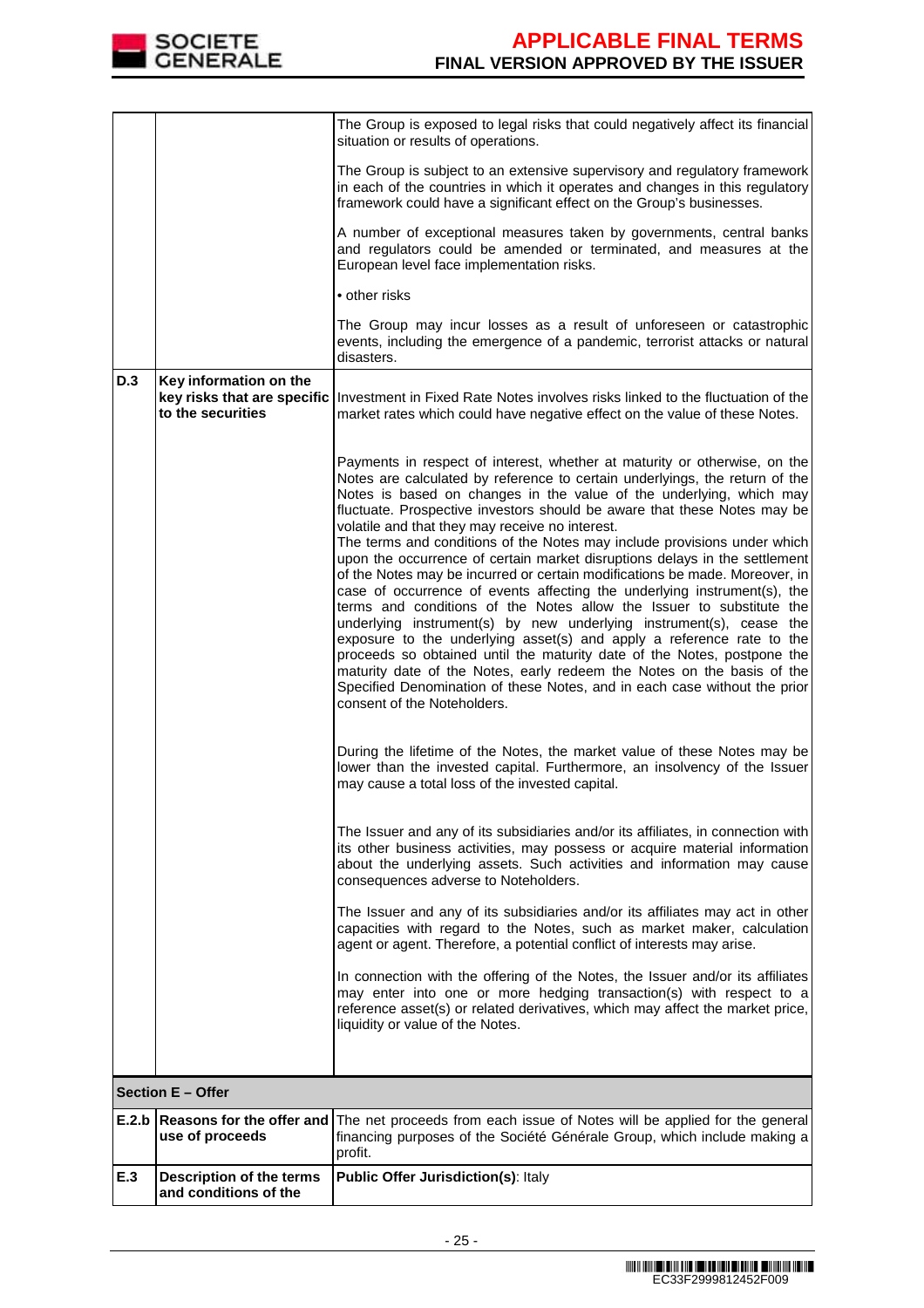

|     | offer                                                                                                              | Offer Period: from 9:00 on the 30/05/2017 to 4:00 pm on the 27/06/2017,                                                                                                                                                                                                                                                                                                                                                                                                                                                                                                                                                                                                                                                                                                                                                                                                                         |
|-----|--------------------------------------------------------------------------------------------------------------------|-------------------------------------------------------------------------------------------------------------------------------------------------------------------------------------------------------------------------------------------------------------------------------------------------------------------------------------------------------------------------------------------------------------------------------------------------------------------------------------------------------------------------------------------------------------------------------------------------------------------------------------------------------------------------------------------------------------------------------------------------------------------------------------------------------------------------------------------------------------------------------------------------|
|     |                                                                                                                    | save in case of early termination.                                                                                                                                                                                                                                                                                                                                                                                                                                                                                                                                                                                                                                                                                                                                                                                                                                                              |
|     |                                                                                                                    | The Offer Period for the Notes placed in Italy through "door-to-door selling"<br>(pursuant to Article 30 of the Legislative Decree n. 58 dated 24.02.1998, as<br>amended, the "Italian Financial Service Act") shall be from and including<br>30/05/2017 to and including 23/06/2017, save in case of early termination.                                                                                                                                                                                                                                                                                                                                                                                                                                                                                                                                                                        |
|     |                                                                                                                    | Pursuant to Article 30, paragraph 6, of the Italian Financial Act, the validity<br>and enforceability of the subscriptions through "door-to-door selling" are<br>suspended for a period of seven days from the date of the subscription.<br>During such period, investors have the right to withdraw from the<br>subscription without any charge or commissions, by means<br>of<br>communication to the distributor.                                                                                                                                                                                                                                                                                                                                                                                                                                                                            |
|     |                                                                                                                    | The Offer Period for the Notes placed through long distance selling<br>techniques (tecniche di comunicazione a distanza) pursuant to article 32 of<br>the Italian Financial Services Act shall be from 30/05/2017 to 16/06/2017,<br>save in case of early termination.                                                                                                                                                                                                                                                                                                                                                                                                                                                                                                                                                                                                                          |
|     |                                                                                                                    | Pursuant to article 67-duodecies of the Italian Legislative Decree No.<br>206/2005 as amended (the so called "Codice del Consumo"), the validity<br>and enforceability of the contracts entered into through long distance selling<br>techniques (tecniche di comunicazione a distanza) is suspended for a<br>period of 14 (fourteen) days from the date of subscription of the acceptance<br>form by the relevant investor. Within such period investors may notify the<br>relevant Distributor of their withdrawal without any charge or commission                                                                                                                                                                                                                                                                                                                                           |
|     |                                                                                                                    | <b>Offer Price:</b> The Notes will be offered at the Issue Price of which up to a<br>maximum of 3.50% is represented by distribution fee payable upfront by the<br>Issuer to each Distributor.<br>The Issue Price is also increased by fees, if any, as mentioned below.                                                                                                                                                                                                                                                                                                                                                                                                                                                                                                                                                                                                                        |
|     |                                                                                                                    | Conditions to which the offer is subject: Offers of the Notes are<br>conditional on their issue and, on any additional conditions set out in the<br>standard terms of business of the financial intermediaries, notified to<br>investors by such relevant financial intermediaries.                                                                                                                                                                                                                                                                                                                                                                                                                                                                                                                                                                                                             |
|     |                                                                                                                    | The Issuer reserves the right to close the Offer Period prior to its stated<br>expiry for any reason.                                                                                                                                                                                                                                                                                                                                                                                                                                                                                                                                                                                                                                                                                                                                                                                           |
|     |                                                                                                                    | The Issuer reserves the right to withdraw the offer and cancel the issuance<br>of the Notes for any reason at any time on or prior to the Issue Date. For the<br>avoidance of doubt, if any application has been made by a potential investor<br>and the Issuer exercises such right, no potential investor shall be entitled to<br>subscribe or otherwise acquire the Notes.                                                                                                                                                                                                                                                                                                                                                                                                                                                                                                                   |
|     |                                                                                                                    | The validity of the offer is subject to the condition that the decision of<br>admission to trading on MOT - EuroMOT segment by Borsa Italiana S.p.A.<br>or on EuroTLX by EuroTLX Sim S.p.A. is released by not later than on the<br>day immediately preceding the Issue Date; otherwise, the offer will be<br>deemed withdrawn and the issuance cancelled. The Issuer undertakes to<br>file the relevant application with Borsa Italiana S.p.A. and EuroTLX Sim<br>S.p.A. in due time to allow at least one of Borsa Italiana S.p.A. or EuroTLX<br>Sim S.p.A. to release a decision, according to the rules of the applicable<br>trading venue, within the day immediately preceding the Issue Date.<br>In each case, a notice to the investors on the early termination or the<br>withdrawal, as applicable, will be published on the website of the Issuer<br>(http://prospectus.socgen.com). |
| E.4 | <b>Description of any</b><br>interest that is material<br>to the issue/offer<br>including conflicting<br>interests | Save for any fees payable to the dealer, so far as the Issuer is aware, no<br>person involved in the issue of the Notes has an interest material to the<br>offer.                                                                                                                                                                                                                                                                                                                                                                                                                                                                                                                                                                                                                                                                                                                               |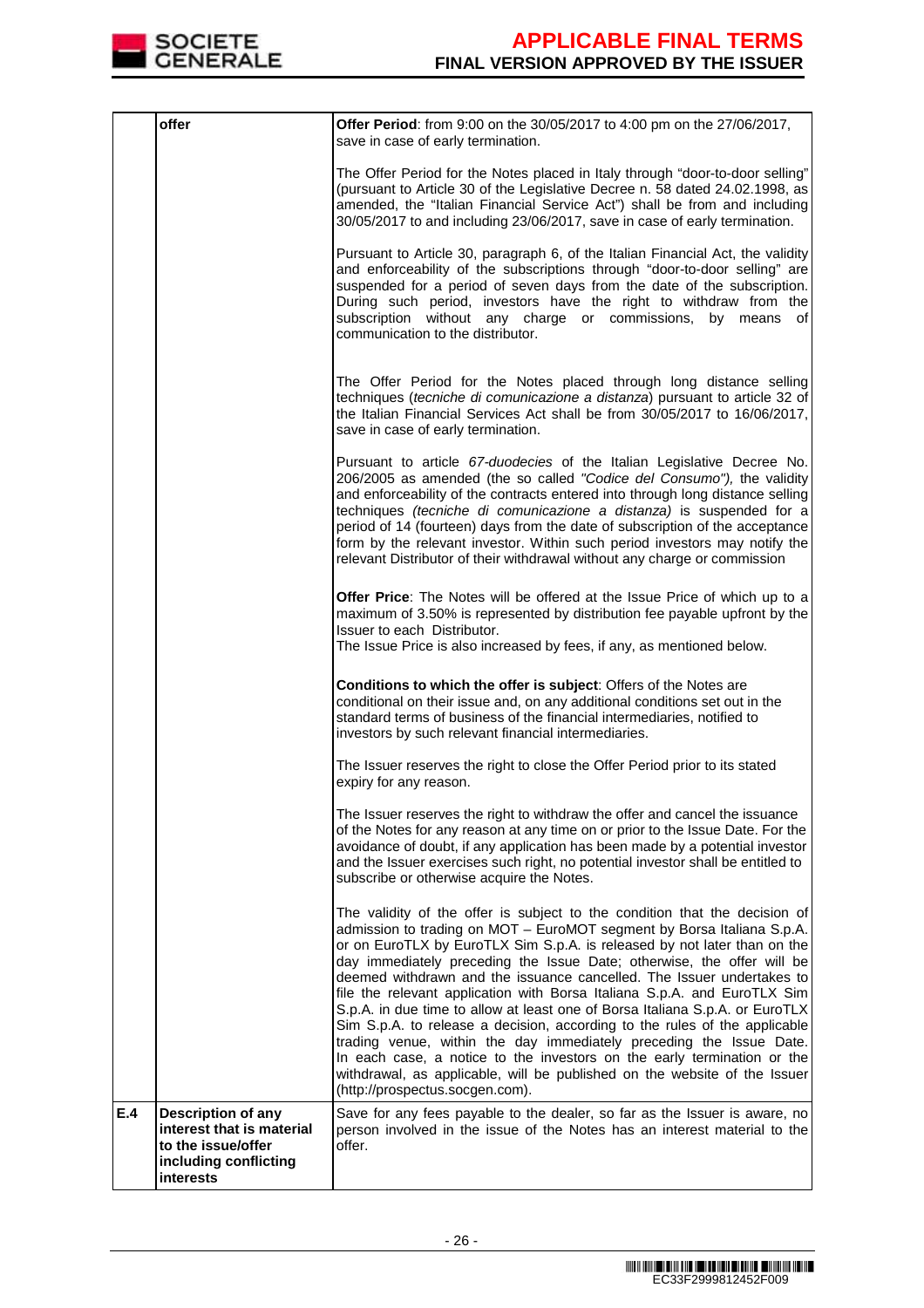

| E.7 | <b>Estimated expenses</b><br>charged to the investor<br>by the Issuer or the<br><b>offeror</b> | Not Applicable. No expenses are charged to the investor by the Issuer or<br>the offeror. |
|-----|------------------------------------------------------------------------------------------------|------------------------------------------------------------------------------------------|
|-----|------------------------------------------------------------------------------------------------|------------------------------------------------------------------------------------------|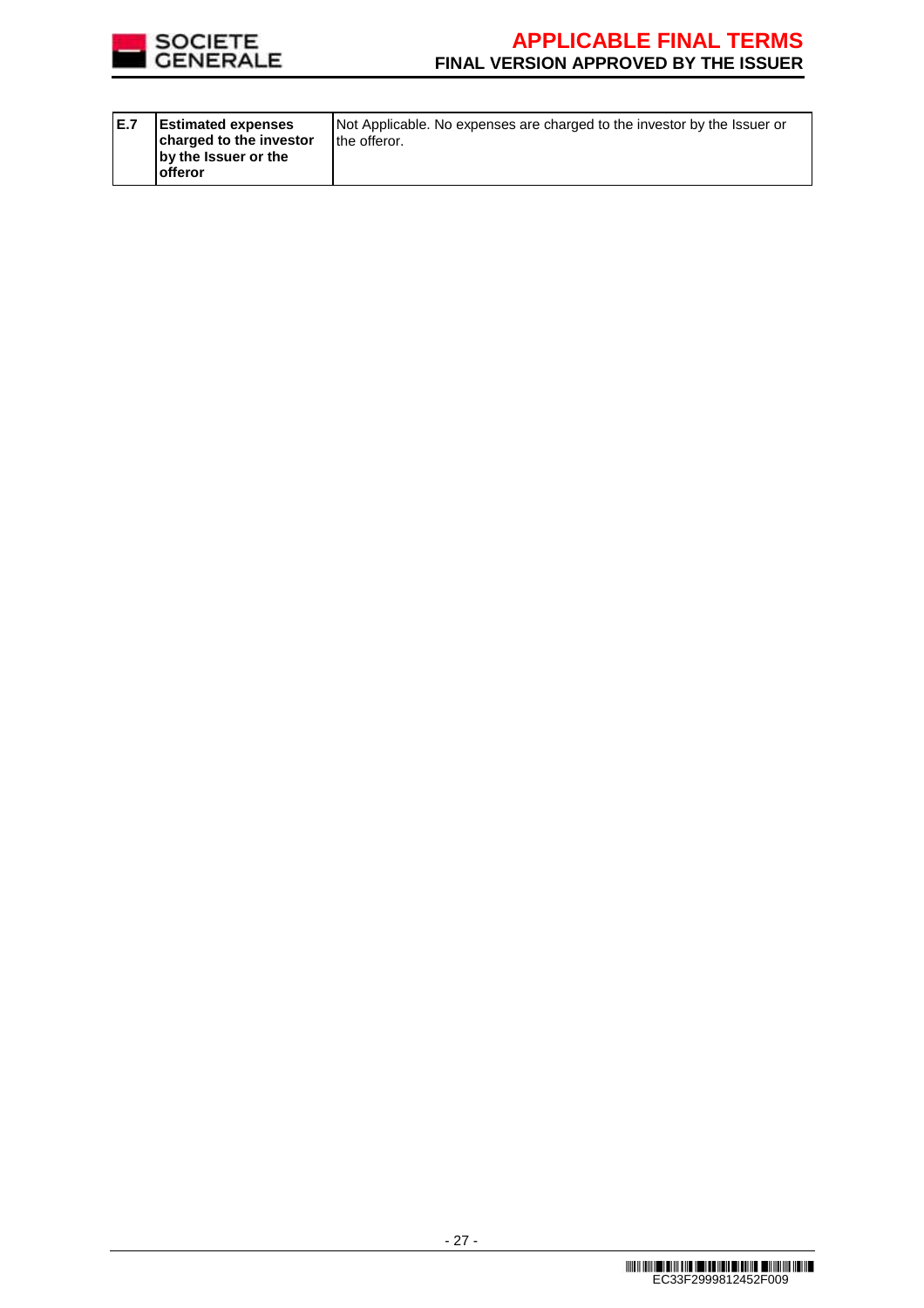

### **NOTA DI SINTESI SPECIFICA DELL'EMISSIONE**

Le Note di Sintesi sono composte da requisiti informativi noti come **Elementi**, la cui comunicazione è prevista dall'Allegato XXII del Regolamento (CE) della Commissione n. 809/2004, come successivamente modificato. Tali elementi sono riportati in successione numerata nelle Sezioni  $A - E(A.1 - E.7)$ .

La presente nota di sintesi contiene tutti gli Elementi che devono essere riportati in una nota di sintesi relativa a questa tipologia di valori mobiliari e di Emittente. Dato che l'inserimento di alcuni Elementi non è obbligatorio, potrebbero verificarsi dei salti nella sequenza numerica degli Elementi.

Anche nel caso in cui un Elemento debba essere inserito nella nota di sintesi in virtù della tipologia di valore mobiliare e di Emittente, è possibile che nessuna informazione rilevante possa essere fornita in relazione a tale Elemento. In tal caso, la nota di sintesi conterrà una breve descrizione dell'Elemento assieme alla dicitura "Non Applicabile".

|     | Sezione A - Introduzione e avvertenze                    |                                                                                                                                                                                                                                                                                                                                                                                                                                                                                                            |  |  |  |
|-----|----------------------------------------------------------|------------------------------------------------------------------------------------------------------------------------------------------------------------------------------------------------------------------------------------------------------------------------------------------------------------------------------------------------------------------------------------------------------------------------------------------------------------------------------------------------------------|--|--|--|
| A.1 | Avvertenza                                               | La presente nota di sintesi deve essere letta come introduzione al Prospetto di<br>Base.                                                                                                                                                                                                                                                                                                                                                                                                                   |  |  |  |
|     |                                                          | Qualsivoglia decisione da parte dell'investitore in merito all'investimento nelle<br>Notes deve basarsi su una valutazione complessiva del Prospetto di Base.                                                                                                                                                                                                                                                                                                                                              |  |  |  |
|     |                                                          | Qualora sia proposto un ricorso dinanzi all'autorità giudiziaria in merito alle<br>informazioni contenute nel Prospetto di Base, il ricorrente potrebbe essere tenuto<br>a sostenere i costi della traduzione del Prospetto di Base prima dell'inizio del<br>procedimento, ai sensi della legislazione nazionale degli Stati Membri.                                                                                                                                                                       |  |  |  |
|     |                                                          | Nessun soggetto che ha provveduto alla predisposizione della presente nota di<br>sintesi, compresa l'eventuale traduzione, potrà essere ritenuto responsabile<br>civilmente, salvo che questa risulti fuorviante, imprecisa o incoerente se letta<br>congiuntamente alle altre parti del Prospetto di Base, o non offra, se letta<br>congiuntamente alle altre parti del presente Prospetto di Base, informazioni<br>essenziali volte ad agevolare la decisione dell'investitore di investire nelle Notes. |  |  |  |
| A.2 | <b>Consenso</b><br>all'utilizzo<br>del Prospetto di Base | L'Emittente acconsente all'utilizzo del presente Prospetto di Base in relazione alla<br>rivendita o al collocamento delle Notes nel caso in cui sia richiesta la pubblicazione<br>di un prospetto ai sensi delle Direttiva Prospetti (una Offerta Non Esente)<br>subordinatamente alle seguenti condizioni:                                                                                                                                                                                                |  |  |  |
|     |                                                          | - il consenso è valido unicamente durante il periodo dalle ore 9:00 del 30/05/2017<br>alle ore 16:00 del 27/06/2017 nonché, in relazione alle Notes collocate in Italia<br>tramite "offerta fuori sede", dal 30/05/2017 al 23 /06/2017 e infine in relazione alle<br>Notes collocate in Italia mediante tecniche di comunicazione a distanza, dal<br>30/05/2017 al 16/06/2017 (il Periodo d'Offerta);                                                                                                      |  |  |  |
|     |                                                          | - il consenso fornito dall'Emittente per l'utilizzo del Prospetto di Base ai fini<br>dell'Offerta Non Esente è un consenso individuale (un Consenso Individuale)<br>relativo a:                                                                                                                                                                                                                                                                                                                            |  |  |  |
|     |                                                          | Banca Esperia S.p.A., Via Filodrammatici, 5 20121 Milano;<br>$\bullet$                                                                                                                                                                                                                                                                                                                                                                                                                                     |  |  |  |
|     |                                                          | Banca Leonardo S.p.A., Via Broletto, 46 20121 Milano;<br>$\bullet$<br>Banca del Piemonte, Via Cernaia, 7 10121 Torino;<br>Banca Monte dei Paschi di Siena, Piazza Salimbeni, 3 - 53100 Siena;<br>$\bullet$                                                                                                                                                                                                                                                                                                 |  |  |  |
|     |                                                          | Deutsche Bank S.p.A., Piazza del Calendario, 3, 20126 Milano;<br>$\bullet$                                                                                                                                                                                                                                                                                                                                                                                                                                 |  |  |  |
|     |                                                          | EQUITA SIM S.p.A., via Filippo Turati, 9 - Milano;<br>Finanza & Futuro Banca S.p.A., Piazza del Calendario, 1 20126 Milan;o<br>$\bullet$                                                                                                                                                                                                                                                                                                                                                                   |  |  |  |
|     |                                                          | Iccrea Banca S.p.A., Via Lucrezia Romana, 41/47 00178 Roma,                                                                                                                                                                                                                                                                                                                                                                                                                                                |  |  |  |
|     |                                                          | (singolarmente l'Offerente Autorizzato Iniziale) e, qualora l'Emittente nomini                                                                                                                                                                                                                                                                                                                                                                                                                             |  |  |  |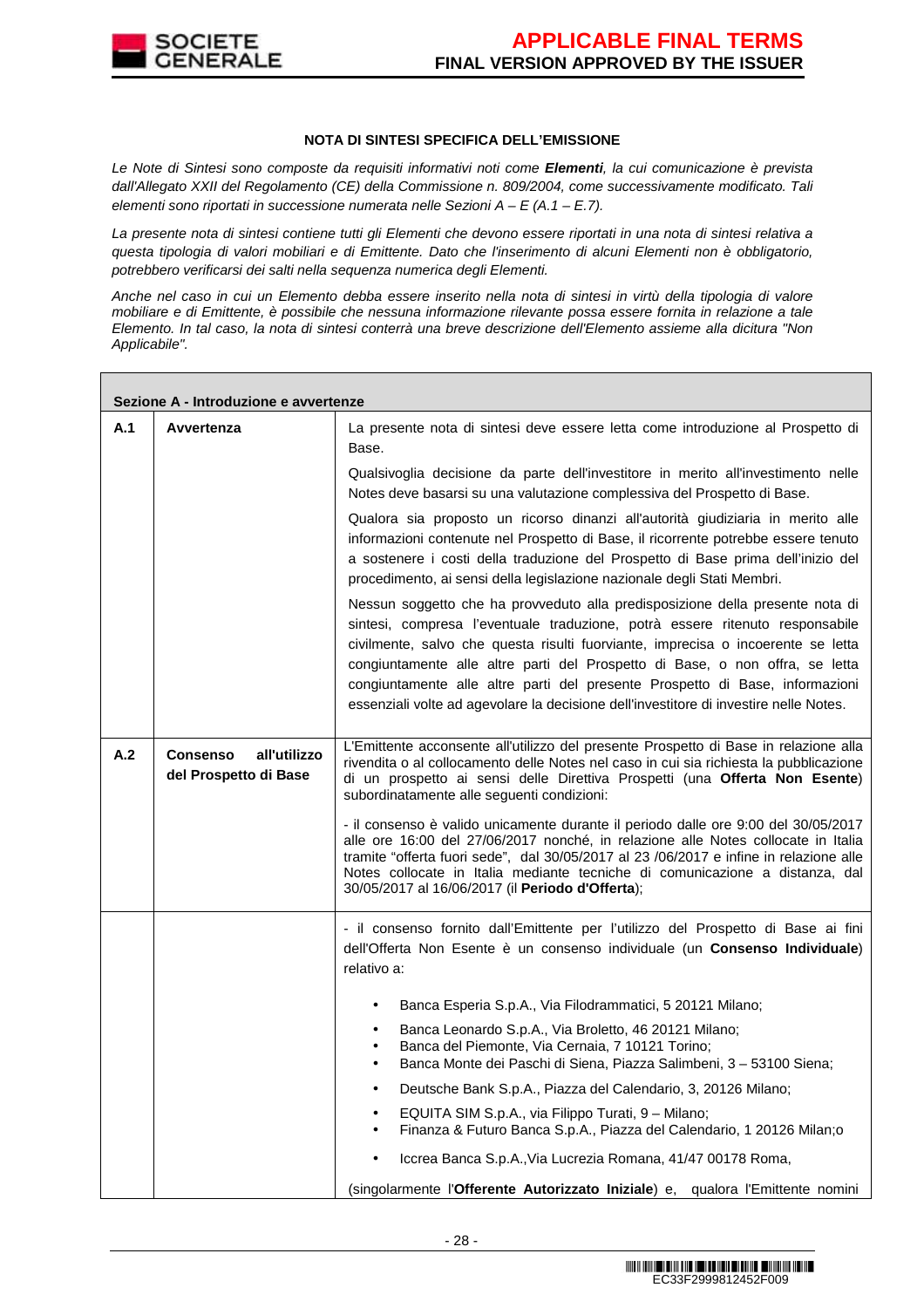

|  |     | uno o più intermediari finanziari aggiuntivi successivamente al 26/05/2017<br>pubblicando i loro dati sul suo sito web all'indirizzo http://.prospectus.socgen.com,<br>a ciascun intermediario finanziario i cui dati siano stati così pubblicati (ciascuno un<br>Offerente Autorizzato Aggiuntivo. Ciascun Offerente Autorizzato Iniziale ed<br>Offerente Autorizzato Aggiuntivo, il Collocatore e congiuntamente i Collocatori);<br>e un consenso generale (un Consenso Generale) in relazione a qualunque<br>intermediario finanziario che pubblichi sul proprio sito web la notizia che effettuerà<br>l'Offerta Non Esente dei Certificati sulla base del Consenso Generale espresso<br>dall'Emittente e ai sensi di tale pubblicazione, tale intermediario finanziario<br>(ciascuno, un Offerente Autorizzato Generale) si impegna a rispettare i seguenti<br>obblighi:                                                                                                                                                                                                                                                                             |
|--|-----|----------------------------------------------------------------------------------------------------------------------------------------------------------------------------------------------------------------------------------------------------------------------------------------------------------------------------------------------------------------------------------------------------------------------------------------------------------------------------------------------------------------------------------------------------------------------------------------------------------------------------------------------------------------------------------------------------------------------------------------------------------------------------------------------------------------------------------------------------------------------------------------------------------------------------------------------------------------------------------------------------------------------------------------------------------------------------------------------------------------------------------------------------------|
|  |     | (a) agisce in conformità con tutte le leggi, norme, regolamenti e direttive<br>(compresa la regolamentazione emessa da eventuali autorità regolamentari)<br>applicabili all'Offerta Non Esente dei Certificati all'interno della Giurisdizione<br>dell'Offerta Pubblica, in particolare la normativa di implementazione della<br>Direttiva relativa ai Mercati degli Strumenti Finanziari (Direttiva CE/2004/39)<br>come modificata (di seguito le Norme) e assicura che (i) qualsiasi consulenza<br>in tema di investimento nelle Notes resa da qualsiasi soggetto sia resa in modo<br>appropriato, (ii) le informazioni ai potenziali investitori, ivi comprese le<br>informazioni relative ad eventuali spese (nonché le commissioni o benefit di<br>qualsivoglia natura) ricevute o corrisposte dal presente Offerente Generale<br>Autorizzato ai sensi dell'offerta delle Notes sono state divulgate in modo chiaro<br>e completo prima dell'investimento nelle Notes;<br>(b) adempie alle restrizioni relative alla sottoscrizione, vendita e trasferimento<br>applicabili nella Giurisdizione dell'Offerta Pubblica, come se agisse in qualità di |
|  |     | Dealer nella Giurisdizione dell'Offerta Pubblica;<br>(c) assicura che l'esistenza di eventuali spese (ed eventuali commissioni o benefit<br>di qualsivoglia natura) ed eventuali rimborsi ricevuti o corrisposti dallo stesso in<br>relazione all'offerta o vendita delle Notes non viola le Norme, è stata divulgata<br>in modo chiaro e completo agli investitori o ai futuri investitori prima<br>dell'investimento nelle Notes e nei termini previsti dalle Norme, e fornisce<br>ulteriori informazioni a tal proposito;                                                                                                                                                                                                                                                                                                                                                                                                                                                                                                                                                                                                                             |
|  |     | (d) adempie alle Norme in materia di anticorruzione e alle regole del "know your<br>customer" (incluso, senza limitazioni, attuare le misure necessarie, nel rispetto<br>di tali norme, per stabilire e documentare l'identità di ciascun potenziale<br>investitore prima dell'investimento iniziale nelle eventuali Notes da parte dello<br>stesso) e non consente eventuali sottoscrizioni delle Notes in circostanze in cui<br>possa nutrire sospetti sulla fonte dei versamenti; conserva la documentazione<br>di identificazione degli investitori almeno per il periodo minimo previsto dalle<br>Norme applicabili, e dovrà, ove richiesto, mettere tale documentazione a<br>disposizione dell'Emittente e/o del relativo Dealer o direttamente delle autorità<br>competenti per l'Emittente e/o il relativo Dealer al fine di consentire<br>all'Emittente e/o al relativo Dealer di agire nel rispetto delle norme in materia di<br>anticorruzione nonché alle regole del "know your customer" che si applicano<br>all'Emittente medesimo e/o al relativo Dealer;                                                                                 |
|  | (e) | collabora con l'Emittente e il relativo Dealer nel fornire le informazioni pertinenti<br>(inclusi, senza limitazioni, documentazione conservata ai sensi del precedente<br>paragrafo (d)) ed eventuale ulteriore assistenza quando ragionevolmente<br>richiesto per iscritto dall'Emittente o dal relativo Dealer in ogni occasione, non<br>appena ragionevolmente possibile e, in ogni caso, entro le tempistiche stabilite<br>da eventuali autorità o processi normativi. A tal fine, le informazioni pertinenti<br>che sono rese disponibili a o possono essere acquisite dal relativo                                                                                                                                                                                                                                                                                                                                                                                                                                                                                                                                                                |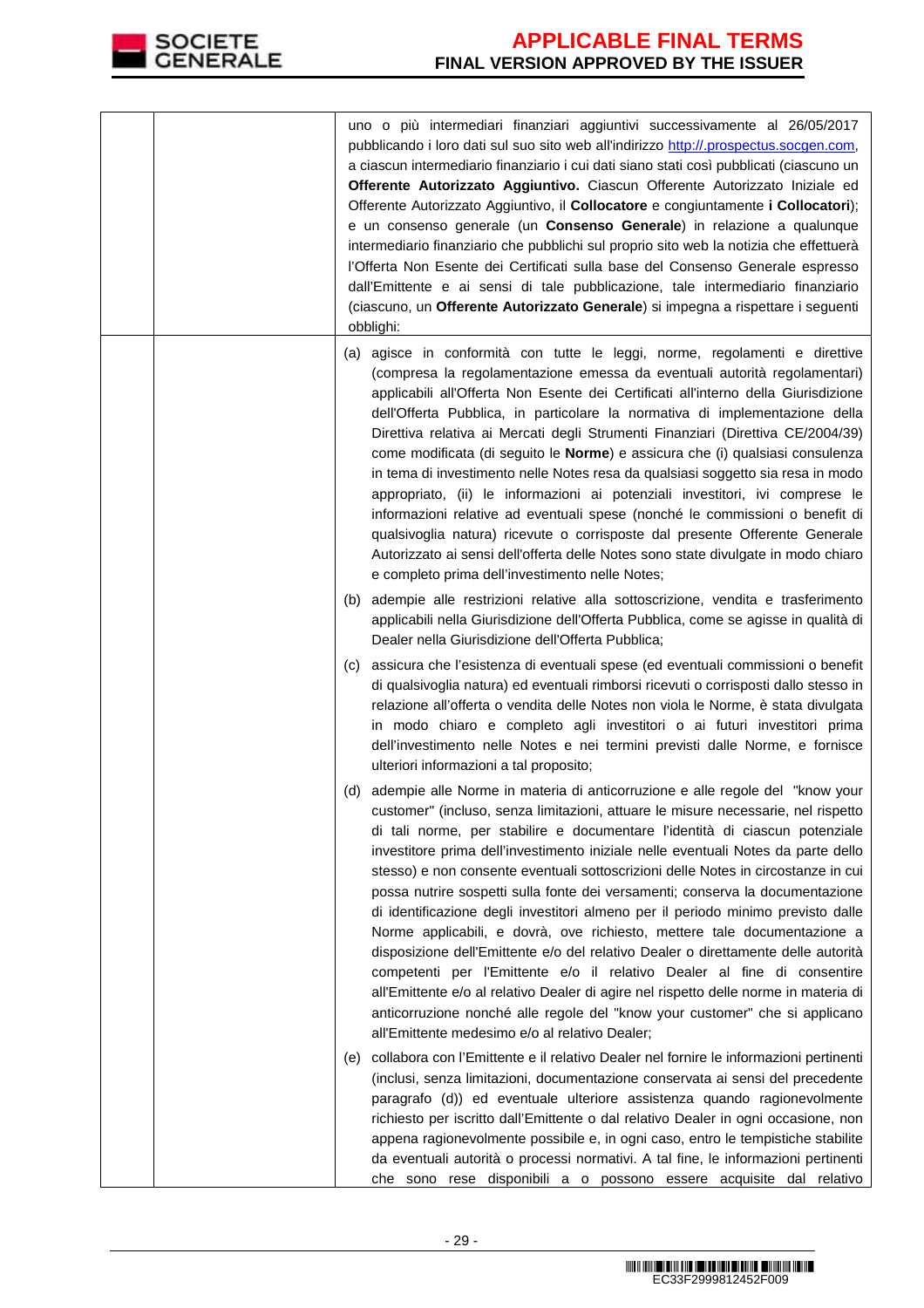

|                             | intermediario finanziario:                                                                                                                                                                                                                                                                                                                                                                                                                                                                                                                                                                                                                                                                                                      |
|-----------------------------|---------------------------------------------------------------------------------------------------------------------------------------------------------------------------------------------------------------------------------------------------------------------------------------------------------------------------------------------------------------------------------------------------------------------------------------------------------------------------------------------------------------------------------------------------------------------------------------------------------------------------------------------------------------------------------------------------------------------------------|
|                             | in relazione ad eventuali richieste o indagini di autorità<br>(i)<br>normative in merito alle Notes, all'Emittente o al relativo<br>Dealer; e/o                                                                                                                                                                                                                                                                                                                                                                                                                                                                                                                                                                                 |
|                             | in relazione<br>eventuali contestazioni<br>(ii)<br>ad<br>ricevute<br>dal relativo Dealer in merito<br>dall'Emittente<br>e/o<br>all'Emittente e/o al relativo Dealer o eventuali altri<br>Offerenti<br>autorizzati,<br>incluse,<br>senza<br>limitazioni,<br>contestazioni come da definizione<br>delle<br>norme<br>pubblicate da qualsivoglia autorità normativa di<br>giurisdizione competente di volta in volta; e/o                                                                                                                                                                                                                                                                                                           |
|                             | l'Emittente<br>- il<br>relativo<br>Dealer<br>(iii) che<br>$\circ$<br>possano<br>ragionevolmente richiedere di volta in volta in merito ai<br>Certificati e/o per consentire all'Emittente o al relativo<br>Dealer di adempiere completamente ai propri requisiti<br>legali, fiscale e normativi;                                                                                                                                                                                                                                                                                                                                                                                                                                |
| (f)                         | non agisce in modo tale da determinare, direttamente o indirettamente,<br>eventuali violazioni da parte dell'Emittente o del relativo Dealer di qualsiasi<br>Norma o di qualsiasi requisito di ottenere o di effettuare qualsiasi deposito,<br>autorizzazione o consenso in qualsivoglia giurisdizione;                                                                                                                                                                                                                                                                                                                                                                                                                         |
| $\left( \mathbf{q} \right)$ | si impegna a indennizzare l'Emittente in questione, il Garante (ove applicabile)<br>e il relativo Dealer, Société Générale e ciascuna delle collegate della<br>medesima (per eventuali danni, perdite, spese, richieste o mancati guadagni e<br>compensi [ivi compresi gli onorari ragionevoli richiesti dagli studi legali incorsi<br>da una di tali entità del gruppo a causa del, o in relazione a, qualsiasi<br>inadempimento di uno degli obblighi che precedono da parte dell'Offerente<br>Generale Autorizzato (o di eventuali sub-collocatori del medesimo);                                                                                                                                                            |
|                             | (h) conosce, e dispone di politiche e procedure per rispettare, qualsivoglia norma e<br>regolamento applicabile in tema di anticorruzione, inclusi eventuali modifiche ai<br>medesimi;                                                                                                                                                                                                                                                                                                                                                                                                                                                                                                                                          |
| (i)                         | (a) esso ed eventuali persone sotto il suo controllo (inclusi direttori, funzionari o<br>impiegati, tutte considerate persone controllate) non ha commesso e non<br>commetterà atti di corruzione, direttamente o indirettamente e (b) per quanto a<br>sua conoscenza, nessuno dei propri sub-collocatori ha commesso atti di<br>corruzione, direttamente o indirettamente, in tutti i casi a uso o beneficio di<br>persone o funzionari governativi (inclusi funzionari, impiegati o rappresentanti<br>si, o eventuali altre persone che agiscono in veste ufficiale per o a nome di un<br>governo di qualsivoglia giurisdizione, qualsiasi organizzazione internazionale<br>pubblica, partito politico o organo parastatale); |
| (i)                         | Ha in atto adeguate politiche, sistemi, procedure e controlli concepiti per<br>impedire allo stesso, ai sub-collocatori o alle persone controllate di commettere<br>atti di corruzione e per garantire che qualsivoglia prova o sospetto di atti di<br>corruzione siano oggetto di indagine, siano comunicati a Société Générale o al<br>relativo Emittente, e si agisca di conseguenza;                                                                                                                                                                                                                                                                                                                                        |
| (k)                         | Né essa, i suoi agenti, sub-collocatori o persone controllate sono ineleggibili o<br>considerati ineleggibili da qualsiasi autorità governativa o internazionale per<br>fare un'offerta per un appalto o fare affari con, o farsi aggiudicare un appalto o<br>degli affari da, tale autorità sulla base di reali o presunti atti di corruzione.                                                                                                                                                                                                                                                                                                                                                                                 |
| (1)                         | Mantiene documentazione adeguata delle proprie attività, ivi inclusa<br>documentazione finanziaria in forme e modalità adeguate per un'impresa delle<br>sue dimensioni e risorse;                                                                                                                                                                                                                                                                                                                                                                                                                                                                                                                                               |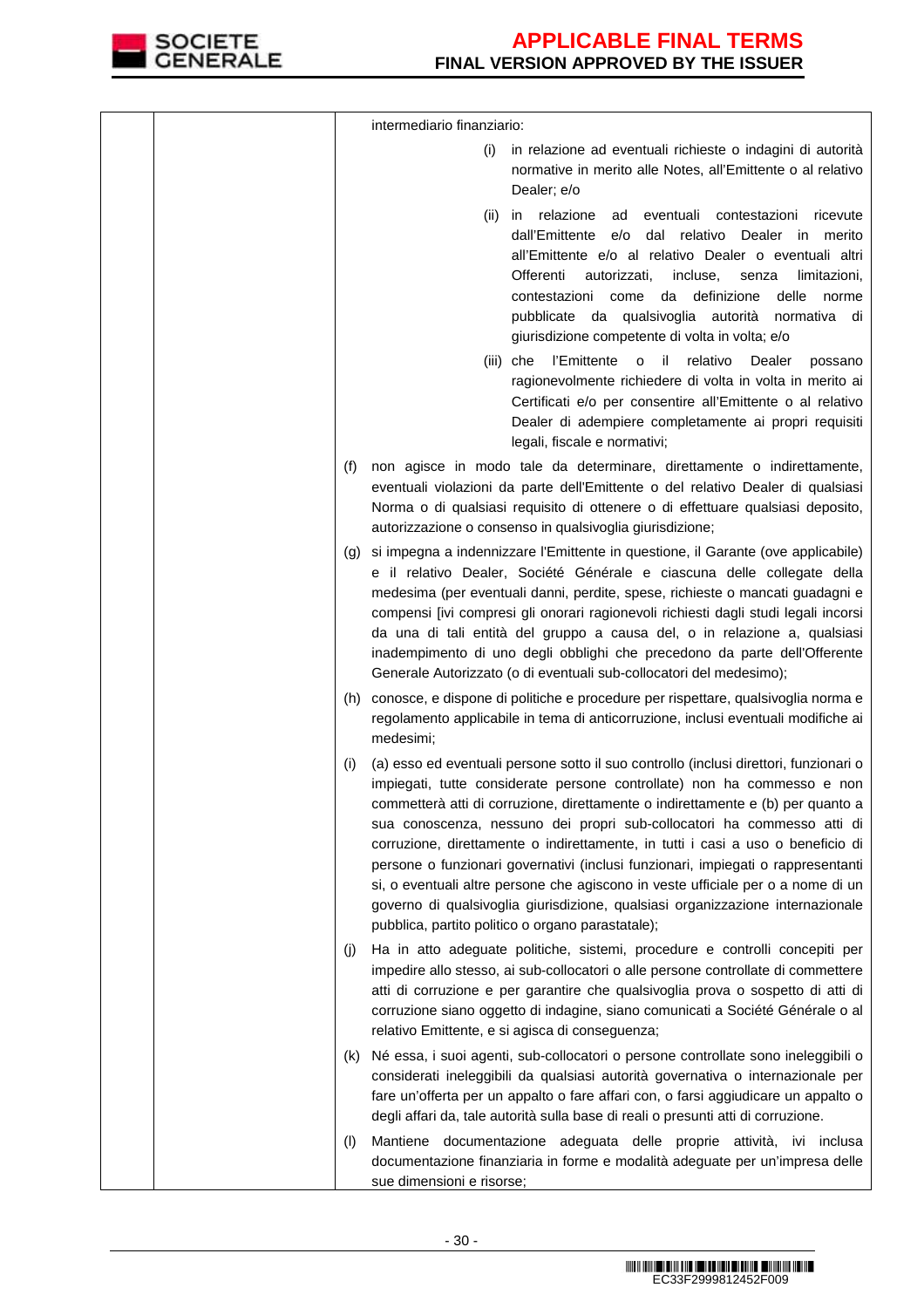

|  | (n) | (m) Afferma e garantisce di non distribuire strumenti finanziari a, o creare accordi in<br>merito a strumenti finanziari con persone sanzionate;<br>Si impegna a informare prontamente Société Générale o il relativo Emittente di<br>(a) eventuali contestazioni ricevute in merito alle proprie attività o agli strumenti<br>finanziari; o (b) qualsiasi evento che lo concerna, ivi inclusi, senza limitazioni:<br>(i) un'indagine normativa o revisione dello stesso o degli affiliati, partner o<br>agenti; (ii) procedimenti giudiziari avviati da un'autorità normativa competente<br>contro di esso o i suoi affiliati, partner o agenti; o (iii) una sentenza emessa o<br>una sanzione inflitta contro di esso o i suoi affiliati, partner o agenti, che in ogni<br>caso possa ragionevolmente includere un rischio per la reputazione di Société<br>Générale o del relativo Emittente; e |
|--|-----|----------------------------------------------------------------------------------------------------------------------------------------------------------------------------------------------------------------------------------------------------------------------------------------------------------------------------------------------------------------------------------------------------------------------------------------------------------------------------------------------------------------------------------------------------------------------------------------------------------------------------------------------------------------------------------------------------------------------------------------------------------------------------------------------------------------------------------------------------------------------------------------------------|
|  |     | (o) riconosce che il proprio impegno a rispettare gli obblighi che precedono è<br>disciplinato dalle leggi inglesi e accetta che qualsiasi contenzioso con<br>riferimento ai medesimi sarà definito dai tribunali inglesi.                                                                                                                                                                                                                                                                                                                                                                                                                                                                                                                                                                                                                                                                         |
|  |     | Qualsiasi Offerente Generale Autorizzato che intenda utilizzare il Prospetto di<br>Base per un'Offerta Non Esente di Certificati in conformità con il presente<br>Consenso Generale e con le condizioni ad esso connesse sarà tenuto, per<br>tutto il Periodo dell'Offerta, a pubblicare sul proprio sito web la<br>comunicazione che esso utilizza il Prospetto di Base per tale Offerta Non<br>Esente, in conformità con il presente Consenso Generale e con le condizioni<br>relative al medesimo.                                                                                                                                                                                                                                                                                                                                                                                              |
|  |     | il consenso si intende esteso esclusivamente all'uso del presente<br>Prospetto di Base per effettuare Offerte Non Esenti delle Notes in Italia.                                                                                                                                                                                                                                                                                                                                                                                                                                                                                                                                                                                                                                                                                                                                                    |
|  |     | Le informazioni relative alle condizioni dell'Offerta non Esente verranno<br>fornite agli investitori da qualsiasi Offerente Generale Autorizzato nel<br>momento in cui l'offerta è effettuata.                                                                                                                                                                                                                                                                                                                                                                                                                                                                                                                                                                                                                                                                                                    |

|      | <b>Sezione B - Emittente</b>                                                                              |                                                                                                                                                                                                                                                                                                                                                                                                                                                                                                                                               |
|------|-----------------------------------------------------------------------------------------------------------|-----------------------------------------------------------------------------------------------------------------------------------------------------------------------------------------------------------------------------------------------------------------------------------------------------------------------------------------------------------------------------------------------------------------------------------------------------------------------------------------------------------------------------------------------|
| B.1  | Ragione<br>sociale e<br>denominazion<br>е<br>commerciale<br>dell'emittente                                | Société Générale (o l'Emittente)                                                                                                                                                                                                                                                                                                                                                                                                                                                                                                              |
| B.2  | Sede legale,<br>forma<br>giuridica,<br>legislazione e<br>paese di<br>costituzione                         | Sede legale: 29, boulevard Haussmann, 75009 Paris, France.<br>Forma giuridica: Società a responsabilità limitata pubblica (société anonyme).<br>Legislazione di riferimento dell'Emittente: diritto francese.<br>Paese di costituzione: Francia.                                                                                                                                                                                                                                                                                              |
| B.4b | <b>Tendenze</b><br>note<br>suscettibili di<br>influire<br>sull'emittente<br>e sui settori in<br>cui opera | Nel 2017, l'economia globale sarà connotata da un lento miglioramento delle economie<br>dell'OCSE e dalla perdurante affermazione del modello economico cinese.<br>Nel 2016, l'Eurozona si è battuta per promuovere una crescita economica sostenuta, a<br>fronte, tuttavia, di un rallentamento della riduzione del debito pubblico. La BCE dovrebbe<br>proseguire con la propria politica monetaria accomodante almeno fino alla fine del 2017,<br>mantenendo bassi i livelli dei tassi di interesse di mercato in un contesto in cui anche |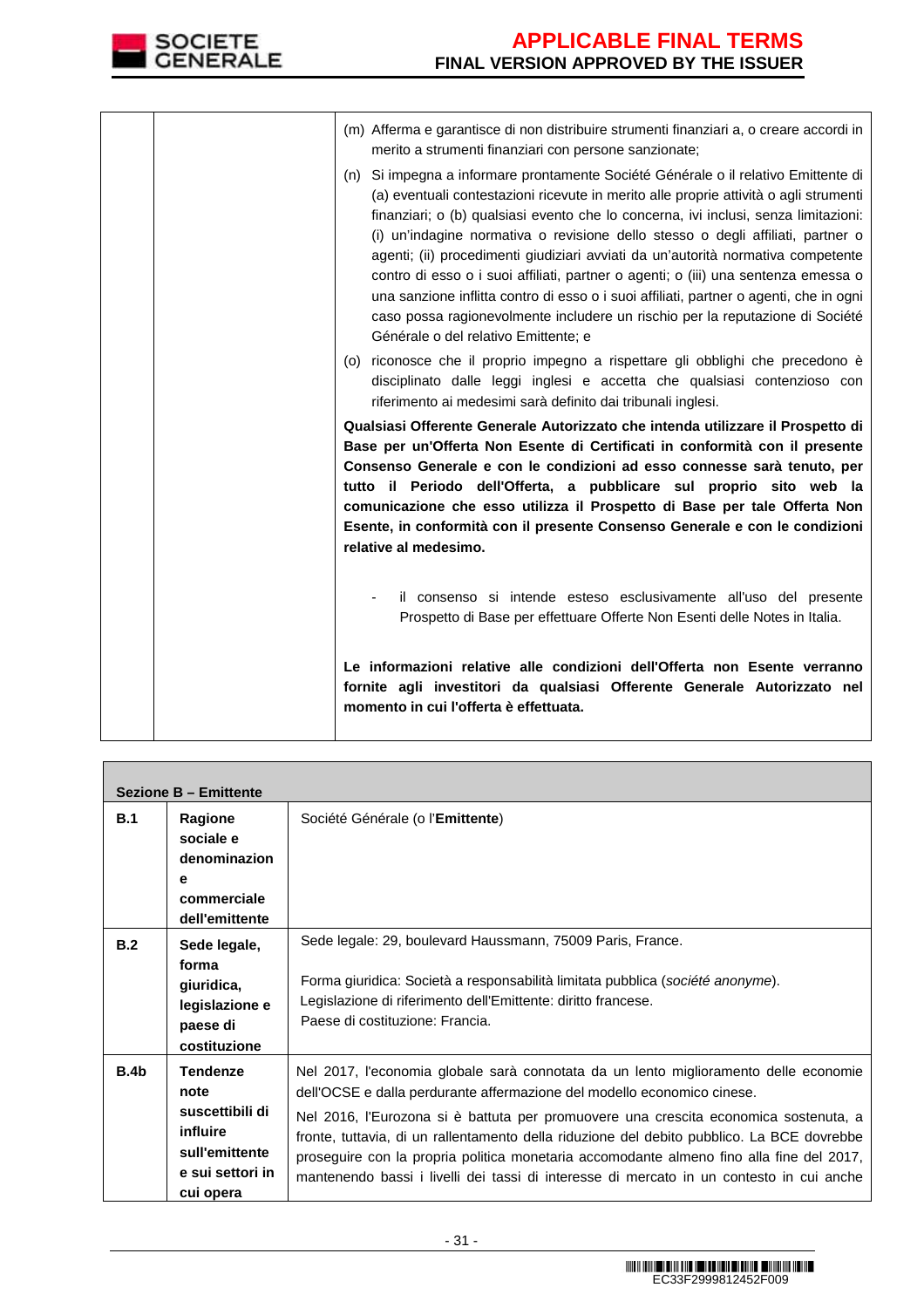

|     |                                                          | l'inflazione dovrebbe rimanere bassa (seppur leggermente superiore al tasso osservato                                                                                                                                                                                                                                                                                                                                                                                                                                                                                                                                                                                                                                                                                                                                                                 |
|-----|----------------------------------------------------------|-------------------------------------------------------------------------------------------------------------------------------------------------------------------------------------------------------------------------------------------------------------------------------------------------------------------------------------------------------------------------------------------------------------------------------------------------------------------------------------------------------------------------------------------------------------------------------------------------------------------------------------------------------------------------------------------------------------------------------------------------------------------------------------------------------------------------------------------------------|
|     |                                                          | nella regione nel 2016). Negli Stati Uniti, la Fed dovrebbe continuare la stretta monetaria<br>avviata nel 2015 a un passo che dipenderà dall'andamento della crescita nel Paese e che<br>potrebbe risentire positivamente dei primi effetti della politica economica espansiva<br>inaugurata dalla nuova amministrazione statunitense. Nonostante l'adozione di politiche<br>monetarie divergenti, si dovrebbe osservare una lieve crescita della curva dei rendimenti<br>sia in Europa che negli Stati Uniti, con un graduale aumento dei tassi a lungo termine.<br>Nei Paesi emergenti, si è assistito nel 2016 a una crescita complessivamente moderata e<br>diversificata da una regione all'altra. Tale tendenza dovrebbe proseguire anche nel 2017,<br>segnatamente con la perdurante affermazione del modello di crescita cinese. Tuttavia, i |
|     |                                                          | Paesi produttori di materie prime dovrebbero beneficiare di un aumento moderato dei<br>prezzi delle commodity. In particolare, i prezzi del petrolio beneficiari degli effetti prodotti<br>dall'accordo relativo alla limitazione della produzione di greggio sottoscritto con l'OPEC alla<br>fine del 2016.                                                                                                                                                                                                                                                                                                                                                                                                                                                                                                                                          |
|     |                                                          | E' inoltre probabile che, a seguito di una serie di eventi determinatisi nel 2016, il 2017 sarà<br>caratterizzato da un contesto geopolitico molto incerto. In alcuni tra i principali Paesi<br>dell'Unione Europea (Paesi Bassi, Francia e Germania) si terranno le elezioni politiche e<br>saranno avviate le trattative relative alla Brexit. Inoltre, la presenza di vari focolai di<br>instabilità o tensione (in Medio Oriente o nel Mar Cinese), come pur il potenziale<br>deterioramento dei rapporti tra alcune delle maggiori potenze mondiali (Stati Uniti, Russia e<br>Cina), potrebbero avere ripercussioni negative sull'economica globale.                                                                                                                                                                                             |
|     |                                                          | Il 2017 dovrebbe vedere anche la stabilizzazione del quadro normativo (riforme di Basilea,<br>IFRS, ecc.) e, per la maggior parte delle banche, segnare la fine della serie di<br>ricapitalizzazioni iniziata con la crisi finanziaria. In tale contesto, la sfida per le banche sarà<br>comunque caratterizzata dallo sviluppo di un modello di crescita a lungo termine sostenibile<br>e dal mantenimento della capacità di finanziare l'economia. Infatti, l'introduzione dei recenti<br>vincoli normativi peserà sulla redditività di alcune attività bancarie e quindi condizionerà la<br>strategia e il modello di sviluppo di alcuni operatori del settore.                                                                                                                                                                                    |
|     |                                                          | In Europa, per via delle elezioni che si terranno quest'anno nell'Eurozona, è probabile che<br>nel 2017 non si registreranno molti progressi verso il terzo pilastro dell'Unione Bancaria, in<br>relazione alla creazione di un meccanismo europeo di garanzia dei depositi bancari. In<br>definitiva, tale meccanismo contribuirà alla stabilità e al rafforzamento del settore bancario<br>europeo, ma potrebbe generare costi significativi per i player bancari.                                                                                                                                                                                                                                                                                                                                                                                  |
|     |                                                          | Infine, le banche dovranno continuare ad adattarsi a numerosi importanti cambiamenti, in<br>particolare l'accelerazione degli sviluppi tecnologici, che comporteranno una radicale<br>trasformazione dei loro modelli operativi e relazionali. Inoltre, il Gruppo sta elaborando un<br>piano strategico a medio termine, la cui diffusione è prevista per la fine del 2017.                                                                                                                                                                                                                                                                                                                                                                                                                                                                           |
| B.5 | <b>Descrizione</b><br>del gruppo e<br>della<br>posizione | Il Gruppo Société Générale (il Gruppo) offre una vasta gamma di servizi di consulenza e<br>soluzioni finanziarie su misura destinate a clienti privati, grandi aziende e investitori<br>istituzionali. Il Gruppo si basa su tre attività core complementari:<br>attività di Retail Banking in Francia;                                                                                                                                                                                                                                                                                                                                                                                                                                                                                                                                                |
|     | dell'emittente<br>all'interno del<br>gruppo              | International Retail Banking, Financial Services and Insurance; e<br>Corporate and Investment Banking, Private Banking, Asset and Wealth Management<br>e Securities Services.                                                                                                                                                                                                                                                                                                                                                                                                                                                                                                                                                                                                                                                                         |
| B.9 | Previsioni o                                             | L'Emittente è la capogruppo del Gruppo Société Générale.<br>Non Applicabile. L'Emittente non effettua alcuna previsione o stima in relazione agli utili.                                                                                                                                                                                                                                                                                                                                                                                                                                                                                                                                                                                                                                                                                              |
|     | stime relative<br>agli utili<br>dell'emittente           |                                                                                                                                                                                                                                                                                                                                                                                                                                                                                                                                                                                                                                                                                                                                                                                                                                                       |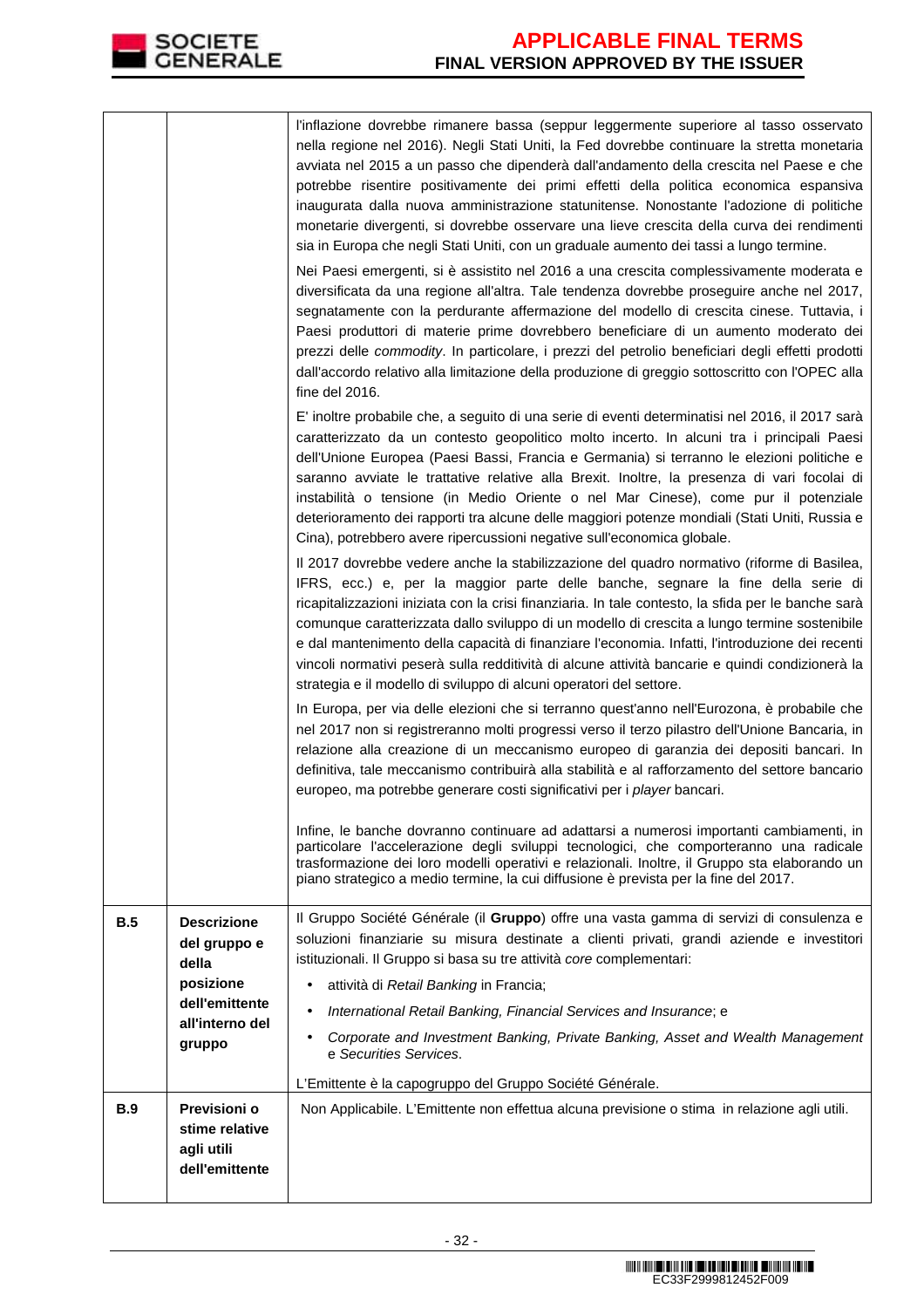

| <b>B.10</b> | <b>Natura</b><br>di<br>eventuali<br>riserve<br>espresse<br>nella<br>relazione<br>della società<br>di revisione in<br>merito ai dati<br>storico-<br>finanziari |                                                                          |                                 | Non Applicabile. La relazione della società di revisione non contiene alcuna riserva. |  |
|-------------|---------------------------------------------------------------------------------------------------------------------------------------------------------------|--------------------------------------------------------------------------|---------------------------------|---------------------------------------------------------------------------------------|--|
| <b>B.12</b> | Principali dati<br>storico-<br>finanziari<br>selezionati<br>relativi                                                                                          |                                                                          | Esercizio 2016<br>(certificato) | Esercizio 2015<br>(certificato salvo che<br>sia diversamente<br>indicato(*))          |  |
|             | all'emittente                                                                                                                                                 | <b>Risultati</b><br>(in<br>milioni di EUR)                               |                                 |                                                                                       |  |
|             |                                                                                                                                                               | Risultato<br>netto<br>delle<br>attività<br>bancarie                      | 25.298                          | 25.639                                                                                |  |
|             |                                                                                                                                                               | Reddito Operativo                                                        | 6.390                           | 5.681                                                                                 |  |
|             |                                                                                                                                                               | Risultato netto                                                          | 4.338                           | 4.395                                                                                 |  |
|             |                                                                                                                                                               | Risultato<br>netto<br>gruppo riportato                                   | 3.874                           | 4.001                                                                                 |  |
|             |                                                                                                                                                               | Retail Banking in<br>Francia                                             | 1.486                           | $1.441*$                                                                              |  |
|             |                                                                                                                                                               | <b>International Retail</b><br>Banking<br>&<br><b>Financial Services</b> | 1.631                           | $1.111*$                                                                              |  |
|             |                                                                                                                                                               | Global<br>Banking<br>and<br>Investor<br>Solutions                        | 1.803                           | $1.850*$                                                                              |  |
|             |                                                                                                                                                               | Corporate Centre                                                         | (1.046)                         | $(401)^*$                                                                             |  |
|             |                                                                                                                                                               | Costo netto del<br>rischio                                               | (2.091)                         | (3.065)                                                                               |  |
|             |                                                                                                                                                               | Tier 1 Ratio**                                                           | 14,5%                           | 13,5%                                                                                 |  |
|             |                                                                                                                                                               | Attivo (in miliardi<br>di EUR)                                           |                                 |                                                                                       |  |
|             |                                                                                                                                                               | Totale<br>attivo<br>${\bf e}$                                            | 1.382,2                         | 1.334,4                                                                               |  |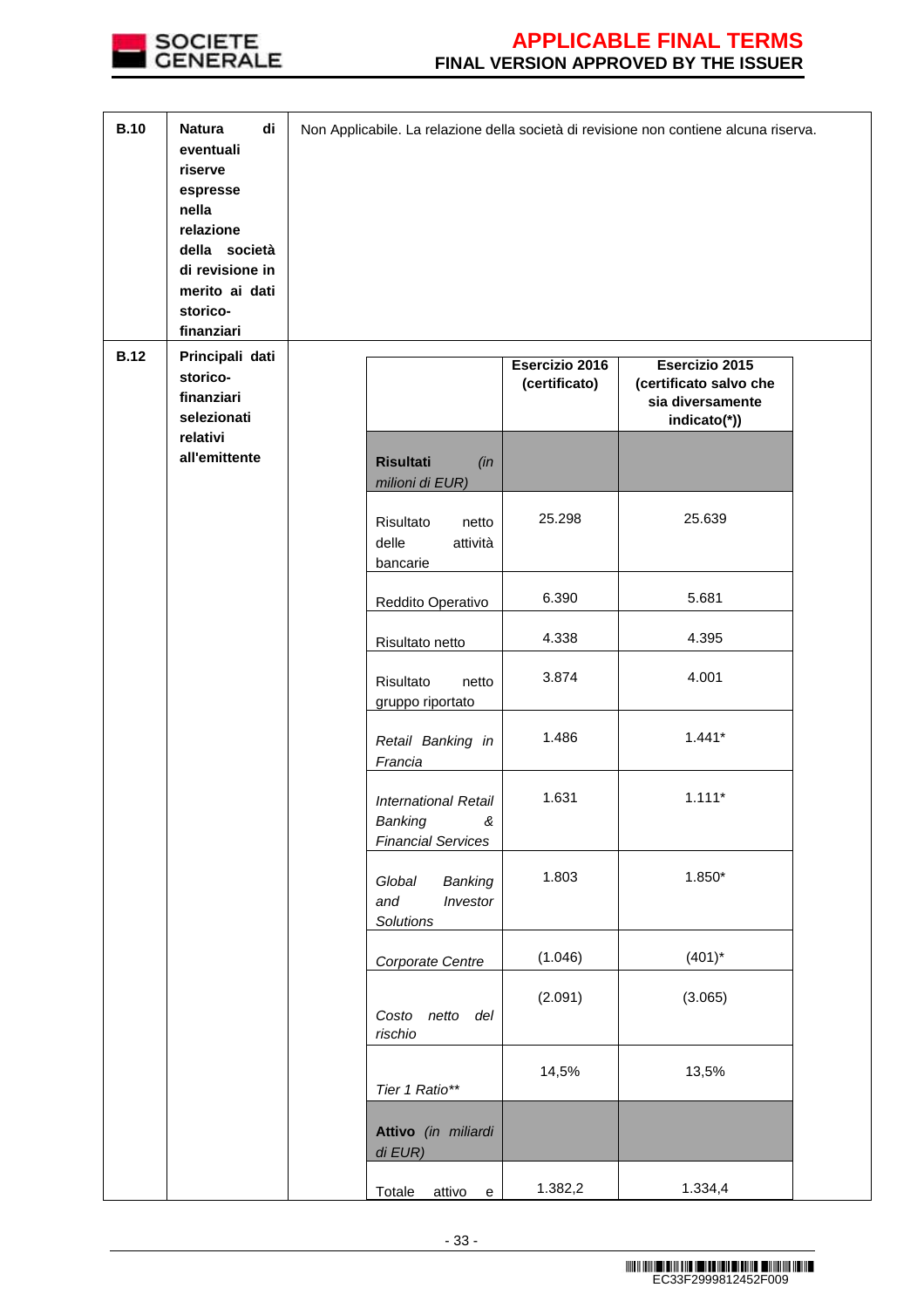

|                                                                       |                    | passivo                                                                                                  |        |                                                                                                                                                                                                  |  |
|-----------------------------------------------------------------------|--------------------|----------------------------------------------------------------------------------------------------------|--------|--------------------------------------------------------------------------------------------------------------------------------------------------------------------------------------------------|--|
|                                                                       |                    | Finanziamenti<br>a<br>clienti                                                                            | 426.5  | 405,3                                                                                                                                                                                            |  |
|                                                                       |                    | Depositi clienti                                                                                         | 421.0  | 379,6                                                                                                                                                                                            |  |
|                                                                       |                    | <b>Patrimonio Netto</b><br>(in miliardi di EUR)                                                          |        |                                                                                                                                                                                                  |  |
|                                                                       |                    | Patrimonio<br>netto<br>del Gruppo                                                                        | 62.0   | 59,0                                                                                                                                                                                             |  |
|                                                                       |                    | Partecipazioni<br>di<br>minoranza                                                                        | 3,7    | 3,6                                                                                                                                                                                              |  |
|                                                                       |                    | <b>Rendiconto</b><br>finanziario<br>(in<br>miliardi di EUR)                                              |        |                                                                                                                                                                                                  |  |
|                                                                       |                    | Flussi<br>netti<br>in<br>entrata<br>(uscita)<br>delle disponibilità<br>liquide e<br>mezzi<br>equivalenti | 18.442 | 21.492                                                                                                                                                                                           |  |
|                                                                       | linee di business. | (**) Tale rapporto finanziario non è certificato.                                                        |        | (*) Importi rideterminati (non certificati) in relazione al bilancio pubblicato il 31 dicembre<br>2015 dovuti alle rettifiche del metodo di calcolo del capitale regolamentare all'interno delle |  |
| <b>Nessun</b><br>cambiamento<br>sostanzialme<br>nte<br>pregiudizievol |                    | successivamente alla data del 31 dicembre 2016.                                                          |        | Non si è verificato alcun cambiamento negativo rilevante nelle prospettive dell'Emittente                                                                                                        |  |
| delle<br>prospettive<br>dell'emittente<br>dalla data di               |                    |                                                                                                          |        |                                                                                                                                                                                                  |  |
| pubblicazione<br>dell'ultimo<br>bilancio<br>certificato               |                    |                                                                                                          |        |                                                                                                                                                                                                  |  |
| Cambiamenti<br>significativi<br>relativi alla<br>situazione           |                    |                                                                                                          |        | Non Applicabile. Non si è verificato alcun cambiamento rilevante nella posizione<br>finanziaria o di negoziazione dell'Emittente successivamente al 31 dicembre 2016.                            |  |
| finanziaria o<br>commerciale<br>dell'emittente                        |                    |                                                                                                          |        |                                                                                                                                                                                                  |  |
| successivi al<br>periodo cui si                                       |                    |                                                                                                          |        |                                                                                                                                                                                                  |  |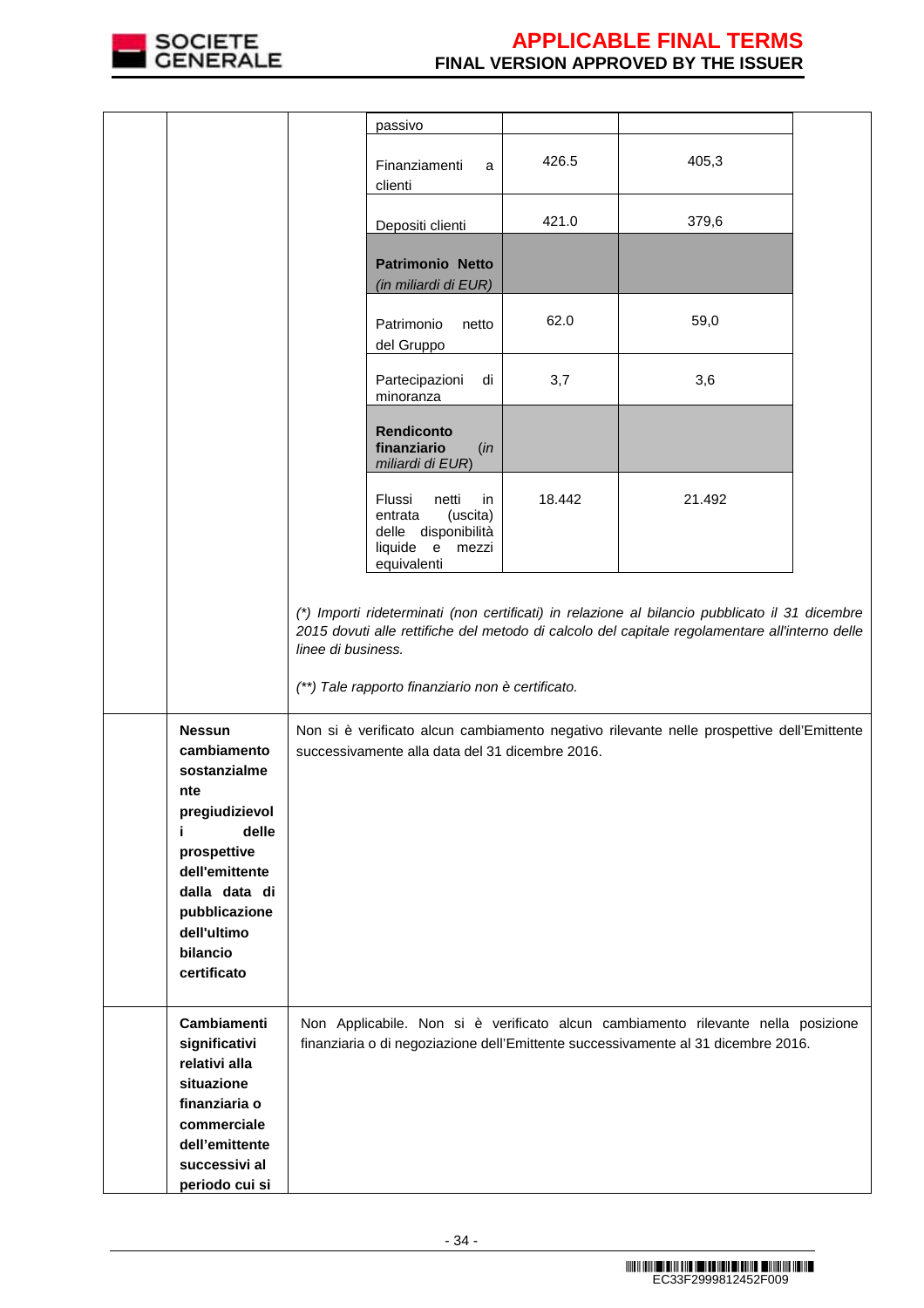

|             | riferiscono i<br>dati storico-<br>finanziari                                                                                                                                                                                    |                                                                                                                                                                                                                                                                                                                             |
|-------------|---------------------------------------------------------------------------------------------------------------------------------------------------------------------------------------------------------------------------------|-----------------------------------------------------------------------------------------------------------------------------------------------------------------------------------------------------------------------------------------------------------------------------------------------------------------------------|
| <b>B.13</b> | Eventi recenti<br>relativi<br>all'emittente<br>che rilevano,<br>in misura<br>sostanziale, ai<br>fini della<br>valutazione<br>della<br>solvibilità<br>dell'emittente                                                             | Non Applicabile. Non si è verificato alcun evento recente relativo specificatamente<br>all'Emittente che impatti in misura rilevante sulla valutazione della solvibilità dell'Emittente.                                                                                                                                    |
| <b>B.14</b> | <b>Dichiarazione</b><br>in ordine alla<br>dipendenza<br>dell'emittente<br>da altre entità<br>del gruppo                                                                                                                         | Si rimanda al precedente Elemento B.5 per la posizione dell'Emittente nell'ambito del<br>Gruppo.<br>Société Générale è la società capogruppo del Gruppo. Comunque, Société Générale<br>gestisce una propria attività; essa non agisce in qualità di semplice società capogruppo nei<br>confronti delle proprie controllate. |
| <b>B.15</b> | <b>Descrizioni</b><br>delle attività<br>principali<br>dell'emittente                                                                                                                                                            | Si rimanda all'Elemento B.5 che precede.                                                                                                                                                                                                                                                                                    |
| <b>B.16</b> | Per quanto a<br>conoscenza<br>dell'emittente,<br>soggetto da<br>cui l'emittente<br>è controllato<br>o partecipato,<br>direttamente<br>$\mathbf{o}$<br>indirettament<br>e, e<br>descrizione<br>della natura di<br>tale controllo | Non Applicabile. Per quanto a sua conoscenza, Société Générale non è nella titolarità né è<br>controllata, direttamente o indirettamente (ai sensi delle leggi francesi) da altre entità.                                                                                                                                   |
| <b>B.17</b> | Ratings<br>attribuiti<br>all'emittente                                                                                                                                                                                          | Société Générale ha un rating pari a A (high) attribuito da DBRS, A attribuito da Fitch<br>Ratings, A2 attribuito da Moody's Investors Services e A da Standard and Poor's.                                                                                                                                                 |
|             | oppure ai<br>titoli di debito                                                                                                                                                                                                   | Non Applicabile. Alle Notes non è stato attribuito alcun rating.                                                                                                                                                                                                                                                            |

| Sezione C - Strumenti finanziari |             |                                 |  |  |
|----------------------------------|-------------|---------------------------------|--|--|
| C.1                              | Tipologia e | Le Notes sono titoli di debito. |  |  |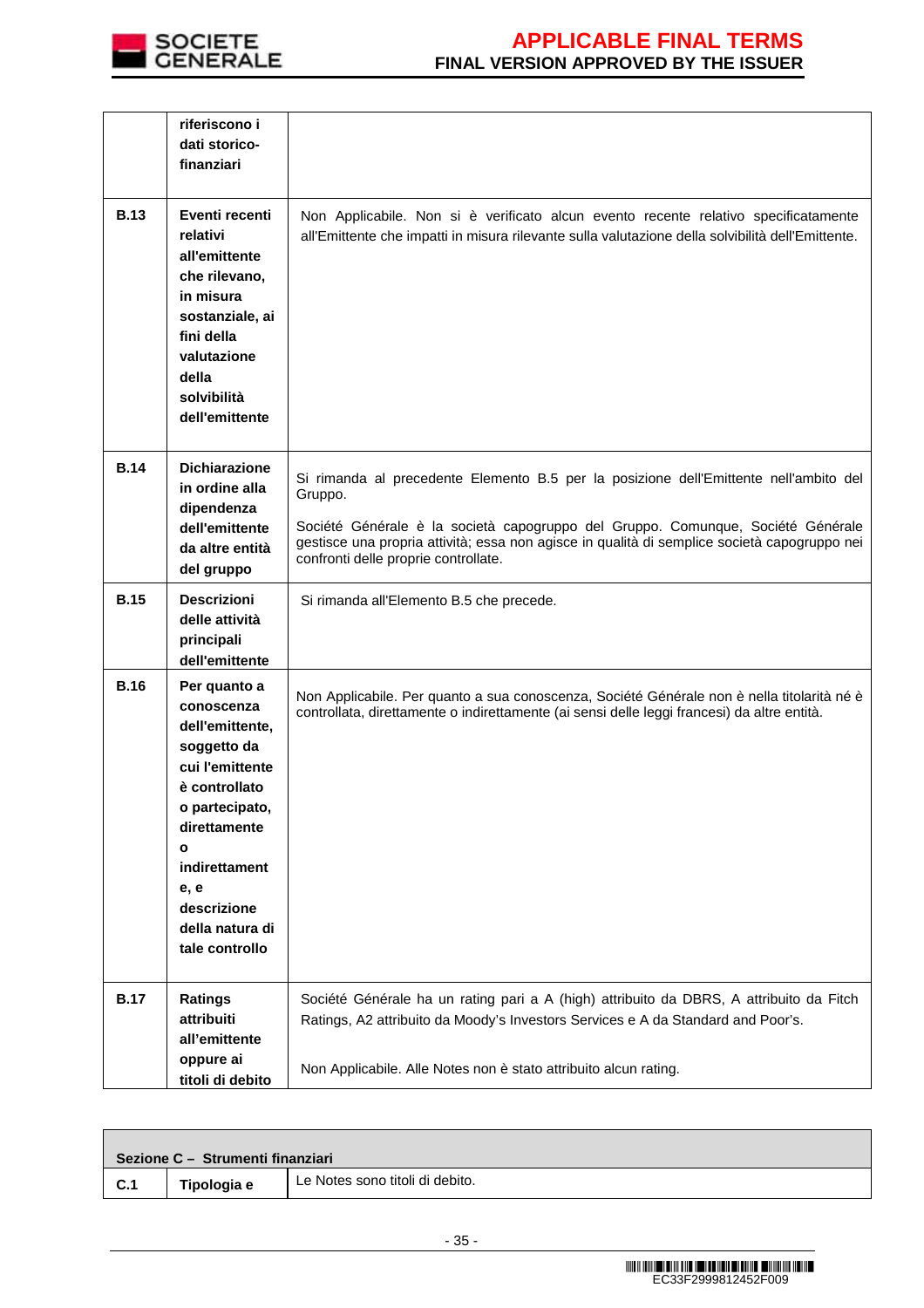

|     | classe dei<br>titoli oggetto<br>dell'offerta e/o<br>ammessi alle<br>contrattazioni<br>, ivi compresi<br>i rispettivi<br>codici<br>identificativi | Codice ISIN: XS1586107101<br>Codice Common: 158610710                                                                                                                                                                                                                                                                                |
|-----|--------------------------------------------------------------------------------------------------------------------------------------------------|--------------------------------------------------------------------------------------------------------------------------------------------------------------------------------------------------------------------------------------------------------------------------------------------------------------------------------------|
| C.2 | Valuta dei<br>titoli oggetto<br>di emissione                                                                                                     | Dollaro americano (USD)                                                                                                                                                                                                                                                                                                              |
| C.5 | Descrizione di<br>eventuali<br>limitazioni<br>alla<br>libera<br>trasferibilità<br>dei titoli                                                     | Non Applicabile. Non vi è alcuna limitazione alla libera trasferibilità delle Notes,<br>subordinatamente alle restrizioni di vendita e trasferimento eventualmente in vigore in<br>talune giurisdizioni, incluse le limitazioni applicabili all'offerta e alla vendita a, o per conto o<br>a beneficio dei Cessionari Consentiti.    |
|     |                                                                                                                                                  | Un Cessionario Consentito indica qualsiasi soggetto che (i) non è una U.S. person<br>secondo la definizione di cui al Regulation S; e (ii) non è un soggetto che rientri in alcuna<br>delle definizioni di U.S. person ai fini del CEA o di qualsiasi Rule, orientamento od ordine<br>proposto o emesso dalla CFTC ai sensi del CEA. |
| C.8 | <b>Diritti</b><br>connessi ai<br>titoli, tra cui i<br>relativi limiti e<br>priorità, e le<br>procedure per<br>il relativo                        | Diritti connessi ai titoli:<br>Le Notes, salvo ove rimborsate in anticipo, daranno diritto a ciascun portatore delle Notes<br>(un Portatore delle Notes) a ricevere un ammontare di rimborso alla pari alla data di<br>scadenza e un potenziale rendimento su dette Notes (si rimanda all'Elemento C.9).                             |
|     | esercizio                                                                                                                                        | Il Portatore delle Notes avrà diritto a pretendere l'immediato pagamento di qualunque<br>importo nel caso in cui:                                                                                                                                                                                                                    |
|     |                                                                                                                                                  | - l'Emittente non paghi o non rispetti gli altri obblighi ai sensi delle Notes                                                                                                                                                                                                                                                       |
|     |                                                                                                                                                  | - risultino pendenti procedimenti di insolvenza o fallimento nei confronti dell'Emittente.                                                                                                                                                                                                                                           |
|     |                                                                                                                                                  | La modifica dei termini contrattuali delle Notes richiede necessariamente il consenso dei<br>Portatori delle Notes ai sensi delle disposizioni di un accordo di agenzia, reso disponibile<br>ai Portatori delle Notes su richiesta dell'Emittente.                                                                                   |
|     |                                                                                                                                                  | Legge applicabile                                                                                                                                                                                                                                                                                                                    |
|     |                                                                                                                                                  | Le Notes e qualsiasi obbligazione extracontrattuale derivante da o relativa alle Notes<br>saranno disciplinate e interpretate ai sensi della legge inglese.                                                                                                                                                                          |
|     |                                                                                                                                                  | L'Emittente accetta la competenza dei tribunali inglesi in relazione a qualunque<br>controversia nei confronti dell'Emittente, e che i Portatori delle Notes possano<br>promuovere un'azione legale innanzi a qualunque altro tribunale competente.                                                                                  |
|     |                                                                                                                                                  | Priorità                                                                                                                                                                                                                                                                                                                             |
|     |                                                                                                                                                  | Le Notes sono obbligazioni dirette, incondizionate, non garantite e non subordinate<br>dell'Emittente e saranno pari passu rispetto a tutte le altre obbligazioni dirette,                                                                                                                                                           |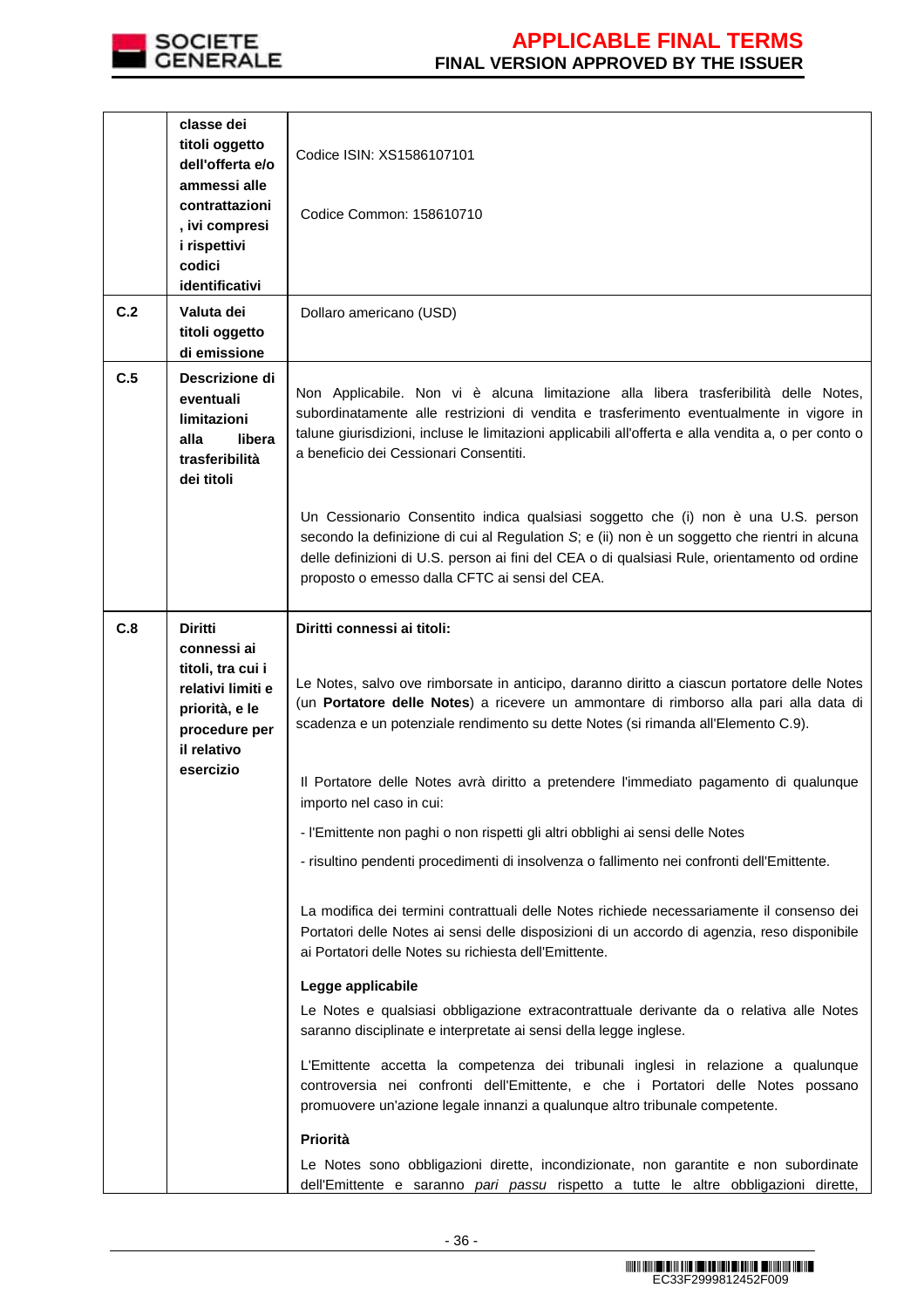

|     | interesse,<br>rendimento,<br>rimborso e<br>rappresentant<br>i e dei | Interessi:<br>Salvo che siano rimborsate in precedenza, gli interessi sulle Notes saranno applicati come<br>segue:                                                                                                                                                                                                                                                                                                                                                                                                                                                                                                                                                                                                                                          |
|-----|---------------------------------------------------------------------|-------------------------------------------------------------------------------------------------------------------------------------------------------------------------------------------------------------------------------------------------------------------------------------------------------------------------------------------------------------------------------------------------------------------------------------------------------------------------------------------------------------------------------------------------------------------------------------------------------------------------------------------------------------------------------------------------------------------------------------------------------------|
| C.9 | Procedure per<br>l'esercizio dei<br>diritti:                        | Si veda l'Elemento C.8 che precede.<br>Denominazione Specificata: USD 2.000                                                                                                                                                                                                                                                                                                                                                                                                                                                                                                                                                                                                                                                                                 |
|     |                                                                     | Per Giurisdizione Fiscale si intende il Lussemburgo ovvero qualsivoglia struttura politica o<br>relativa autorità di riferimento che abbia potere in materia fiscale.                                                                                                                                                                                                                                                                                                                                                                                                                                                                                                                                                                                       |
|     |                                                                     | Dove:                                                                                                                                                                                                                                                                                                                                                                                                                                                                                                                                                                                                                                                                                                                                                       |
|     |                                                                     | Nonostante le disposizioni precedenti, in nessun caso l'Emittente o, a seconda dei casi, il<br>Garante, sarà tenuto al pagamento di qualsivoglia importo addizionale in relazione alle<br>Notes, Ricevute o Cedole a fronte di eventuali ritenute o detrazioni (i) che siano richieste ai<br>sensi di un accordo descritto nella Sezione 1471(b) dell'Internal Revenue Code del 1986 (il<br>" Codice") o altrimenti imposte in base alle Sezioni dalla 1471 alla 1474 del Codice, ogni<br>regolamento o accordo a norma dello stesso, o qualsiasi interpretazione ufficiale di ciò,<br>ovvero qualsivoglia legge che dia attuazione ad un approccio intergovernativo ad esso<br>relativo o (ii) che siano imposte ai sensi della Sezione 871(m) del Codice. |
|     |                                                                     | Nel caso in cui sia necessario detrarre o trattenere qualunque importo in relazione a o per<br>conto di qualunque Autorità Fiscale, il relativo Emittente o, a seconda dei casi, il Garante<br>provvederà (salvo che in determinate circostanze), nella misura massima consentita dalla<br>legge, a versare tale importo aggiuntivo ove necessario, in modo che ciascun Portatore<br>delle Notes, Portatore delle Ricevute o Portatore delle Cedole percepisca, dopo la<br>detrazione o ritenuta a fronte di tali tasse, imposte, accertamenti od oneri governativi,<br>l'intero importo in quel momento dovuto ed esigibile.                                                                                                                               |
|     |                                                                     | <b>Tassazione</b><br>Tutti i pagamenti relativi alle Notes, alle Ricevute e alle Cedole o previsti ai sensi della<br>Garanzia saranno effettuati senza ritenute o detrazioni in relazione a o in acconto a fronte<br>di alcuna tassa, imposta, accertamento od onere governativo di qualunque natura imposti,<br>esatti, riscossi, trattenuti o accertati, al presente o in futuro, da o per conto di qualunque<br>Autorità Fiscale, salvo ove tale ritenuta o detrazione sia richiesta a norma di legge.                                                                                                                                                                                                                                                   |
|     |                                                                     | - i diritti al pagamento di capitale e interessi si prescriveranno entro un periodo di dieci anni<br>(per quanto riguarda il capitale) e cinque anni (per quanto riguarda gli interessi) a decorrere<br>dalla data in cui il pagamento di detti importi è divenuto per la prima volta esigibile e non sia<br>stato onorato.                                                                                                                                                                                                                                                                                                                                                                                                                                 |
|     |                                                                     | - L'Emittente potrà procedere alla monetizzazione di tutto o parte degli importi dovuti fino<br>alla data di scadenza delle Notes nel caso in cui si verifichino eventi straordinari che<br>incidano sugli strumenti sottostanti o nel caso in cui si verifichi un ulteriore(i) evento(i) di<br>turbativa;                                                                                                                                                                                                                                                                                                                                                                                                                                                  |
|     |                                                                     | - L'Emittente potrà apportare modifiche alle condizioni in caso di correzioni che incidano<br>sullo strumento sottostante, e, al verificarsi di eventi straordinari che incidano sullo(gli)<br>strumento(i) sottostante(i) o al verificarsi di ulteriori eventi di turbativa, l'Emittente potrà<br>procedere alla sostituzione dello(gli) strumento(i) sottostante(i) con un(dei) nuovo(i)<br>strumento(i) sottostante(i), ed in ogni caso senza il consenso dei Portatori delle Notes;                                                                                                                                                                                                                                                                     |
|     |                                                                     | Limiti ai diritti connessi ai titoli:<br>- l'Emittente potrà rimborsare anticipatamente le Notes sulla base della Denominazione<br>Specificata per motivi di natura fiscale o normativa;                                                                                                                                                                                                                                                                                                                                                                                                                                                                                                                                                                    |
|     |                                                                     | circolazione.                                                                                                                                                                                                                                                                                                                                                                                                                                                                                                                                                                                                                                                                                                                                               |
|     |                                                                     | incondizionate, non garantite e non subordinate dell'Emittente, presenti e future, in                                                                                                                                                                                                                                                                                                                                                                                                                                                                                                                                                                                                                                                                       |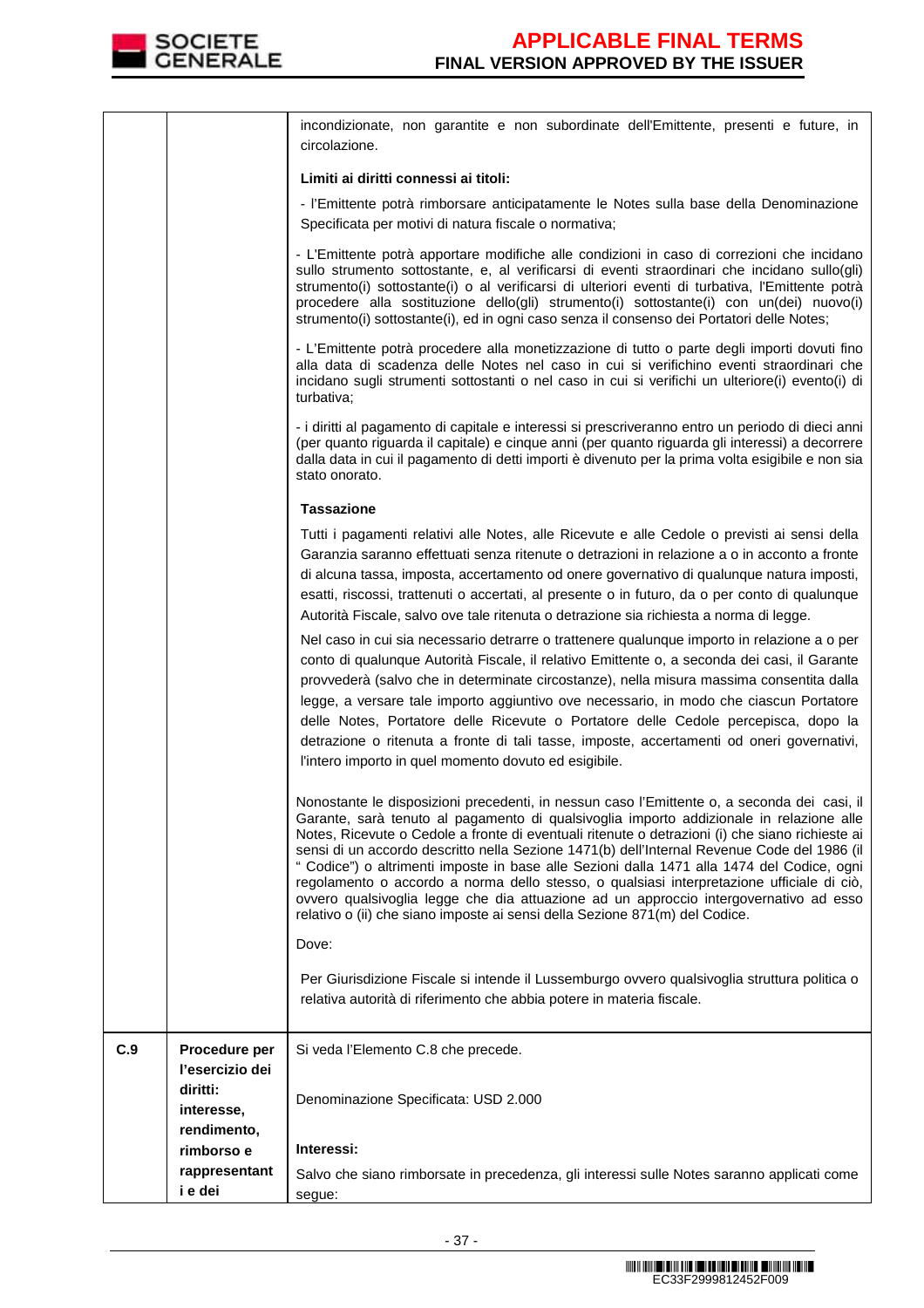

| Portatori delle<br><b>Notes</b> | Data Inizio Maturazione Interessi:                               | 03/07/2017                                                                                                                                                                                                                                |
|---------------------------------|------------------------------------------------------------------|-------------------------------------------------------------------------------------------------------------------------------------------------------------------------------------------------------------------------------------------|
|                                 |                                                                  |                                                                                                                                                                                                                                           |
|                                 | Tasso(i) di interesse:                                           | Tasso di interesse(1):1,00% per anno,<br>pagabile annualmente in via posticipata                                                                                                                                                          |
|                                 |                                                                  | Tasso di interesse(2):1,00% per anno,<br>pagabile annualmente in via posticipata                                                                                                                                                          |
|                                 | Periodo(i) Specificato(i) / Data(e) di<br>Pagamento Interessi(i) | Pagamento<br>Interessi(1):<br>Data<br>03/07/2018                                                                                                                                                                                          |
|                                 |                                                                  | Data<br>Pagamento<br>Interessi(2):<br>03/07/2019                                                                                                                                                                                          |
|                                 | <b>Importo Cedola Fissa</b>                                      | Salvo in caso di rimborso anticipato, in<br>ogni Data di Pagamento Interessi(i) (i da<br>1 a 2), l'Emittente dovrà pagare ai<br>Portatori delle Notes, per ogni Note, un<br>determinato dall'Agente di<br>importo<br>Calcolo, come segue: |
|                                 |                                                                  | Tasso di Interesse x Denominazione<br>Specifica x Frazione Giorni di Calcolo                                                                                                                                                              |
|                                 | Frazione Giorni di Calcolo:                                      | Giorni<br>Effettivi/Giorni<br>Effettivi<br>(Actual/Actual) (ICMA)                                                                                                                                                                         |
|                                 | Importo Interessi Strutturati                                    | Salvo ove rimborsati in anticipo, alla<br>Data Pagamento Interessi, l'Emittente<br>pagherà ai Portatori delle Notes, per<br>ciascun Note, un importo determinato<br>dall'Agente di Calcolo come segue:                                    |
|                                 |                                                                  | Scenario 1:                                                                                                                                                                                                                               |
|                                 |                                                                  | Se<br>alla<br>Data<br>Valutazione(1),<br>Performance(1) è superiore a 0%, allora:                                                                                                                                                         |
|                                 |                                                                  | Strutturati(1)<br>Importo<br>Interessi<br>$=$<br>Denominazione<br>Specificata<br>x<br>Performance(1)                                                                                                                                      |
|                                 |                                                                  | Scenario 2:                                                                                                                                                                                                                               |
|                                 |                                                                  | Se<br>alla<br>Valutazione(1),<br>Data<br>Performance(1) è inferiore o pari a 0%,<br>allora:                                                                                                                                               |
|                                 |                                                                  | Importo Interessi Strutturati(1) = 0 (zero)                                                                                                                                                                                               |
|                                 |                                                                  |                                                                                                                                                                                                                                           |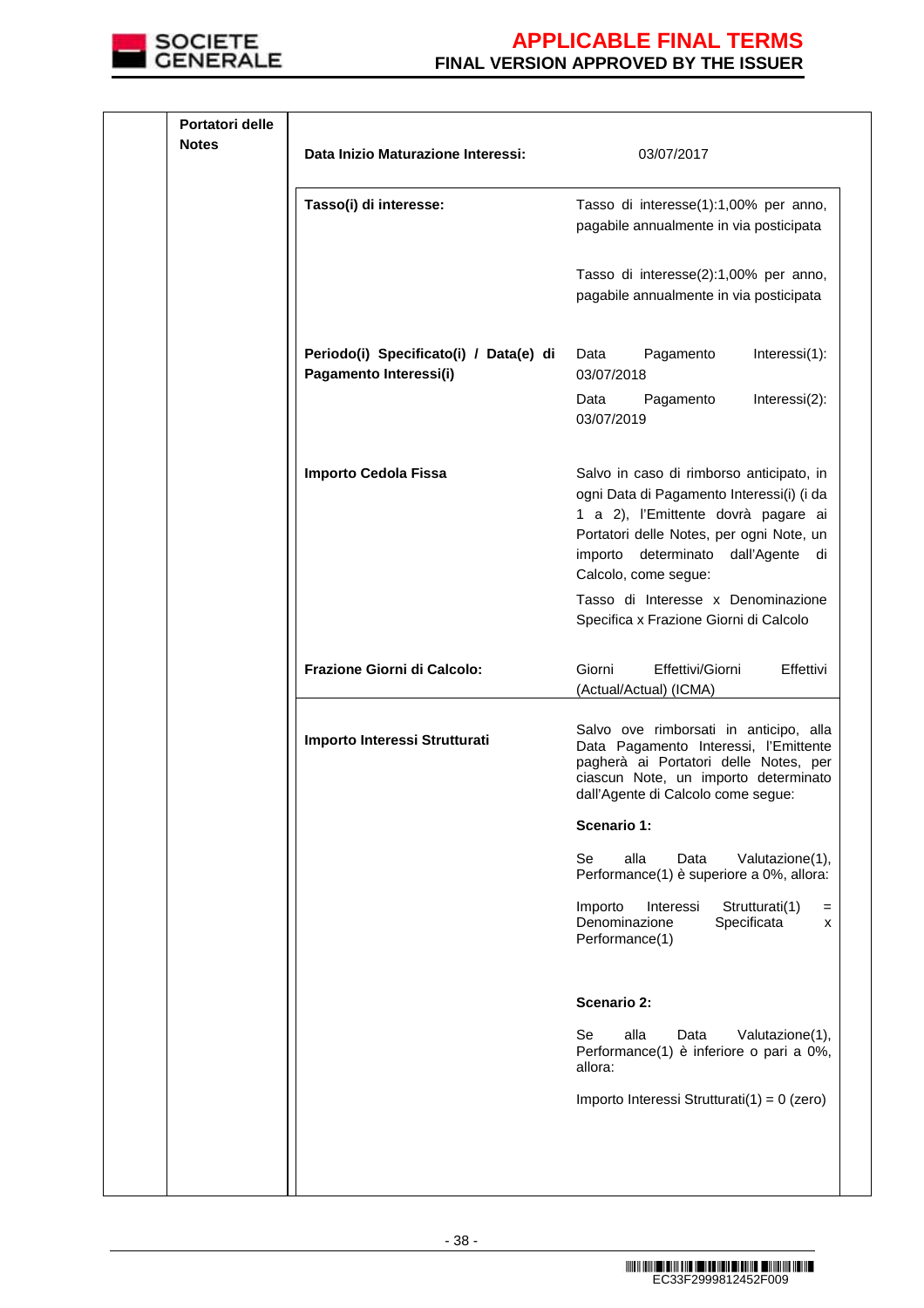

| Periodi<br>Pagamento Interessi:                                   | Interessi                             | <b>Specificati/Date</b>           | Data di Scadenza                                                                                                                                                                          |                |
|-------------------------------------------------------------------|---------------------------------------|-----------------------------------|-------------------------------------------------------------------------------------------------------------------------------------------------------------------------------------------|----------------|
|                                                                   | Definizioni relative alla(e) data(e): |                                   |                                                                                                                                                                                           |                |
| Data di Valutazione(0):<br>(GG/MM/AAAA)                           |                                       |                                   | 03/07/2017                                                                                                                                                                                |                |
| Data di Valutazione(i);<br>$(i = 1)$<br>(GG/MM/AAAA)              |                                       |                                   | 23/12/2022                                                                                                                                                                                |                |
| Definizioni relative al Prodotto:                                 |                                       |                                   |                                                                                                                                                                                           |                |
| Prezzo di Chiusura                                                |                                       |                                   | come definito alla Condizione 4.0 dei<br>Termini e Condizioni Aggiuntivi relative<br>alle Formule.                                                                                        |                |
| Performance(i)<br>$(i=1)$                                         |                                       |                                   | Indica $(S(i)/S(0)) - 100\%$ , come definito<br>alla Condizione 4.1 dei Termini e<br>Condizioni Aggiuntivi relativi<br>Formule.                                                           | alle           |
| S(i)<br>(i da 0 a 1)                                              |                                       |                                   | Indica<br>rispetto ad ogni<br>Valutazione(i) il Prezzo di Chiusura del<br>definito<br>Sottostante<br>come<br>Condizione 4.0 dei Termini e Condizioni<br>Aggiuntivi relative alle Formule. | Data<br>alla   |
| Sottostante:<br>Il tipo di sottostante è: indice<br>elettroniche. |                                       |                                   | Informazioni relative al sottostante sono disponibili sui seguenti siti web o pagine                                                                                                      |                |
| Nome dell'<br>Indice                                              | <b>Bloomberg</b><br><b>Ticker</b>     | <b>Sponsor</b><br>dell'<br>Indice | <b>Mercato Regolamentato</b>                                                                                                                                                              | Sito internet  |
| <b>Finvex Ethical</b><br>Efficient<br>Europe 30<br>Price Index in | <b>FEEURE</b>                         | Finvex<br>Group                   | Ciascun mercato sul quale i titoli<br>nell'indice<br>compresi<br>sono<br>negoziati, come di volta in volta<br>determinato<br>dallo<br>Sponsor                                             | www.finvex.com |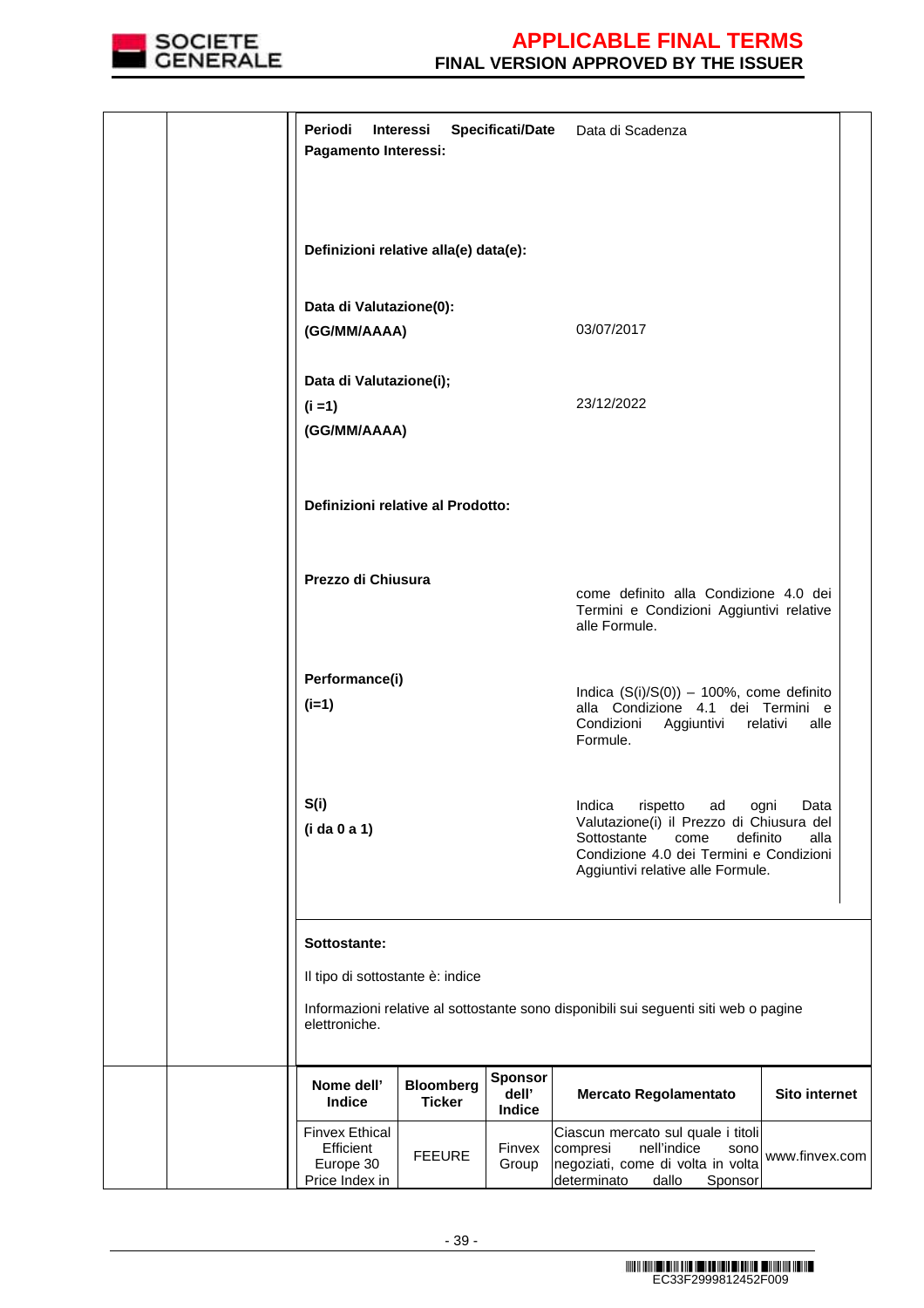

|      |                                                                                                                                                                                                                                                                                                          | <b>EUR</b>                                                                                                                                                                                                                                                                                             |  |                                                                                                                                                                                                                                                  | Indice.                                                                                  |  |
|------|----------------------------------------------------------------------------------------------------------------------------------------------------------------------------------------------------------------------------------------------------------------------------------------------------------|--------------------------------------------------------------------------------------------------------------------------------------------------------------------------------------------------------------------------------------------------------------------------------------------------------|--|--------------------------------------------------------------------------------------------------------------------------------------------------------------------------------------------------------------------------------------------------|------------------------------------------------------------------------------------------|--|
|      |                                                                                                                                                                                                                                                                                                          | <b>Rimborso:</b>                                                                                                                                                                                                                                                                                       |  |                                                                                                                                                                                                                                                  |                                                                                          |  |
|      |                                                                                                                                                                                                                                                                                                          | Importo di Rimborso Finale                                                                                                                                                                                                                                                                             |  | Salvo ove rimborsati in anticipo, l'Emittente<br>rimborserà le Notes alla Data di Scadenza,<br>ai sensi delle seguenti previsioni in<br>relazione a ciascuna Note<br>Denominazione Specificata x 100%<br>La Data di Scadenza delle Notes sarà il |                                                                                          |  |
|      |                                                                                                                                                                                                                                                                                                          | Data di Scadenza                                                                                                                                                                                                                                                                                       |  |                                                                                                                                                                                                                                                  | 30/12/2022                                                                               |  |
|      |                                                                                                                                                                                                                                                                                                          | Rappresentante dei Portatori delle Notes:                                                                                                                                                                                                                                                              |  |                                                                                                                                                                                                                                                  |                                                                                          |  |
|      |                                                                                                                                                                                                                                                                                                          | Rappresentante dei Portatori delle Notes.                                                                                                                                                                                                                                                              |  |                                                                                                                                                                                                                                                  | Non Applicabile. Poiché le Notes sono disciplinate dal diritto inglese, non esiste alcun |  |
| C.10 | Spiegazione<br>chiara e<br>comprensibile<br>che consenta<br>agli investitori<br>di<br>comprendere<br>come il valore<br>del proprio<br>investimento<br>sia influenzato<br>dal valore<br>dello(gli)<br>strumento(i)<br>sottostante(i),<br>specialmente<br>nei casi in cui i<br>rischi sono più<br>evidenti | Si veda il precedente Elemento C.9.<br>Il valore delle Notes e il pagamento di uno degli importi cedolari a un Portatore delle Notes<br>alla relativa data di pagamento degli interessi dipenderanno dalla performance dell(e)'<br>attività sottostante(i), alla(e) relativa(e) data(e) di valutazione |  |                                                                                                                                                                                                                                                  |                                                                                          |  |
| C.11 | Se i titoli offerti<br>sono o saranno<br>oggetto di una<br>domanda di<br>ammissione<br>alla<br>negoziazione ai<br>fini di<br>ottenerne la<br>distribuzione<br>su un mercato                                                                                                                              | MOT - segmento EuroMOT e su EuroTLX.                                                                                                                                                                                                                                                                   |  |                                                                                                                                                                                                                                                  | Sarà presentata domanda di ammissione alla quotazione delle Notes su Borsa Italiana-     |  |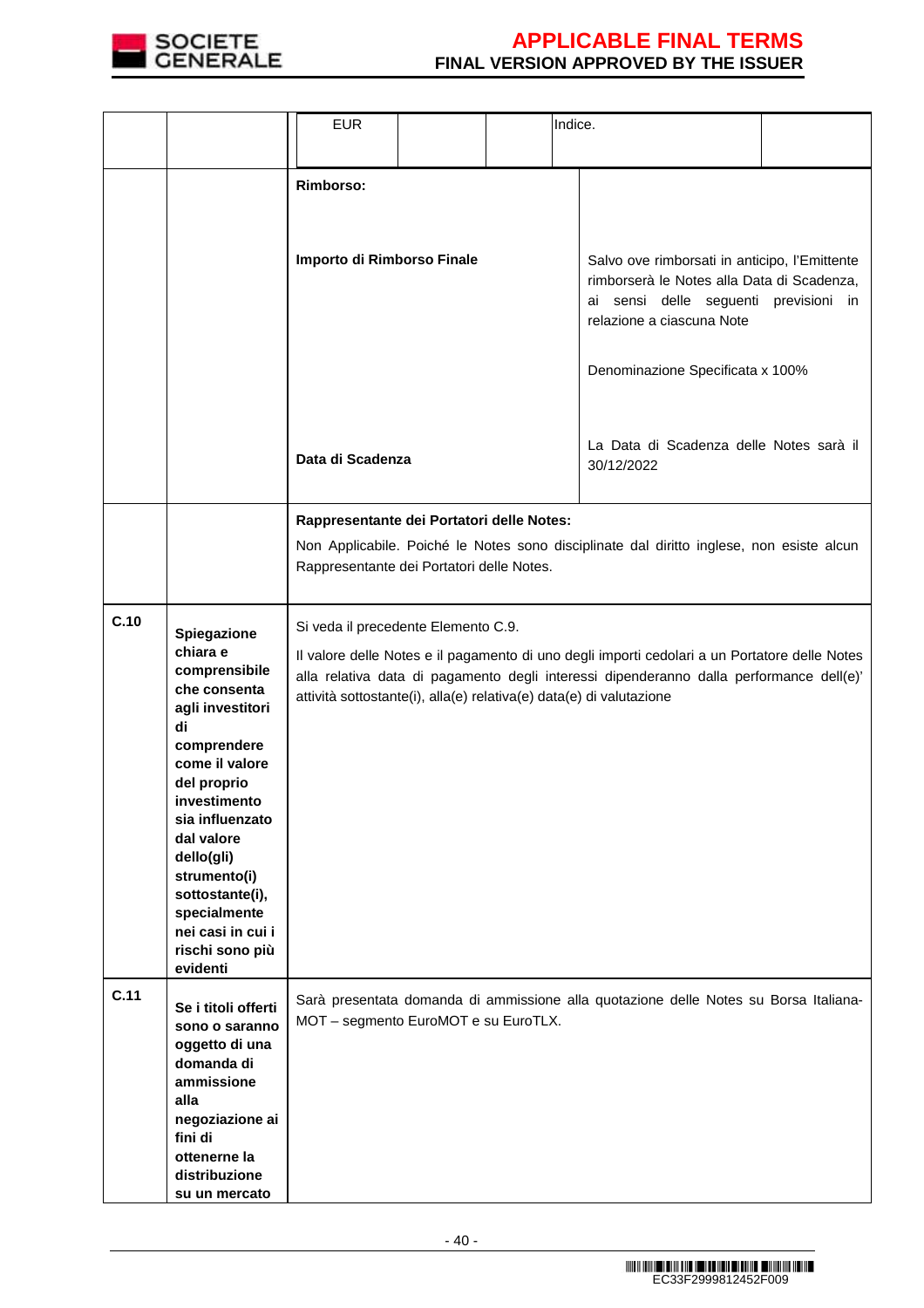

**The Company** 

| regolamentato   |  |  |
|-----------------|--|--|
| o in altri      |  |  |
| mercati         |  |  |
| equivalenti,    |  |  |
| con             |  |  |
| indicazione dei |  |  |
| mercati in      |  |  |
| questione       |  |  |

| Sezione D - Rischi |                                                                                         |                                                                                                                                                                                                                                                            |  |
|--------------------|-----------------------------------------------------------------------------------------|------------------------------------------------------------------------------------------------------------------------------------------------------------------------------------------------------------------------------------------------------------|--|
| D.2                | Principali informazioni<br>relative ai principali<br>rischi specifici<br>dell'emittente | Un investimento nelle Notes comporta dei rischi che devono essere valutati<br>prima di qualsiasi decisione di investimento.                                                                                                                                |  |
|                    |                                                                                         | In particolare, il Gruppo è esposto ai rischi intrinseci della propria attività<br>principale, inclusi:                                                                                                                                                    |  |
|                    |                                                                                         | Rischi di credito                                                                                                                                                                                                                                          |  |
|                    |                                                                                         | Il Gruppo è esposto al rischio di controparte ed al rischio di concentrazione.                                                                                                                                                                             |  |
|                    |                                                                                         | Le strategie di copertura del Gruppo non possono impedire tutti i rischi di<br>perdite.                                                                                                                                                                    |  |
|                    |                                                                                         | I risultati operativi e la situazione finanziaria del Gruppo possono essere<br>sottoposti ad effetti pregiudizievoli da un aumento significativo di nuove<br>disposizioni o di disposizioni inadeguate.                                                    |  |
|                    |                                                                                         | Rischi di mercato                                                                                                                                                                                                                                          |  |
|                    |                                                                                         | L'economia globale e i mercati finanziari continuano a mostrare elevati livelli di<br>incertezza, che possono materialmente e negativamente influenzare l'attività del<br>Gruppo, la situazione finanziaria e i risultati delle operazioni.                |  |
|                    |                                                                                         | I risultati del Gruppo possono essere influenzati da esposizioni di mercato<br>regionale.                                                                                                                                                                  |  |
|                    |                                                                                         | Il Gruppo opera in settori altamente competitivi, anche nel suo mercato<br>domestico.                                                                                                                                                                      |  |
|                    |                                                                                         | Il declino protratto dei mercati finanziari o la ridotta liquidità in tali mercati<br>possono rendere più difficile la vendita di beni e potrebbero portare a perdite<br>materiali.                                                                        |  |
|                    |                                                                                         | La volatilità dei mercati finanziari può causare al Gruppo perdite significative<br>relativamente alle sue attività commerciali e di investimento.                                                                                                         |  |
|                    |                                                                                         | La solidità finanziaria e la condotta di altri istituti finanziari e operatori di mercato<br>potrebbero influire negativamente sul Gruppo.                                                                                                                 |  |
|                    |                                                                                         | Il Gruppo può generare minori proventi dalle intermediazioni e da altre attività<br>su commissione o a pagamento nei periodi di flessione del mercato.                                                                                                     |  |
|                    |                                                                                         | Rischi operativi                                                                                                                                                                                                                                           |  |
|                    |                                                                                         | Il sistema di gestione del rischio del Gruppo potrebbe non essere efficace e può<br>esporre il Gruppo a rischi non identificati o imprevisti, che potrebbero portare a<br>perdite significative.                                                           |  |
|                    |                                                                                         | Il fallimento delle operazioni, la conclusione ed i vincoli di capacità che<br>interessano le istituzioni con le quali il Gruppo intrattiene relazioni commerciali,<br>o il guasto o la violazione dei sistemi informatici del Gruppo, potrebbero tradursi |  |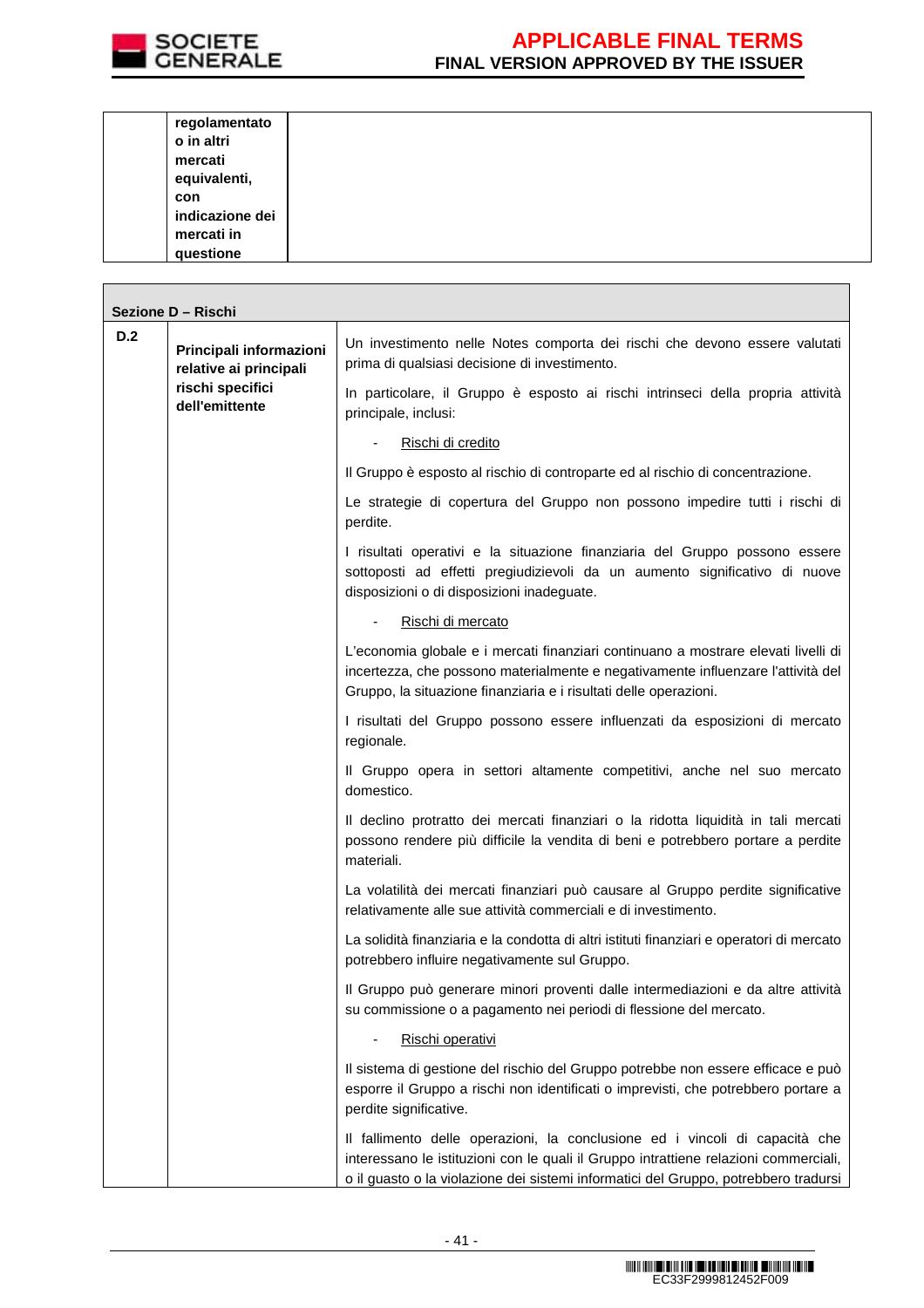

|     |                                                                                                 | in perdite.                                                                                                                                                                                                                                                                                                                                                                                                |
|-----|-------------------------------------------------------------------------------------------------|------------------------------------------------------------------------------------------------------------------------------------------------------------------------------------------------------------------------------------------------------------------------------------------------------------------------------------------------------------------------------------------------------------|
|     |                                                                                                 | Il Gruppo si affida ad ipotesi e stime che, se non corrette, potrebbero avere un<br>impatto significativo sul bilancio.                                                                                                                                                                                                                                                                                    |
|     |                                                                                                 | La capacità del Gruppo di attrarre e trattenere personale qualificato è<br>fondamentale per il successo della sua attività, il contrario può materialmente<br>influire negativamente sui rendimenti del Gruppo.                                                                                                                                                                                            |
|     |                                                                                                 | Se il Gruppo effettua un'acquisizione può non essere in grado di gestire il<br>processo di integrazione in un modo economicamente efficace o ottenere i<br>benefici attesi.                                                                                                                                                                                                                                |
|     |                                                                                                 | Rischio strutturale di interesse e di cambio                                                                                                                                                                                                                                                                                                                                                               |
|     |                                                                                                 | Le variazioni dei tassi di interesse possono influenzare negativamente l'attività<br>bancaria e di asset management del Gruppo.                                                                                                                                                                                                                                                                            |
|     |                                                                                                 | Le fluttuazioni dei tassi di cambio potrebbero influire negativamente sui risultati<br>operativi del Gruppo.                                                                                                                                                                                                                                                                                               |
|     |                                                                                                 | Rischio liquidità                                                                                                                                                                                                                                                                                                                                                                                          |
|     |                                                                                                 | Il Gruppo dipende dall'accesso ai finanziamenti e da altre fonti di liquidità, che<br>possono essere limitate per motivi indipendenti dalla sua volontà.                                                                                                                                                                                                                                                   |
|     |                                                                                                 | Una ridotta liquidità sui mercati finanziari può rendere più difficoltosa la vendità<br>di attività e potrebbe generare perdite materiali.                                                                                                                                                                                                                                                                 |
|     |                                                                                                 | Rischi di non-compliance, legali, regolamentari e reputazionali                                                                                                                                                                                                                                                                                                                                            |
|     |                                                                                                 | I danni reputazionali potrebbero danneggiare la posizione di concorrenza del<br>Gruppo.                                                                                                                                                                                                                                                                                                                    |
|     |                                                                                                 | Il Gruppo è esposto a rischi legali che potrebbero influire negativamente sulla<br>sua situazione finanziaria e sul risultato delle operazioni.                                                                                                                                                                                                                                                            |
|     |                                                                                                 | Il Gruppo è soggetto a un ampio quadro di vigilanza e regolamentazione in<br>ciascuno dei paesi in cui opera ed i cambiamenti di questi regimi potrebbero<br>avere un effetto significativo sulle attività del Gruppo.                                                                                                                                                                                     |
|     |                                                                                                 | Una serie di misure eccezionali adottate dai governi, dalle banche centrali e<br>dalle autorità di regolamentazione potrebbe essere modificata o conclusa, e le<br>misure a livello europeo stanno incontrando rischi di implementazione.                                                                                                                                                                  |
|     |                                                                                                 | <u>Altri rischi</u>                                                                                                                                                                                                                                                                                                                                                                                        |
|     |                                                                                                 | Il Gruppo può incorrere in perdite a seguito di eventi imprevisti o catastrofici, tra<br>cui l'emergere di una pandemia, attacchi terroristici o disastri naturali.                                                                                                                                                                                                                                        |
| D.3 |                                                                                                 |                                                                                                                                                                                                                                                                                                                                                                                                            |
|     | Principali informazioni<br>relative<br>ai<br>principali<br>specifici<br>rischi<br>dei<br>titoli | L'investimento in Notes a Tasso Fisso comporta rischi correlati alle oscillazioni<br>dei tassi di mercato, la qual cosa potrebbe incidere negativamente sul valore di<br>tali Notes.                                                                                                                                                                                                                       |
|     |                                                                                                 | I pagamenti degli interessi, a scadenza o altrimenti, relativi alle Notes sono<br>calcolati con riferimento a taluni sottostanti, il rendimento delle Notes si basa<br>sulle variazioni del sottostante, che può appunto cambiare. Si richiama<br>l'attenzione dei futuri investitori sul fatto che le Notes potrebbero essere volatili<br>e che gli investitori potrebbero non percepire alcun interesse. |
|     |                                                                                                 | I termini e le condizioni delle Notes possono prevedere disposizioni ai sensi                                                                                                                                                                                                                                                                                                                              |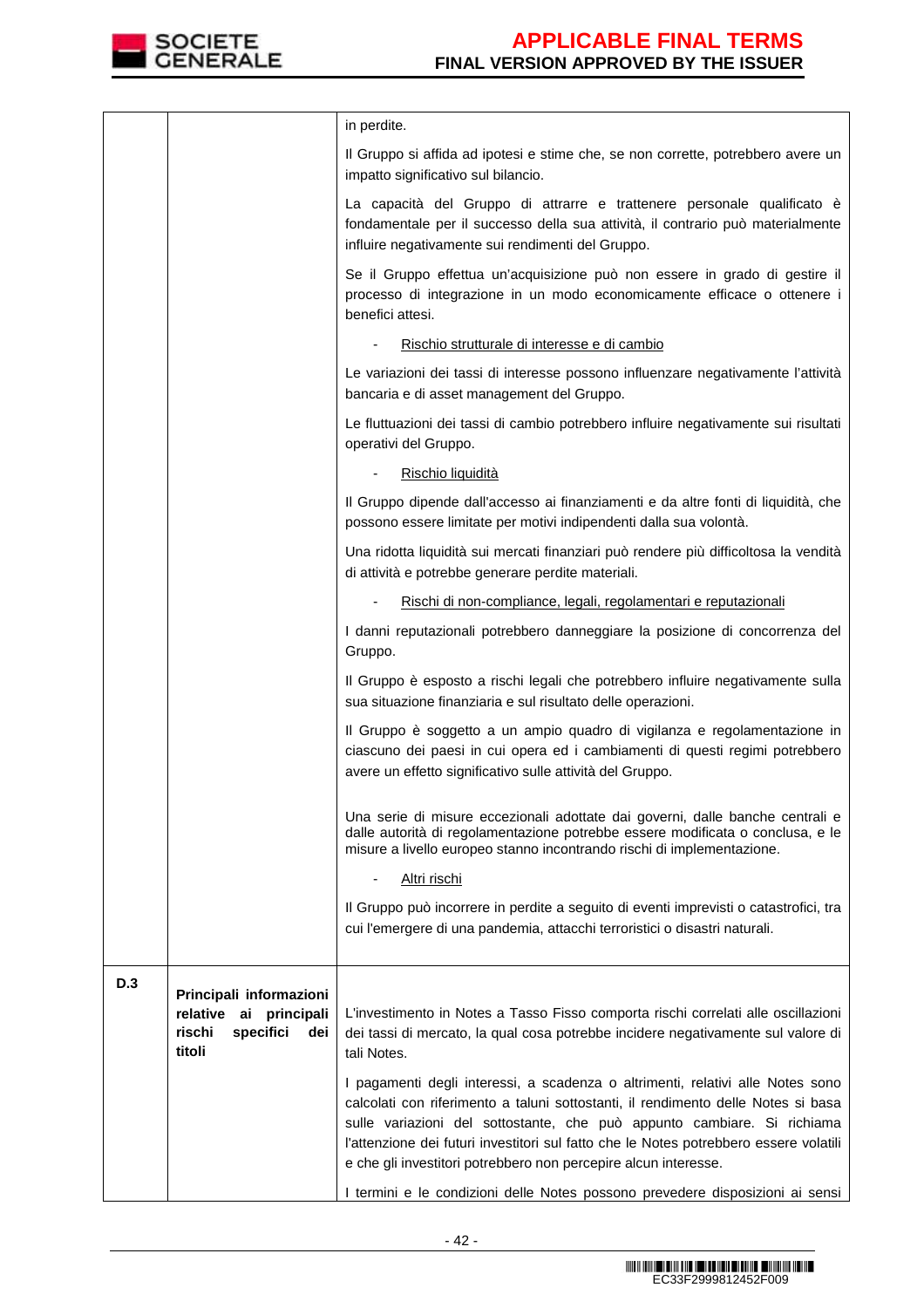

|  | delle quali il verificarsi di determinate turbative di mercato potrebbe comportare<br>ritardi nel regolamento delle Notes ovvero determinate modifiche. Inoltre, nel<br>caso di eventi che interessino gli strumenti sottostanti, i termini e le condizioni<br>delle Notes consentono all'Emittente di sostituire gli strumenti sottostanti con<br>strumenti sottostanti nuovi, cessare l'esposizione alle attività sottostanti e<br>applicare un tasso di riferimento ai proventi così ottenuti fino alla data di<br>scadenza delle Notes, prorogare la data di scadenza delle Notes, oppure<br>rimborsare anticipatamente le Notes sulla base della Denominazione<br>Specificata, e in ciascun caso senza in consenso dei Portatori delle Notes. |
|--|----------------------------------------------------------------------------------------------------------------------------------------------------------------------------------------------------------------------------------------------------------------------------------------------------------------------------------------------------------------------------------------------------------------------------------------------------------------------------------------------------------------------------------------------------------------------------------------------------------------------------------------------------------------------------------------------------------------------------------------------------|
|  | Il valore di mercato delle Notes, nel corso della loro vita, può essere inferiore al<br>capital investito. Inoltre, un'insolvenza dell'Emittente potrebbe causare una<br>perdita totale del capitale investito.                                                                                                                                                                                                                                                                                                                                                                                                                                                                                                                                    |
|  | L'Emittente e qualunque delle rispettive controllate e/o affiliate, in relazione alle<br>altre rispettive attività commerciali, potrebbero essere in possesso di, o<br>acquisire, informazioni rilevanti in merito alle attività sottostanti. Tali attività e<br>informazioni potrebbero comportare conseguenze negative per i Portatori delle<br>Notes.                                                                                                                                                                                                                                                                                                                                                                                           |
|  | L'Emittente e qualunque delle rispettive controllate e/o affiliate potrebbero<br>operare in altre vesti in relazione alle Notes, ad esempio in qualità di market<br>maker, agente per il calcolo o agente. Pertanto, potrebbero verificarsi potenziali<br>conflitti di interesse.                                                                                                                                                                                                                                                                                                                                                                                                                                                                  |
|  | In relazione all'offerta delle Notes, l'Emittente e/o le rispettive affiliate potrebbe<br>stipulate uno o più operazioni di copertura con riguardo a uno o più attività di<br>riferimento o relativi derivati, suscettibili di incidere sul prezzo di mercato, sulla<br>liquidità o sul valore delle Notes.                                                                                                                                                                                                                                                                                                                                                                                                                                        |

| Sezione E - Offerta                                                  |                                                                                                                                                                                                                                                                                                                                                                                                                                                                                                                                                                                                                                                                                                                                                                                                                                                                                                                                                                                                 |  |  |
|----------------------------------------------------------------------|-------------------------------------------------------------------------------------------------------------------------------------------------------------------------------------------------------------------------------------------------------------------------------------------------------------------------------------------------------------------------------------------------------------------------------------------------------------------------------------------------------------------------------------------------------------------------------------------------------------------------------------------------------------------------------------------------------------------------------------------------------------------------------------------------------------------------------------------------------------------------------------------------------------------------------------------------------------------------------------------------|--|--|
| E.2 <sub>b</sub><br>Motivi dell'offerta e<br>utilizzo dei proventi   | I proventi netti di ciascuna emissione delle Notes saranno utilizzati ai fini del<br>finanziamento generico del Gruppo Société Générale, ivi compreso ai fini del<br>perseguimento del profitto.                                                                                                                                                                                                                                                                                                                                                                                                                                                                                                                                                                                                                                                                                                                                                                                                |  |  |
| E.3<br>Descrizione dei termini<br>e delle condizioni<br>dell'offerta | Giurisdizione(i) dell'offerta pubblica: Italia<br>Periodo di Offerta: dalle ore 9:00 del 30/05/2017 alle ore 16:00 del<br>27/06/2017, salvo in caso di chiusura anticipata.<br>Il Periodo di Offerta relativo alle Notes collocate in Italia tramite "offerta fuori<br>sede" (ai sensi dell'Articolo 30 del Decreto Legislativo 24.02.1998 n. 58, come<br>modificato, il "Testo Unico delle Disposizioni in Materia di Intermediazione<br>Finanziaria o TUF") sarà compreso tra il 30/05/2017 (incluso) e il 23/06/2017<br>(incluso) salvo in caso di chiusura anticipata.<br>Ai sensi dell'Articolo 30, sesto comma, del TUF, la validità e applicabilità delle<br>sottoscrizioni effettuate tramite "offerta fuori sede" sono sospese per un periodo<br>di sette giorni decorrenti dalla data di sottoscrizione da parte dell'investitore.<br>Entro detto termine l'investitore può comunicare il proprio recesso senza spese<br>né corrispettivo, fornendo una comunicazione al collocatore. |  |  |